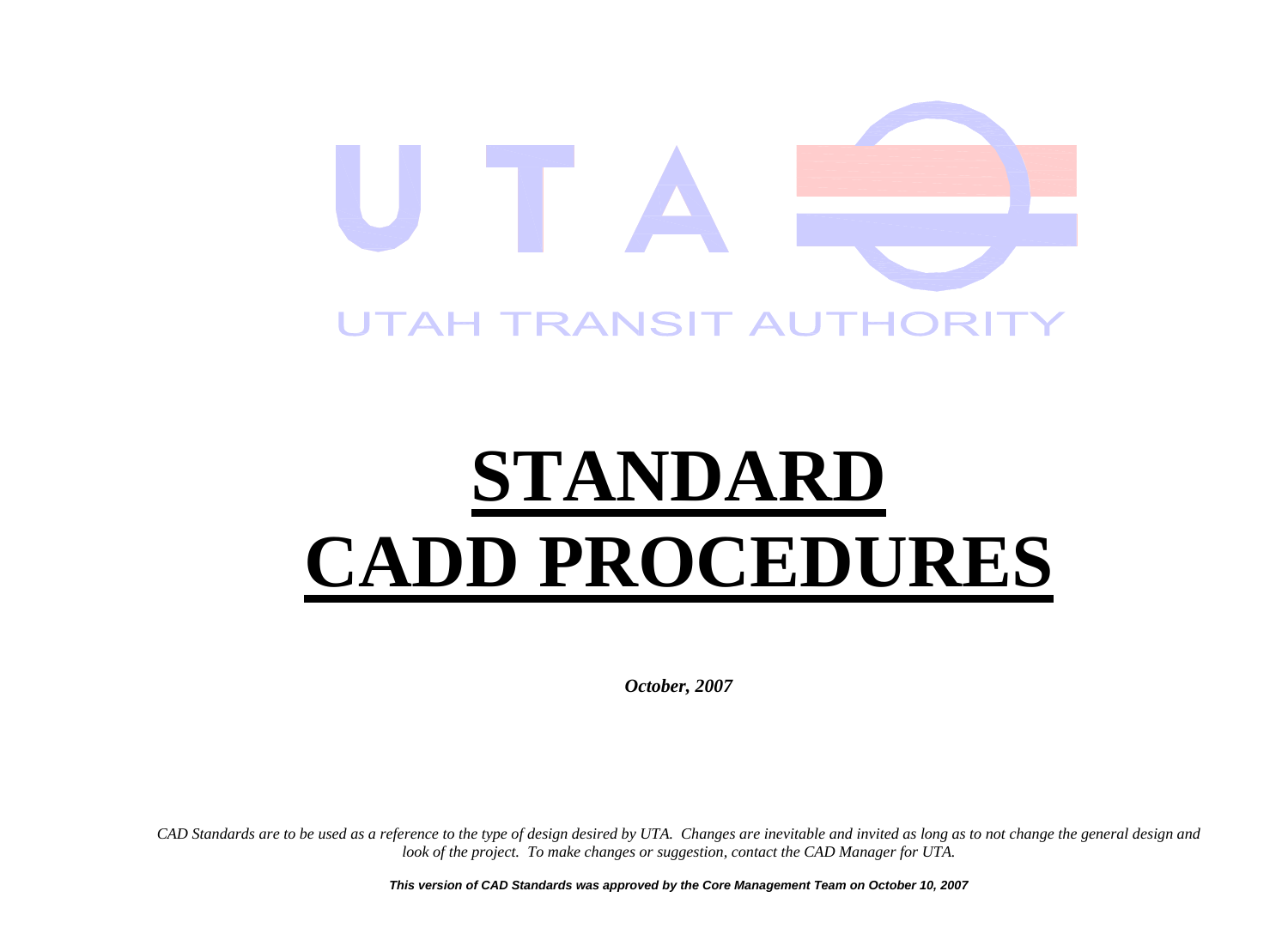# **FILE STORAGE**

#### **Intent**

For the purpose of CAD design on UTA projects. Standards to be used along with UTA Design Criteria, Reference drawings, Design Specifications as well as File Structure. Any deviation from this should be consulted first with the UTA CAD Manager.

# **Reference Files/XRefs**

All Reference Files/XRefs created from master files, survey text files, contours and base mapping are stored under the Reference Files/Xref folder of each project design file directory.

# **Images**

All Images used for CAD design are stored in the Images folder of each design file.

# **Main Drawings**

All drawings for submittal are stored in the Drawings folder of each design file.

There are two main sub-directories, Working and Final, with sub-directories for each. The working directory is for all line work created. The final directory is for the finished product. All text, notes and borders are created in these drawings.

# **CAD Support**

The directory for CAD support is located under I: General Files\Design Info\Tools. Menus, blocks, lisp routines, script files, training paraphernalia and file downloads are stored here.

The Project Files directory (I.e. I:, G:, M:, S:, etc.) is used for storage of generated project files. The Project Files directory has been split into segments. These segments (I.e. I: LRT Projects, BRT Projects, etc.) will each have their own project name and directory (I.e. North-South, Medical Center, Mid Jordan, West Valley, etc.).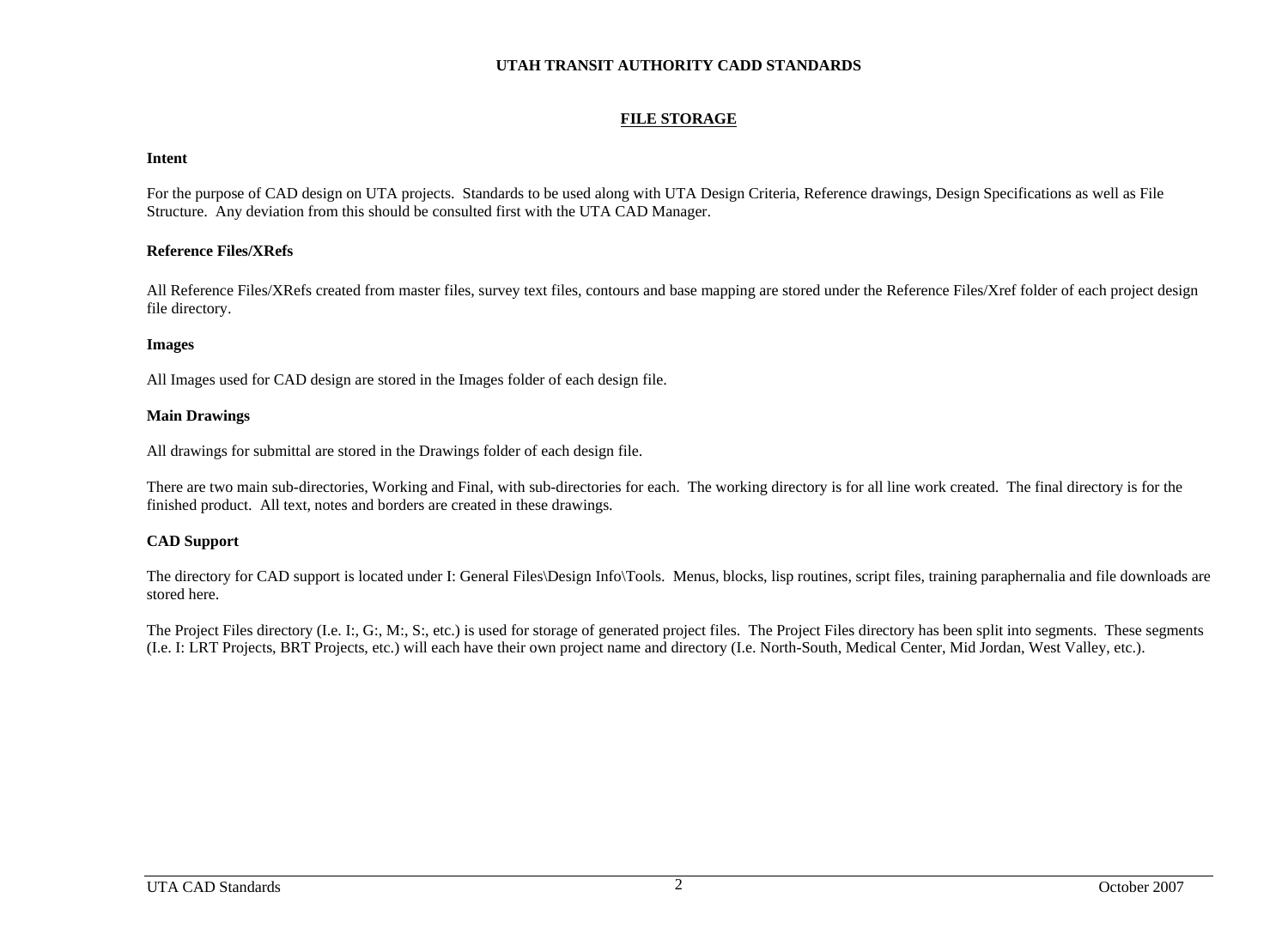# **GENERAL FILE STRUCTURE**

(To be adjusted by working team)

**CADD File Structure** I:\LRT Projects\ (West Valley LRT) Project\ (WSA) Team\Design PE-Design FD

Drawings Working General Civil Structural Track Utility Systems Architecture Quantity Estimates Specifications Traffic Field Design Changes Final General Civil Structural **Track**  Utility Systems Architecture Quantity Estimates Specifications Traffic Field Design Changes Exhibits Reference Files/Xrefs Topography Survey Images Tiffs PDFs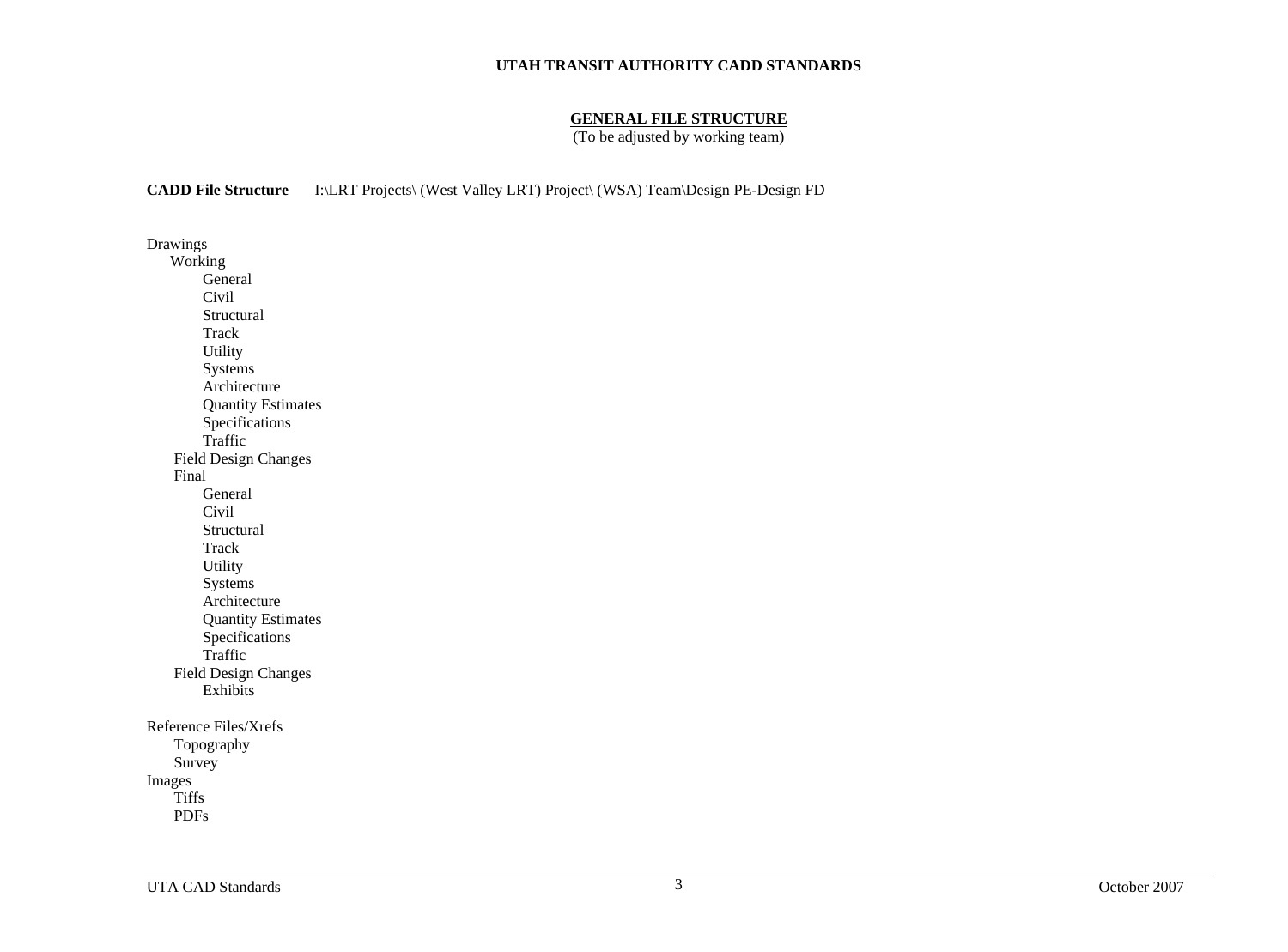# **DRAWING MANAGEMENT**

Notify the project lead of any new reference files/xrefs being submitted for proper placement and naming convention. This process will ensure that the latest drawings are in the proper places.

To help standardize all the drawings, a template should be created for each type of drawing to be used. For Microstation, a complete template is created using the base files which consist of the proper layers, preferences, borders, and attribute files for each type of drawing. After creating your template, to start a new drawing, begin with "open existing template". For AutoCAD, start with the ACAD.dwt file. Be sure to rename the ACAD.dwt file before making any changes. Proceed by creating all drawings at 0,0.

The Working Units Parameters should be set for units of feet (').

The following blocks/cells are required on most drawings and should be inserted as follows:

Border "UTA Border" with New UTA Logo

For *AutoCAD*, border is to be inserted at 0,0 in paperspace.

For *Microstation*, border is drawn 1=1 at full scale for a 22x34 sheet. When cutting sheets, the border determines the drawing scale. For example: To cut a sheet with a 1"=100' full size scale (when plotted on a 22x34 sheet), the border must be scaled up to 100:1.

 North Arrow "North Arrow-Standard" – for AutoCAD, insert in paper space and scale according to border size Scale For *AutoCAD*, insert in paper space; 1" = scale (i.e. for 1" = 40")

All Blocks can be found in the "I" directory under I:\GENERAL FILES\Design Info\Tools\AutoDesk. All Cells can be found in the "I" directory under I:\GENERAL FILES\Design Info\Tools\Bentley.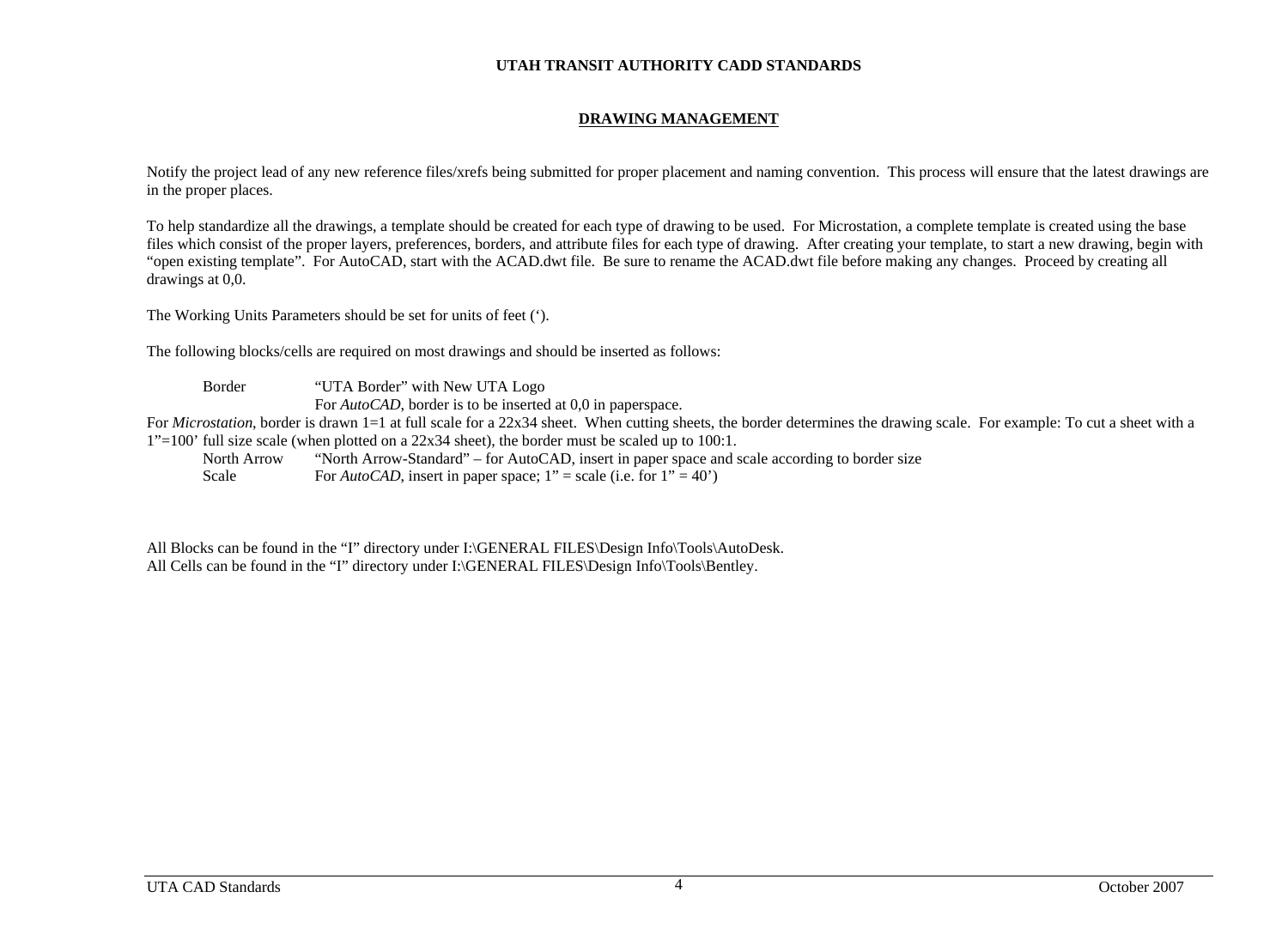# **PLOTTING PROCEDURES**

All CADD stations are equipped with plotting capabilities for both large-format and 11x17 drawings. See Carlee Slama; 801.287.2542 to determine which printers will work best for your station.

## **Color Tables**

Use the color tables ACADCOLOR.ctb and MSCOLOR.tbl for color plots and the Blk/Wht.ctb for black and white plots. These can be located in the Design Info folder under I:\General Files. If needed, these tables can be altered to represent better color presentation. Please forward all changes to Carlee Slama; cslama@rideuta.com.

# **Half Size Drawings**

Half-size (11x17) drawings will be scaled one-half the intended scale. Full size drawings should be created at 22x34 instead of 24x36 for this purpose. Be sure to note the drawing when plotting at half-size.

# **PDF Printing**

In addition to hard-copy printing, a PDF version may be required. PDF's can be created from the plot dialog box by asking to print to PDF instead of a printer. To optimize the advantages of PDF technology, files are to be created with Acrobat 6.0 or later technology. Be sure to create each PDF in true scaled size.

When printing out PDF's, be sure to enter page scaling as "None" so as to print the drawing true to scale.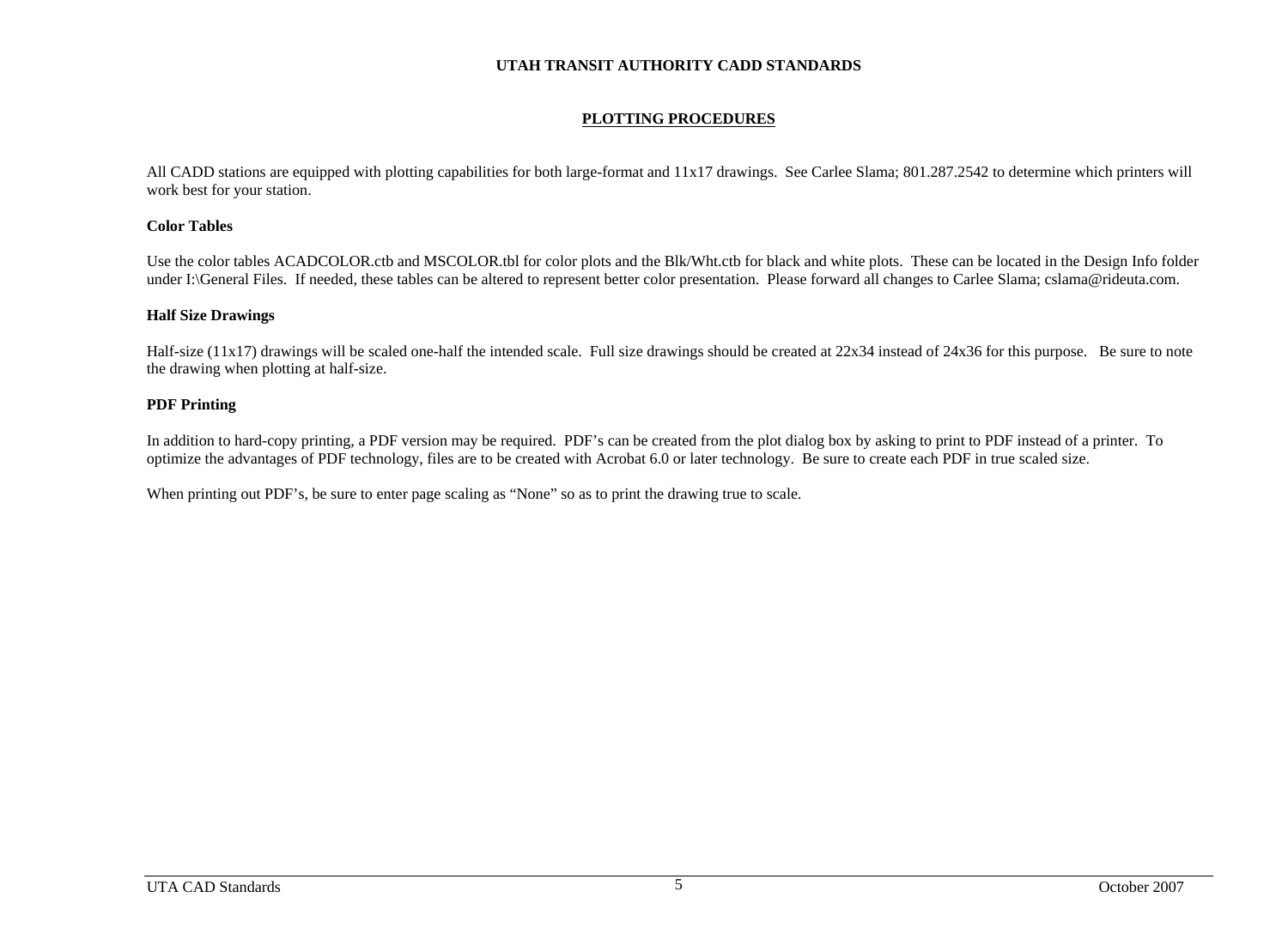# **FONTS**

#### **Font Names**

RomanS/Arial RomanT or équivalent

Notes:

- 1.Alternative fonts, similar to the default, may be used to display specialized symbols.
- 2.Fonts for text used in exhibits or titles may deviate from this standard for display purposes.

#### **Text Sizes**

| <b>Imperial Text Sizes for Typical Plotting Scales</b> |         |                                  |                    |            |                  |  |
|--------------------------------------------------------|---------|----------------------------------|--------------------|------------|------------------|--|
| S<br>M                                                 |         |                                  |                    |            |                  |  |
|                                                        |         | <b>Small Text</b>                | Medium Text        | Large Text | XL               |  |
| Drawing Scales*                                        |         | <b>General Information Notes</b> | Street Names, etc. | Titles     | Extra Large Text |  |
| Preferred                                              | Limited |                                  |                    |            |                  |  |
| Scale                                                  | Use     |                                  |                    |            |                  |  |
|                                                        |         | .06                              | .07                | .1         | .12              |  |
|                                                        | 10      | .06                              |                    |            | 1.2              |  |
|                                                        | 20      | 1.2                              | 1.4                | 2          | 2.4              |  |
|                                                        | 30      | 1.8                              | 2.1                | 3          | 3.6              |  |
|                                                        | 40      | 2.4                              | 2.8                | 4          | 4.8              |  |
| 50                                                     |         | 3                                | 3.5                |            | 6                |  |
|                                                        | 60      | 3.6                              | 4.2                | 6          | 7.2              |  |
|                                                        | 80      | 4.8                              | 5.6                | 8          | 9.6              |  |
| 100                                                    |         | 6                                |                    | 10         | 12               |  |
| 200                                                    |         | 12                               | 14                 | 20         | 24               |  |

 \*Text sizes are listed for scales as shown on 11x17 plots Text spacing to be ½ of desired text size.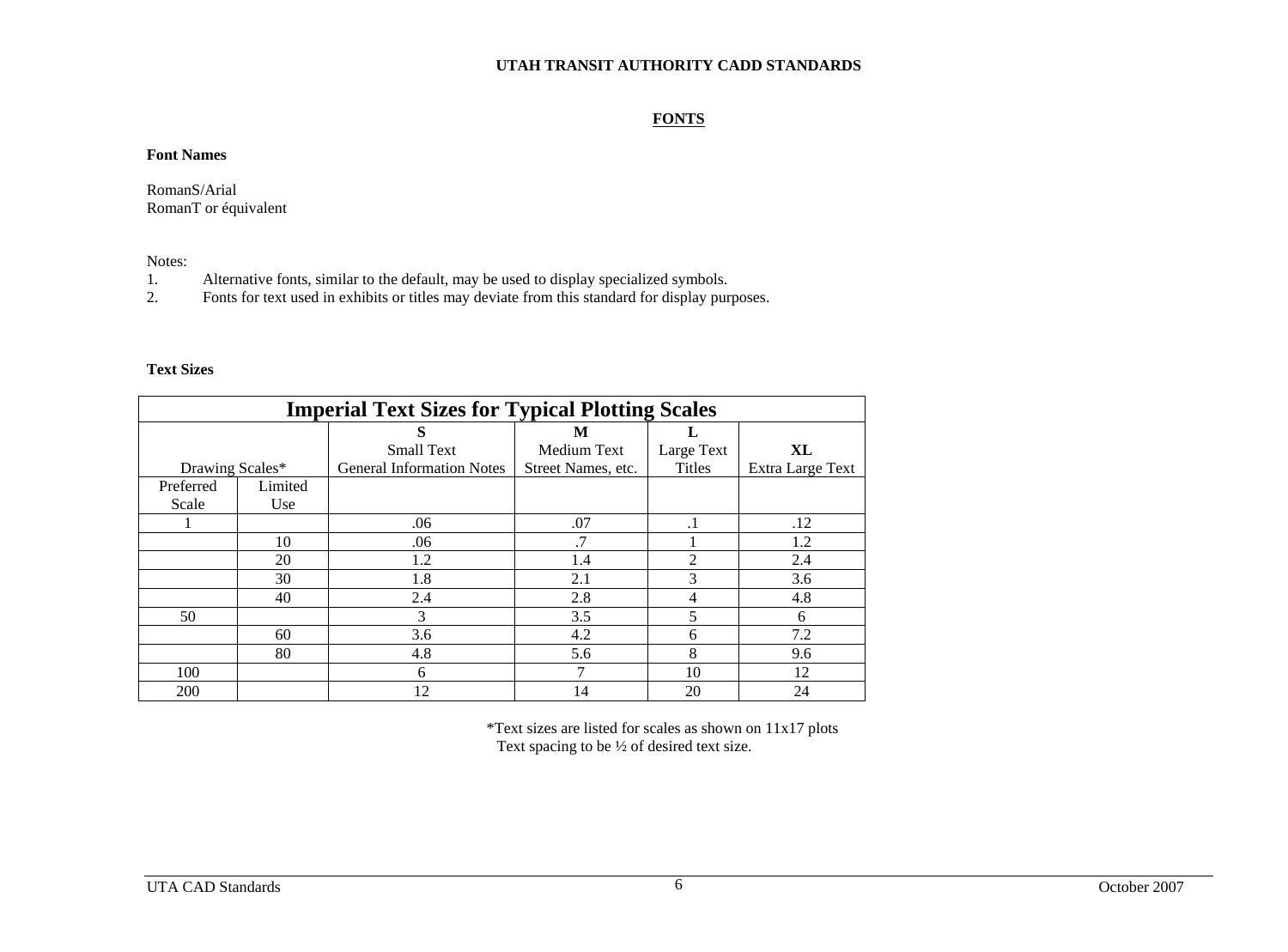# **Text, Fonts and Line Styles**

| LINE STYLE        | LEVEL/LAYER NAME                 | LINE COLOR | LINE SYMBOLOGY      |
|-------------------|----------------------------------|------------|---------------------|
| R/W LA/NA         | R7-ROW ROAD                      |            |                     |
| ROW               | R7-ROW TAKE                      |            |                     |
| BARRIER CONC PROP | C2-CONCRETE BARRIER              |            |                     |
| <b>FENCE</b>      | C <sub>2</sub> -FENCE            |            | -х                  |
| FENCE-BARBED      | C2-FENCE BARBED                  |            | $-x-$               |
| FENCE LINK PROP   | CZ-FENCE CHAIN LINK              |            |                     |
| FENCE WIRE PROP   | C2-FENCE WIRE                    |            |                     |
| FENCE WOOD PROP   | C2-FENCE WOOD                    |            |                     |
| GUARD RAIL PROP   | C2-GUARDRAIL                     |            |                     |
| NOISE WALL PROP   | CZ-NOISE WALL                    |            |                     |
| WALL              | C2-WALLS                         |            |                     |
| DITCHFL           | C3-DITCHES                       |            |                     |
| TOE OF FILL LEFT  | C3-TOE FILL LEFT                 |            |                     |
| TOE OF FILL       | C3-T0E FILL RIGHT                |            |                     |
| TOP OF CUT LEFT   | C3 TOP CUT LEFT                  |            | YΥ<br><b>YYYYYY</b> |
| TOP OF CUT        | C3-TOP CUT RIGHT                 |            | 1111111111          |
| SAN SEWER EXIST   | U4-SANITARY EXISTING             |            | <b>SWI</b>          |
| WATER LINE EXIST  | U4-WATER EXISTING                |            | wtr                 |
| ATMS 4D EXIST     | U5-ATMS EXISTING                 |            | $4d -$              |
| ELEC OH EXIST     | U5-ELECTRIC OVERHEAD EXISTING    |            |                     |
| ELEC BURIED EXIST | U5-ELECTRIC UNDERGROUND EXISTING |            | $be -$              |
| FIBER OPTIC EXIST | U5-FIBER EXISTING                |            | $f_{0}$ -           |
| GAS LINE EXIST    | U5-DAS EXISTING                  |            | $Q -$               |
| PETRO PROD EXIST  | U5-PETRO EXISTING                |            | $petro -$           |
| TEL BURIED EXIST  | U5-TELEPHONE EXISTING            |            | $-bteI$ $-$         |
| IRRIGATION PROP   | D4-IRRIGATION                    |            | $-$ 1R $-$          |
| STORM DRAIN PROP  | D4-STORM DRAIN                   |            | $-50 -$             |
| TEST UDPROP       | D4-UNDERDRAIN                    |            | $-$ UD $-$          |
| SAN SEWER PROP    | U4-SANITARY                      |            | $-$ SWR $-$         |
| WATER LINE PROP   | U4-WATER                         |            | $-WTR -$            |
| ATMS 2D PROP      | U5-ATMS UDOT_2D                  |            | $20 -$              |
| ATMS 4D PROP      | U5-ATMS UDOT_4D                  |            | $-$ 4D $-$          |
|                   |                                  |            |                     |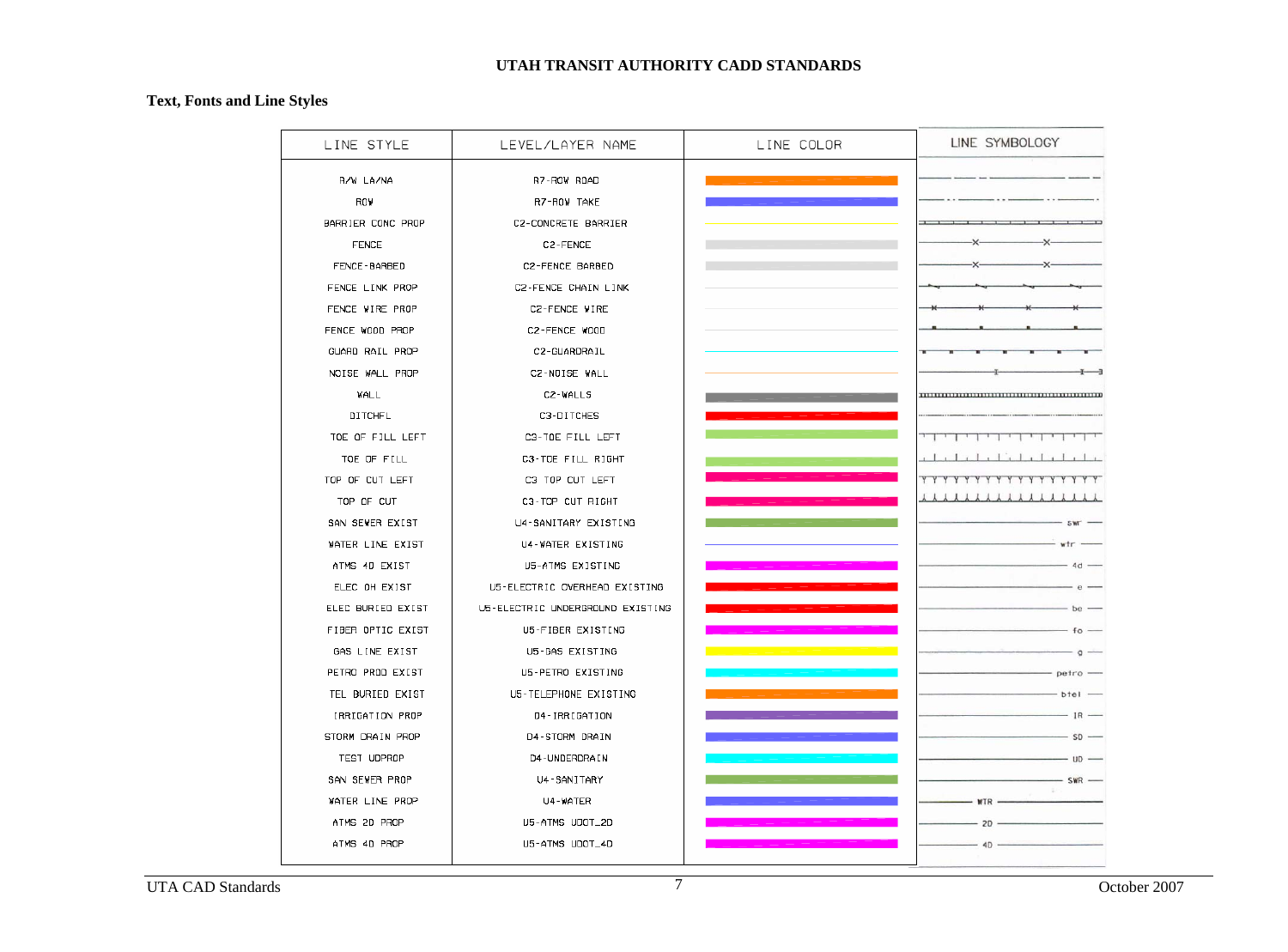| LINE STYLE            | LEVEL/LAYER NAME                     | LINE COLOR | LINE SYMBOLOGY                              |
|-----------------------|--------------------------------------|------------|---------------------------------------------|
| ELEC OH PROP          | U5-ELECTRIC OVERHEAD                 |            | — E —                                       |
| ELECTRIC BURIED PROP  | U5-ELECTRIC UNDERGROUND              |            | $-$ BE $-$                                  |
| FIBER OPTIC PROP      | U5-FIBER                             |            | $-$ FD $-$                                  |
| GAS LINE PROP         | <b>U5-GAS</b>                        |            | - 0 -                                       |
| PETRO PROD PROP       | U5-PETRO                             |            | $-$ PETRO                                   |
| TEL OH PROP           |                                      |            | $-$ TEL $-$                                 |
|                       | U5-TELEPHONE OVERHEAD                |            | $-$ BTEL $-$                                |
| TEL BURIED PROP       | U5-TELEPHDNE UNDERGROUND             |            | <u> KARA BARAT KARA SEBAGAI KA</u>          |
| BALLAST CURB          | <b>W2-RETAINING CURB</b>             |            |                                             |
| PROP RET WALL         | W2-RETAINING WALL                    |            |                                             |
| SOIL NAIL             | WZ-SOIL NAIL WALL                    |            | <del>╵┎╹┰╹┰╹┰┚┰┚┰┚┰┚┰┚┰╹┰╹┰╹┰╹┰┸┱┸</del> ┱╜ |
| SOLDIER PILE          | W2-SOLDIER PILE WALL                 |            |                                             |
| FREIGHT BY UTA        | K1-FREIGHT                           |            |                                             |
| FREIGHT BY OTHERS     | K1-FREIGHT BY OTHERS                 |            |                                             |
| UTA LRT               | K1-UTA LRT CURVE                     |            |                                             |
| UTA LRT FREIGHT       | K1-UTA CURVE                         |            |                                             |
| UTA REALIGN           | KI-UTA REALIGN                       |            | ◀<br>$\rightarrow$                          |
| UTA REHAB             | KI-UTA REHABILITATE                  |            | $-$                                         |
| EXIST TRACK           | K2-EXUP TRACK                        |            |                                             |
| FREIGHT REMOVE        | K7-FREIGHT REMOVE                    |            |                                             |
| FREIGHT REMOVE OTHERS | K7-FREIGHT REMOVE OTHERS             |            |                                             |
| PAINT: SOLID          | T2-PAVEMENT MARKING-SOLID WHITE 4 IN |            |                                             |
| PAINT: DOTTED         | T2-PVMNT MARKING-DOTTED WHITE        |            |                                             |
| PAINT: DOUBLE SOLID   | T2-PYMNT MARKING-DDUBLE YELLOW       |            |                                             |
| PAINT: PERM LEFT      | T2-PVMNT MARKING-PERMISSIVE LEFT     |            |                                             |
| PAINT: SKIP           | T2-PVMNT MARKING-SKIP WHITE          |            |                                             |
| PAINT. SOLID 8IN      | T2-PVMNT MARKING-SOLID WHITE 8 IN    |            |                                             |
| PAINT: XWALK ANG      | T2-PVMNT MESSAGE-ANGLE CROSSWALK     |            | <u>чининишининишинини</u>                   |
| PAINT: XWALK          | T2-PVMNT MESSAGE-CROSSWALK           |            |                                             |
| PAINT: SOLID 12IN     | T2-PVMNT MESSAGE-SOLID WHITE 12 IN   |            |                                             |
| PAINT: PERM RIGHT     | T2-PVMNT MARKING-PERMISSIVE RIGHT    |            |                                             |
| R/W PROPERTY LINE     | R7-PROPERTY BOUNDARY                 |            | - P                                         |
|                       |                                      |            | 做                                           |
|                       |                                      |            |                                             |

\*\*The above illustrates typical line styles. Additional line styles may be created and attached to individual layers.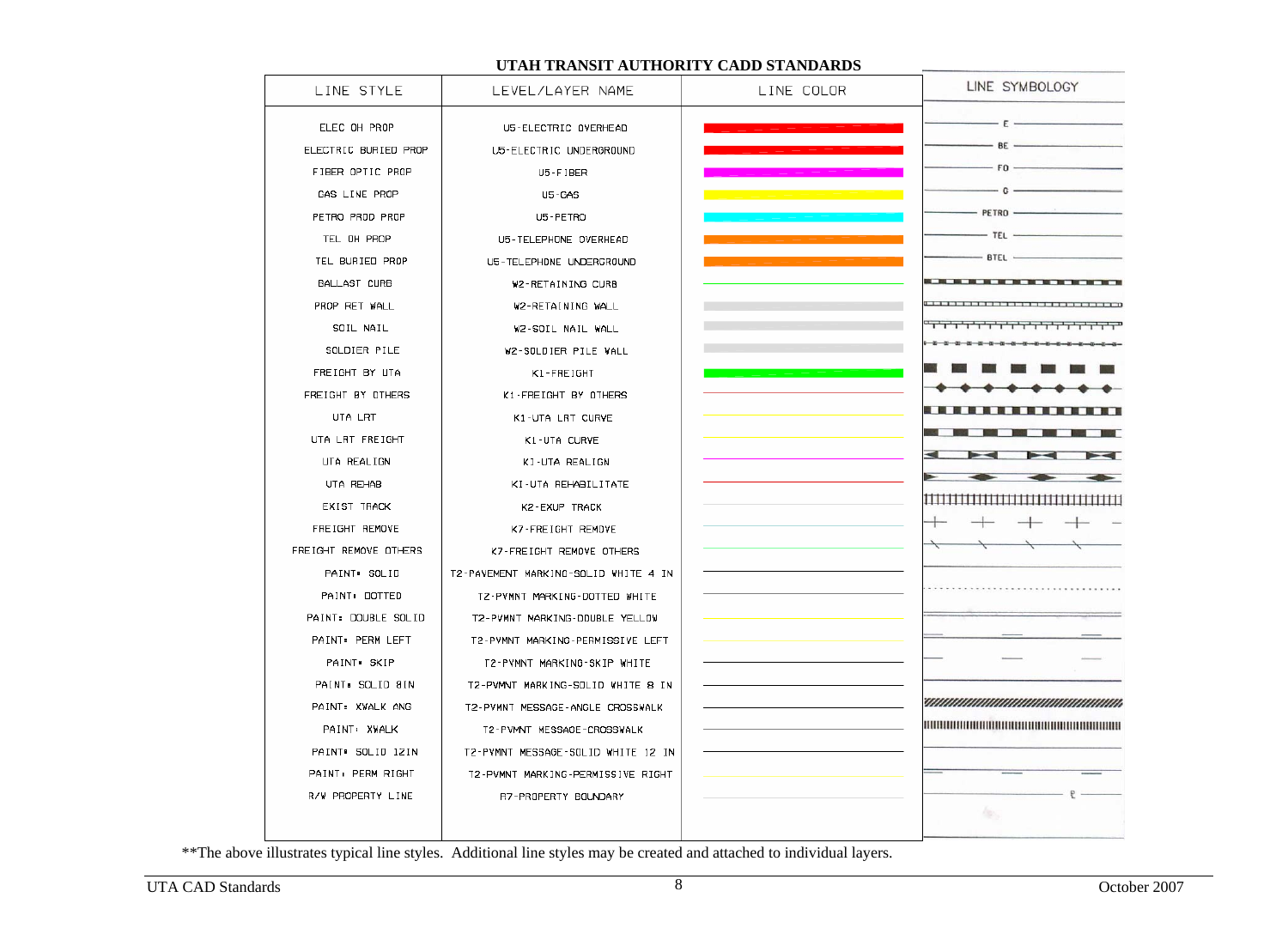# **NAMING CONVENTION**

#### **File Name**

All drawings should follow this naming convention: (i.e. **NSAK1001.Dwg**)

First: **NS** – first two letters identify the project. (I.e. **NS=North South, WV=West Valley, MJ=Mid Jordan, AP=Airport, SC=South Commuter**, etc.) Second: **A** – third letter identifies the phase of the project

- **A** = Conceptual Engineering/Preliminary Engineering
- **B** = Advanced Preliminary Engineering
- $C =$  Final Design/Construction
- **D** = Post-Construction/As-Built
- Third: **K** fourth letter identifies the design discipline (See Design Disciplines)
- Fourth: 1-first number identifies the drawing type (See Design Disciplines)
- Fifth:  $001$  last three numbers identify the drawing number
- Sixth: **Dgn/Dwg** file extension

All reference/xref files are to be named with the first character being **X**. (i.e. **XMJBASE.Dwg, XCSROW.Dgn**)

# **Typical Base File Names**

**ASSESSOR –** assessor's maps and parcel lines **MP** –mile posts **BASE** – civil baseline **RETWALL** – retaining wall design **CIVIL** – civil/road improvement, at-grade crossings **ROW** – proposed property/right-of-way **CIVPRF** – civil/at-grade profiles **RRSIGNALS** – railroad signal design **CTYPSEC** – civil/roadway typical sections **RRSTR** – railroad bridge and wall design (layout) **CZSECT** – civil/roadway cross sections **SD** – storm drain design plan/profile **DEVELOPMENT** – files received from developers, cities, etc. **SS** – sanitary sewer design Used to show planned development not in topo files **STATION** – station layouts (all stations) **DRAIN** – proposed drainage, storm drain and culvert design **STNAME** – street name **DRPRF** – drainage/storm drain profiles **STR** – roadway bridge design (layout) **EXDRAIN** – existing drainage, storm drain and culvert design **SYSTEMS** – system design, OCS layout, etc. **EXROW** – existing property/right-of-way **TRACK** – railroad track design **EXSTR** – existing structures, piers, abutments, etc. **TRAFFIC** – traffic, signing, pavement markings **EXTOPO** – existing topographical information **TRPRF** – railroad track profile **EXUTIL** – existing utility design **TYPSEC** – typical sections **IRRIGATION** – station irrigation layout (all stations) **UTIL** – utility design, proposed utilities **KTYPSEC** – typical sections (track) **UTILPRF** – utility profiles **KZSECT** – design cross sections (track) **WALL** – wall design **LANDSCAPE** – station landscape design (all stations) **WALLPRF** – wall profile **MAP** – mapping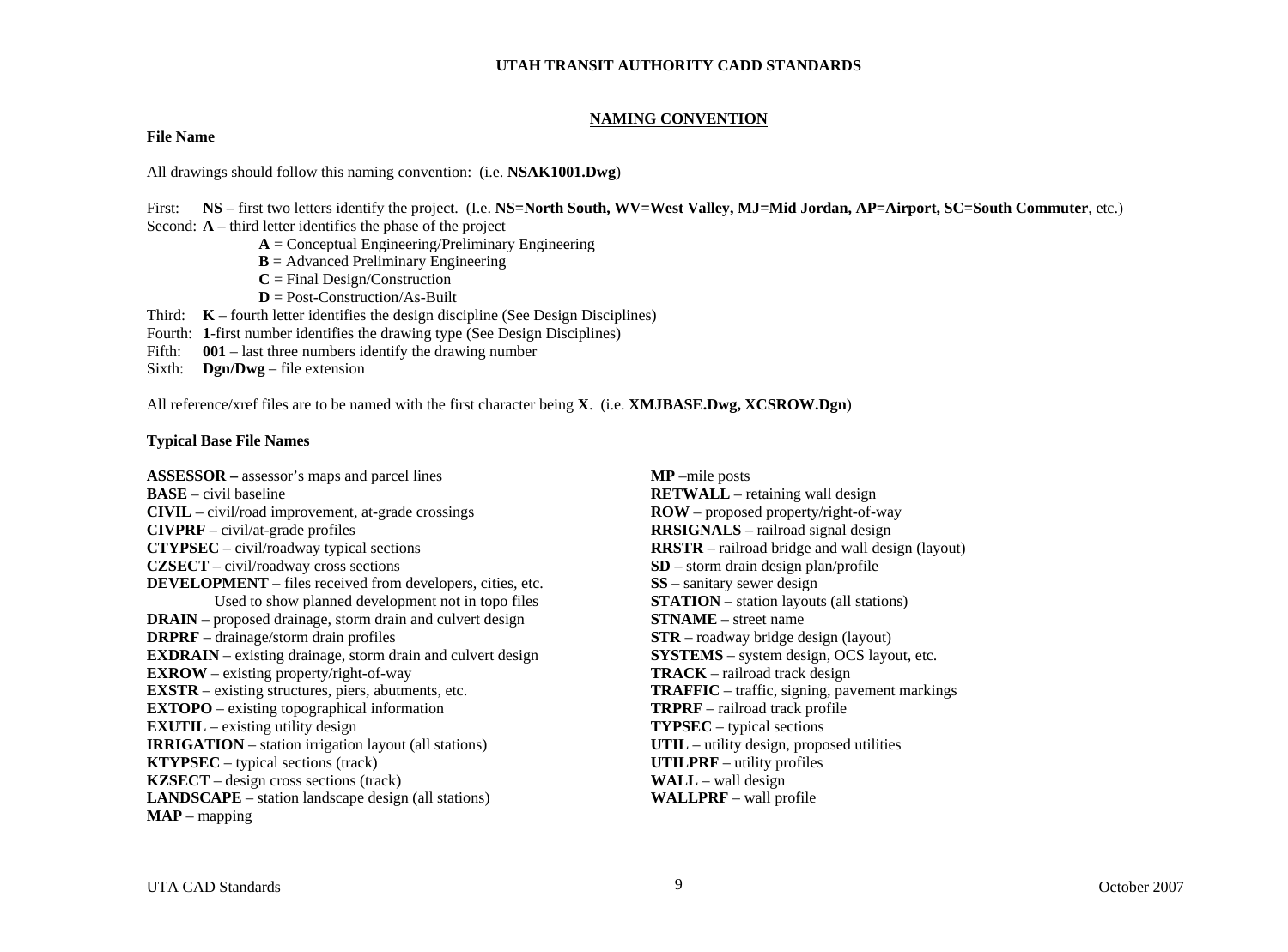#### **Design Disciplines**

| Design Discipline                    | Designation letter |
|--------------------------------------|--------------------|
| STRUCTURES (BRIDGES, BOX CULVERTS) B |                    |
|                                      |                    |
|                                      |                    |
|                                      |                    |
|                                      |                    |
|                                      |                    |
|                                      |                    |
|                                      |                    |
|                                      |                    |
|                                      |                    |
|                                      |                    |
|                                      |                    |
|                                      |                    |
|                                      |                    |
|                                      |                    |
|                                      |                    |

| Drawing Type | <b>Designation Number</b> |
|--------------|---------------------------|
|              |                           |
|              |                           |
|              |                           |
|              |                           |
|              |                           |
|              |                           |
|              |                           |
|              |                           |
|              |                           |

# **Layer/Level Lists**

Layer/level names are set up with the first character designating the discipline and the second and third characters designating the categories, as listed below. The characters following the discipline and category designators are a description of the layer/level. Base mapping (ExTopo) categories follow a slightly different naming convention; and are listed in a separate table below.

The layers/levels shown in the tables and created in the files serve as a guideline and framework for files used on this project. Additional layers/levels created beyond this list should follow this naming convention.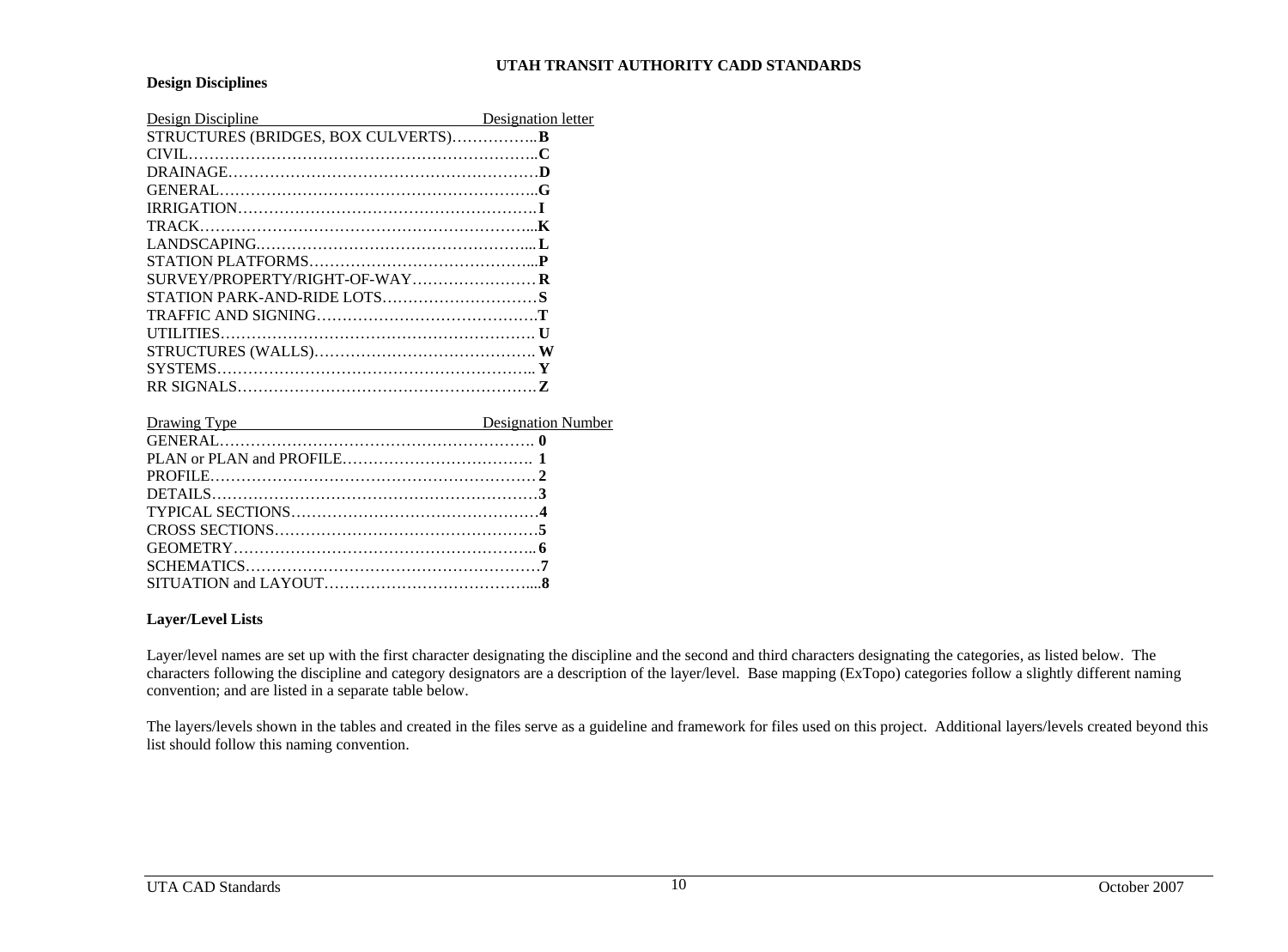# **Layer/Level Lists** *Continued*

| Discipline                   | <b>Designation Letter</b> |
|------------------------------|---------------------------|
|                              |                           |
|                              |                           |
|                              |                           |
|                              |                           |
|                              |                           |
|                              |                           |
|                              |                           |
| SURVEY/PROPERTY/RIGHT-OF-WAY |                           |
|                              |                           |
|                              |                           |
|                              |                           |
|                              |                           |
|                              |                           |
|                              |                           |

| Design Category                       | <b>Designation Number</b> |
|---------------------------------------|---------------------------|
| HORIZONTAL/VERTICAL ALIGNMENTS1       |                           |
|                                       |                           |
| RAILROAD/GRADING (CONTOURS, DITCHES)3 |                           |
|                                       |                           |
|                                       |                           |
|                                       |                           |
|                                       |                           |
|                                       |                           |
|                                       |                           |
|                                       |                           |

| <b>Mapping Category</b>                             | <b>Designation Number</b> |
|-----------------------------------------------------|---------------------------|
|                                                     |                           |
| (Contours, Spot Elevations)                         |                           |
|                                                     |                           |
| (Buildings, Roads, Signs, Walls)                    |                           |
|                                                     |                           |
| (Track, Switches, Crossings, Etc.)                  |                           |
|                                                     |                           |
| (Sanitary, Storm Drain, Water, Etc.)                |                           |
|                                                     |                           |
| (Electronic, Telephone, Fiber, Etc.)                |                           |
|                                                     |                           |
| (Township/Section Lines, Control Points, Monuments) |                           |
| AERIAL SURVEY GRID LINES AND NO-PLOT ITEMS7         |                           |
|                                                     |                           |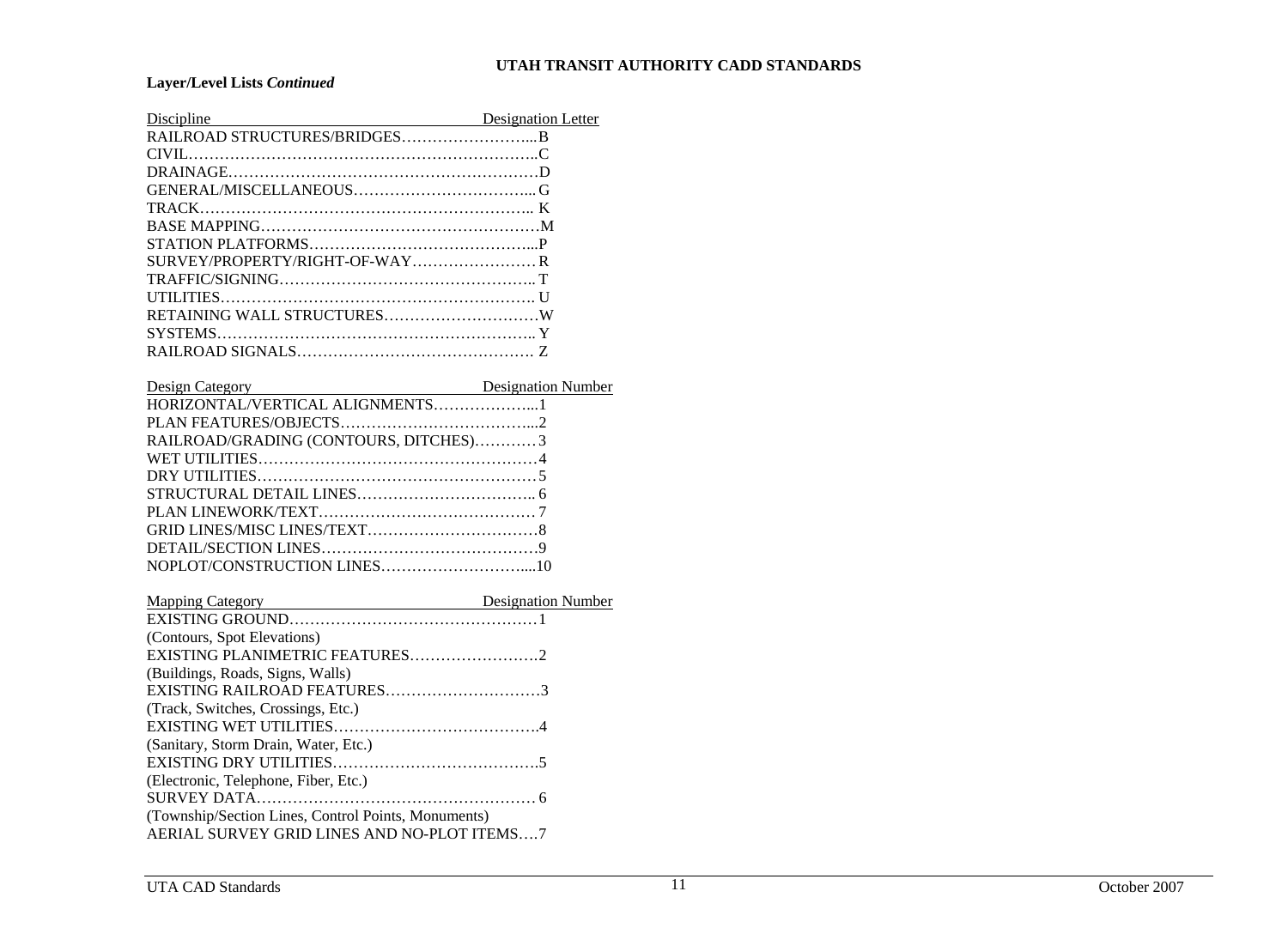#### **Base Files**

| Layer/Level Name                      | Description                          | ByLayer/ByLevel | ByLayer/ByLevel Style | ByLayer/ByLevel                |
|---------------------------------------|--------------------------------------|-----------------|-----------------------|--------------------------------|
|                                       |                                      | Color           |                       | Weight                         |
| <b>B1-CONTROL LINE</b>                | Alignment Control Line               | Red 1           | Continuous/0          | $0.6$ mm; $0.024$ in/3         |
| <b>B1-GROUND EXISTING</b>             | <b>Existing Ground</b>               | Green 3         | Dashed                | $0.3$ mm; $0.012$ in/1         |
| <b>B1T-ALIGNMENT TEXT</b>             | <b>Alignment Text</b>                | White 7/0       | Continuous/0          | $0.3$ mm; $0.012$ in/1         |
| <b>B2-ABUTMENTS</b>                   | <b>Existing Structure Abutments</b>  | Cyan 4          | Dashed                | $0.3$ mm; $0.012$ in/1         |
| <b>B2-APPROACH</b>                    | Approach Slab Plan View              | Red 1           | Continuous/0          | $0.4$ mm; $0.016$ in/2         |
| <b>B2-BOX CULVERT EXISTING</b>        | <b>Existing Box Culvert Lines</b>    | Grey 253        | Divide                | $0.3$ mm; $0.012$ in/1         |
| <b>B2-BRIDGE STRUCTURE</b>            | <b>Bridge Structure Plan View</b>    | Blue 5          | Continuous/0          | $0.4$ mm; $0.016$ in/2         |
| <b>B2-COLUMNS</b>                     | <b>Column Lines</b>                  | Green 3         | Continuous/0          | $0.3$ mm; $0.012$ in/1         |
| <b>B2-CRASH WALL</b>                  | <b>Structure Crash Wall</b>          | Light Grey 9    | Continuous/0          | $0.4$ mm; $0.016$ in/2         |
| <b>B2-DECK</b>                        | Deck Lines                           | Red 1           | Continuous/0          | $0.3$ mm; $0.012$ in/1         |
| <b>B2-FOOTINGS</b>                    | <b>Footing Outlines</b>              | Green 3         | Continuous/0          | 0.4mm; 0.016in/2               |
| <b>B2-FOOTINGS EXISTING</b>           | <b>Existing Footing Outlines</b>     | Grey 253        | Divide                | $0.3$ mm; $0.012$ in/1         |
| <b>B2-GIRDERS</b>                     | <b>Structure Girder Lines</b>        | Cyan 4          | Dashed                | $0.3$ mm; $0.012$ in/1         |
| <b>B2-PARAPET</b>                     | Parapet Lines                        | Brick Red 12    | Continuous/0          | $0.3$ mm; $0.012$ in/1         |
| <b>B2-PIER ABUTMENTS EXISTING</b>     | <b>Existing Pier-Abutment Lines</b>  | Grey 253        | Divide                | $0.3$ mm; $0.012$ in/1         |
| <b>B2-PIERS</b>                       | <b>Existing Structure Piers</b>      | Cyan 4          | Continuous/0          | $0.3$ mm; $0.012$ in/1         |
| <b>B2-PILES</b>                       | Pile Locations in Plan View          | Red 1           | Continuous/0          | $0.4$ mm; $0.016$ in/2         |
| <b>B2-PRETENSIONING STEEL</b>         | Pretensioning Steel                  | White 7/0       | Dashed2               | $0.3$ mm; $0.012$ in/1         |
| <b>B2-PROFILE EXISTING STRUCTURES</b> | Profile of Existing Structures       | Blue 5          | Dashed                | $0.3$ mm; $0.012$ in/1         |
| <b>B2-PROFILE PROPOSED STRUCTURES</b> | Profile of Proposed Structures       | Blue 5          | Continuous/0          | $0.4$ mm; $0.016$ in/2         |
| <b>B2-RIPRAP</b>                      | <b>RipRap Lines</b>                  | White 7/0       | Continuous/0          | $0.3$ mm; $0.012$ in/1         |
| <b>B2-SLOPE PAVING</b>                | Plan View of Slope Paving            | Orange 30       | Continuous/0          | 0.4mm; 0.016in/2               |
| <b>B2-SUPERSTRUCTURE EXISTING</b>     | <b>Existing Superstructure Lines</b> | Grey 253        | Divide                | $0.3$ mm; $0.012$ in/1         |
| <b>B2-TRANSITION SLAB</b>             | <b>Transition Slab Plan View</b>     | Red 1           | Continuous/0          | $0.3$ mm; $0.012$ in/1         |
| <b>B2-WALL EXISTING</b>               | <b>Existing Wall Lines</b>           | Grey 253        | Divide                | $0.3$ mm; $0.012$ in/1         |
| <b>B3-TOE FILL LEFT</b>               | Toe of Fill Left Side of Road        | Salmon 11       | Toe of Fill Left      | $0.3$ mm; $0.012$ in/1         |
| <b>B3-TOE FILL RIGHT</b>              | Toe of Fill Right Side of Road       | Salmon 11       | Toe of Fill           | $0.3$ mm; $0.012$ in/1         |
| <b>B3-TOP CUT LEFT</b>                | Top of Cut Left Side of Road         | Bright Pink 230 | Top of Cut Left       | $0.3$ mm; $0.012$ in/1         |
| <b>B3-TOP CUT RIGHT</b>               | Top of Cut Right Side of Road        | Bright Pink 230 | Top of Cut            | $0.3$ mm; $0.012$ in/1         |
| <b>B6-CONCRETE</b>                    | <b>Concrete Detail Lines</b>         | Blue 5          | Continuous/0          | $0.4$ mm; $0.016$ in/2         |
| <b>B6-DETAIL</b>                      | Generic Structure Detail Line        | Orange 30       | Continuous/0          | $0.4$ mm; $0.016$ in/2         |
| <b>B6-JOINT</b>                       | <b>Structure Joint Line</b>          | Magenta 6       | Continuous/0          | 0.4mm; $0.016$ in/2            |
| <b>B6-REBAR</b>                       | <b>Rebar Detail Lines</b>            | Magenta 6       | Continuous/0          | 0.4mm; 0.016in/2               |
| <b>B6-STEEL</b>                       | <b>Steel Detail Lines</b>            | Magenta 6       | Continuous/0          | $0.4$ mm; $0.016$ in/2         |
| <b>B7-CENTERLINE</b>                  | Structure Centerline in Plan View    | Rustic Pink 13  | Center <sub>3</sub>   | $0.4$ mm; $0.016$ in/2         |
| <b>B7-CENTERLINE BEARINGS</b>         | <b>Bearing Centerlines</b>           | Pea Green 62    | Center                | $0.3$ mm; $0.012$ in/1         |
| <b>B7-CENTERLINE DIAPHRAGMS</b>       | <b>Diaphragm Centerlines</b>         | Rustic Pink 13  | Center                | $\overline{0.3}$ mm; 0.012in/1 |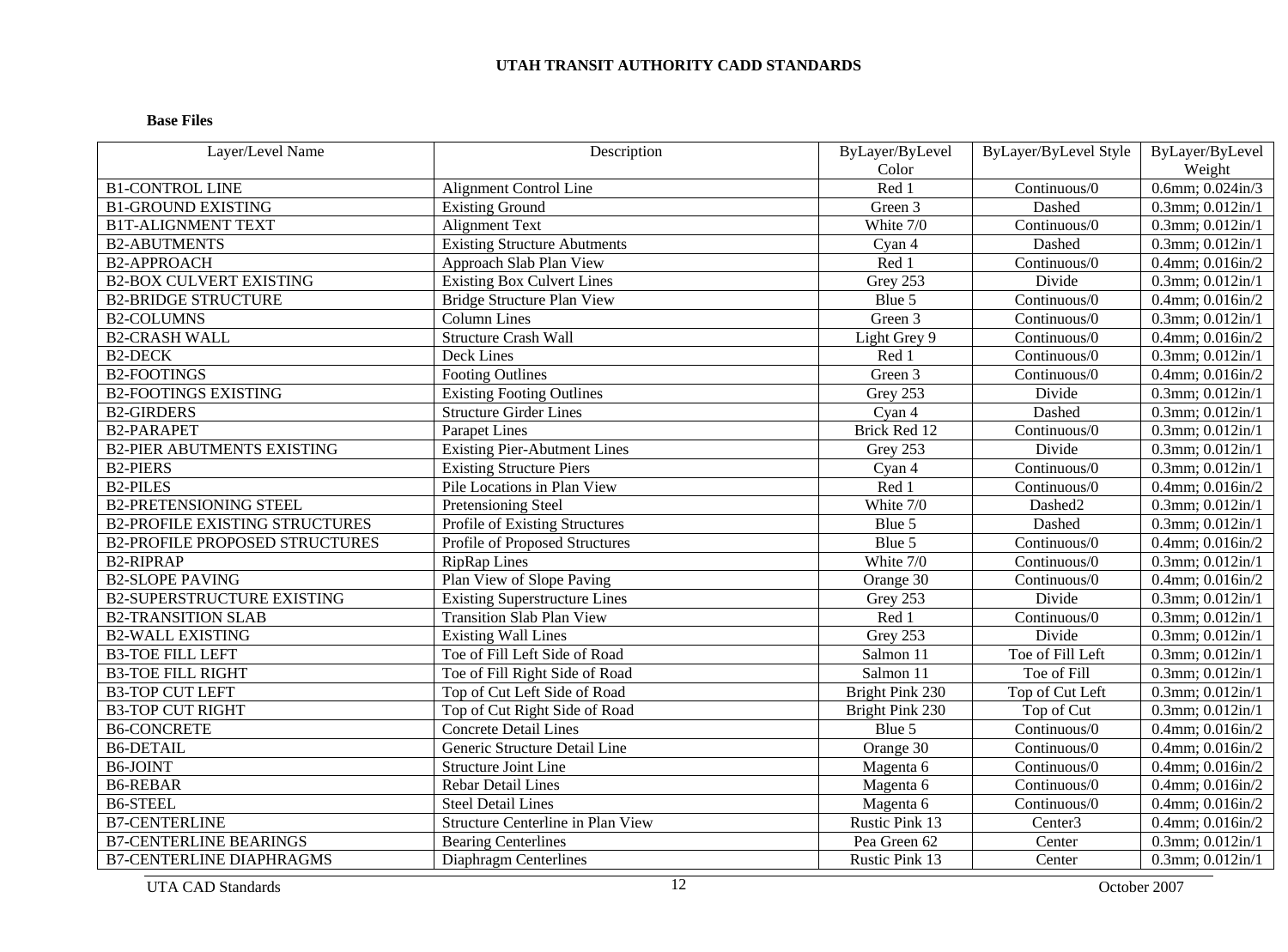| <b>B7-CENTERLINE GIRDERS</b>        | <b>Girder Centerlines</b>                           | Rustic Pink 13  | Center                            | $0.3$ mm; $0.012$ in/1 |
|-------------------------------------|-----------------------------------------------------|-----------------|-----------------------------------|------------------------|
| <b>B7-CENTERLINE PIERS</b>          | <b>Pier Centerlines</b>                             | Rustic Pink 13  | Center                            | $0.3$ mm; $0.012$ in/1 |
| <b>B7-STRUCTURE FEATURES</b>        | Non-Surveyed Structure Features/Footings            | Yellow 2        | Dashed                            | $0.3$ mm; $0.012$ in/1 |
| <b>B8-DIMENSION</b>                 | <b>Structure Dimension Lines</b>                    | Red 1           | Continuous/0                      | $0.3$ mm; $0.012$ in/1 |
| <b>B8T-CALLOUTS</b>                 | <b>Callout Text</b>                                 | White 7/0       | Continuous/0                      | $0.3$ mm; $0.012$ in/1 |
| <b>B8T-DIMENSION TEXT</b>           | <b>Structure Dimension Text</b>                     | Red 1           | Continuous/0                      | $0.4$ mm; $0.016$ in/2 |
| <b>B8T-STRUCTURE TEXT</b>           | <b>Structure Plan View Text</b>                     | White 7/0       | Continuous/0                      | $0.3$ mm; $0.012$ in/1 |
| <b>B8T-STRUCTURE TITLE TEXT</b>     | <b>Structure Title Text</b>                         | White 7/0       | Continuous/0                      | $0.3$ mm; $0.012$ in/1 |
| <b>B9-TYPSEC STRUCTURES</b>         | <b>Typical Section Proposed Structures</b>          | Yellow 2        | Continuous/0                      | $0.4$ mm; $0.016$ in/2 |
| <b>B9-TYPSEC STRUCTURE EXISTING</b> | <b>Typical Section Existing Structures</b>          | Yellow 2        | Dashed                            | $0.4$ mm; $0.016$ in/2 |
| <b>B9-XSECT STRUCTURES</b>          | <b>Cross Section Structures</b>                     | Yellow 2        | Continuous/0                      | $0.4$ mm; $0.016$ in/2 |
| <b>B10-FIELD MEASUREMENTS</b>       | Field Measurements (No Plot)                        | White 7/0       | Continuous/0                      | $0.3$ mm; $0.012$ in/1 |
| B10-NOPLOT                          | No Plot Layer/Level                                 | White 7/0       | $\overline{\text{Continuous}}$ /0 | $0.4$ mm; $0.016$ in/2 |
| <b>B10T-FIELD MEASUREMENT TEXT</b>  | Field Measurement text (No Plot)                    | White 7/0       | Continuous/0                      | $0.3$ mm; $0.012$ in/1 |
| <b>B10T-NOPLOT TEXT</b>             | No Plot Text                                        | White 7/0       | Continuous/0                      | $0.4$ mm; $0.016$ in/2 |
| C1-ALIGNMENT                        | Civil Horizontal Alignment Line                     | Magenta 6       | Continuous/0                      | $0.8$ mm; $0.031$ in/4 |
| <b>C1-ALIGNMENT POINT</b>           | Baseline and Civil Horizontal Alignment Points      | White 7/0       | Continuous/0                      | $0.4$ mm; $0.016$ in/2 |
| C1-BASELINE                         | Civil Baseline Alignment                            | Magenta 6       | Continuous/0                      | $0.8$ mm; $0.031$ in/4 |
| <b>C1-GROUND EXISTING</b>           | <b>Existing Ground</b>                              | Green 3         | Dashed                            | $0.3$ mm; $0.012$ in/1 |
| C1-PROFILE                          | Roadway Vertical Alignment                          | Red 1           | Continuous/0                      | $0.6$ mm; $0.024$ in/3 |
| <b>C1-PROFILE POINTS</b>            | <b>Vertical Alignment Points</b>                    | White 7/0       | Continuous/0                      | $0.4$ mm; $0.016$ in/2 |
| <b>C1-STATION TICK</b>              | Baseline & Civil Horizontal Alignment Station Ticks | White 7/0       | Continuous/0                      | $0.4$ mm; $0.016$ in/2 |
| C1T-ALIGNMENT DATA                  | <b>Alignment Data Text</b>                          | White 7/0       | Continuous/0                      | $0.4$ mm; $0.016$ in/2 |
| <b>C1T-ALIGNMENT TEXT</b>           | Civil Horizontal Alignment Text                     | Cyan 4          | Continuous/0                      | $0.4$ mm; $0.016$ in/2 |
| <b>C1T-CURVEDATA TEXT</b>           | Roadway Curve Data Text                             | Cyan 4          | Continuous/0                      | $0.3$ mm; $0.012$ in/1 |
| C1T-PVC TEXT                        | Alignment PVC Text                                  | White 7/0       | Continuous/0                      | $0.3$ mm; $0.012$ in/1 |
| C1T-PVI TEXT                        | Alignment PVI Text                                  | Cyan 4          | Continuous/0                      | $0.3$ mm; $0.012$ in/1 |
| C1T-PVT TEXT                        | Alignment PVT Text                                  | White 7/0       | Continuous/0                      | $0.3$ mm; $0.012$ in/1 |
| <b>C1T-STATION TEXT</b>             | Civil Horizontal Alignment and Major Station Text   | White $7/0$     | Continuous/0                      | $0.4$ mm; $0.016$ in/2 |
| <b>C1T-STATION TEXT</b>             | <b>Stationing Text</b>                              | Cyan 4          | Continuous/0                      | $0.3$ mm; $0.012$ in/1 |
| <b>C2-CROSSING PANEL</b>            | <b>Concrete Grade Crossing Panel</b>                | Green 3         | Continuous/0                      | $0.2$ mm; $0.008$ in/2 |
| <b>C2-CONCRETE BARRIER</b>          | Proposed Concrete Barrier                           | Yellow 2        | <b>Barrier Conc Prop</b>          | $0.4$ mm; $0.016$ in/2 |
| C <sub>2</sub> -CURB                | Concrete Curb                                       | <b>Pink 241</b> | Continuous/0                      | $0.4$ mm; $0.016$ in/2 |
| <b>C2-CURB GUTTER</b>               | Concrete Curb and Gutter                            | <b>Pink 241</b> | Continuous/0                      | $0.4$ mm; $0.016$ in/2 |
| <b>C2-DRIVEWAY</b>                  | Edge of Driveway                                    | Grey 8          | Continuous/0                      | $0.4$ mm; $0.016$ in/2 |
| <b>C2-EDGE OF ASPHALT</b>           | <b>Edge of Asphalt Pavement</b>                     | <b>Pink 241</b> | Continuous/0                      | $0.4$ mm; $0.016$ in/2 |
| <b>C2-EDGE OF CONCRETE</b>          | <b>Edge of Concrete Pavement</b>                    | Grey 8          | Continuous/0                      | $0.4$ mm; $0.016$ in/2 |
| <b>C2-EDGE OF UNPAVED ROAD</b>      | <b>Edge of Unpaved Road</b>                         | <b>Pink 241</b> | Dashed                            | $0.4$ mm; $0.016$ in/2 |
| C <sub>2</sub> -FENCE               | Fence Line                                          | Yellow 2        | Fence                             | $0.4$ mm; $0.016$ in/2 |
| <b>C2-FENCE BARBED</b>              | <b>Barbed Wire Fence</b>                            | Yellow 2        | Fenced-Barbed                     | $0.4$ mm; $0.016$ in/2 |
| <b>C2-FENCE CHAIN LINK</b>          | Chain Link Fence                                    | Yellow 2        | Fence Link Prop                   | $0.4$ mm; $0.016$ in/2 |
| <b>C2-FENCE WIRE</b>                | Wire Fence                                          | Yellow 2        | Fence Wire Prop                   | $0.4$ mm; $0.016$ in/2 |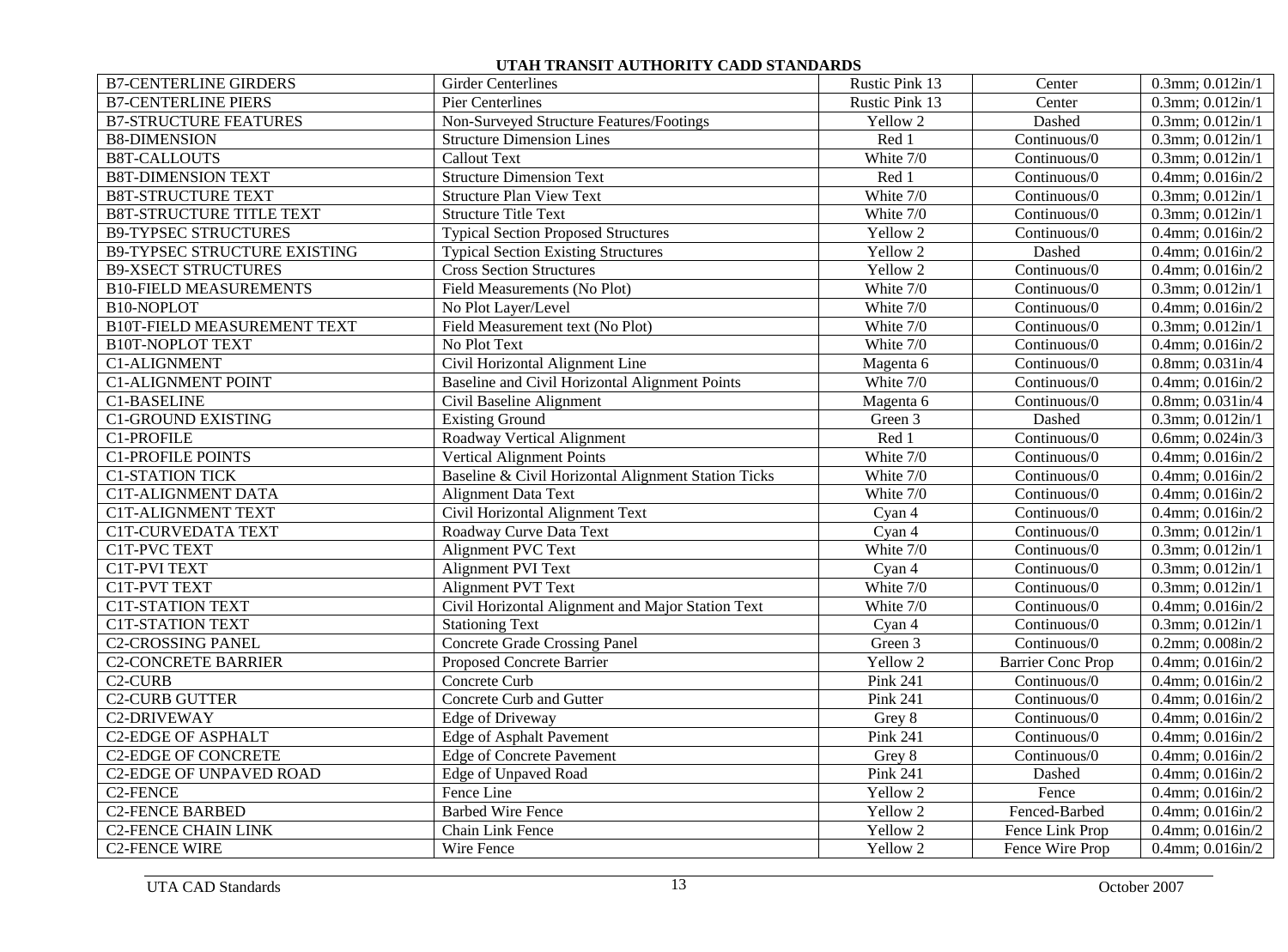| <b>C2-FENCE WOOD</b>           | Wood Fence                                            | Yellow 2                  | Fence Wood Prop                   | $0.4$ mm; $0.016$ in/2    |
|--------------------------------|-------------------------------------------------------|---------------------------|-----------------------------------|---------------------------|
| <b>C2-FLATWORK</b>             | <b>Edge of Concrete Flatwork</b>                      | Apricot 21                | Continuous/0                      | $0.4$ mm; $0.016$ in/2    |
| C2-GUARDRAIL                   | Proposed Guardrail                                    | Cyan 4                    | Guard Rail Prop                   | $0.4$ mm; $0.016$ in/2    |
| <b>C2-MISC FEATURES</b>        | Miscellaneous Roadway Features                        | <b>Blue 5/31</b>          | $\overline{\text{Continuous}}$ /0 | $0.4$ mm; $0.016$ in/2    |
| <b>C2-MISC STRUCTURES</b>      | Miscellaneous Structures (Pads, Tanks, Bollards)      | Blue 5                    | Continuous/0                      | 0.4mm; 0.016in/2          |
| <b>C2-NOISE WALL</b>           | Proposed Noise Wall                                   | Orange 30                 | Noise Wall Prop                   | $0.4$ mm; $0.016$ in/2    |
| C2-SIDEWALK                    | <b>Edge of Concrete Sidewalk</b>                      | Grey 8                    | Continuous/0                      | $0.4$ mm; $0.016$ in/2    |
| <b>C2-TRAILS</b>               | <b>Edge of Paths and Trails</b>                       | Blush 13                  | Dashed                            | $0.4$ mm; $0.016$ in/2    |
| C <sub>2</sub> -WALLS          | Proposed Retaining Wall                               | Grey 8                    | Wall                              | 0.4mm; 0.016in/2          |
| <b>C3-CONTOUR MAJOR</b>        | Major Contour Line                                    | Blue 5                    | Continuous/0                      | $0.4$ mm; $0.016$ in/2    |
| <b>C3-CONTOUR MINOR</b>        | Minor Contour Line                                    | Cyan 4                    | Dashed2                           | $0.3$ mm; $0.012$ in/1    |
| <b>C3-CONTOUR TEXT</b>         | <b>Contour Text</b>                                   | White 7/0                 | Continuous/0                      | $0.4$ mm; $0.016$ in/2    |
| <b>C3-DITCHES</b>              | Proposed Ditch Flow line                              | $\text{Red}$ <sup>1</sup> | DitchFL                           | 0.4mm; 0.016in/2          |
| <b>C3-GRADING LIMITS</b>       | Roadway Grading Limits                                | Neon Green 101            | Dashed2                           | $0.4$ mm; $0.016$ in/2    |
| <b>C3-TOE FILL LEFT</b>        | Toe of Fill Left Side of Road                         | Salmon 11                 | Toe of Fill Left                  | $0.3$ mm; $0.012$ in/1    |
| <b>C3-TOE FILL RIGHT</b>       | Toe of Fill Right Side of Road                        | Salmon 11                 | Toe of Fill                       | $0.3$ mm; $0.012$ in/1    |
| C3-TOP CUT LEFT                | Top of Cut Left Side of Road                          | Hot Pink 230              | Toe of cut Left                   | $0.3$ mm; $0.012$ in/1    |
| <b>C3-TOP CUT RIGHT</b>        | Top of Cut Right Side of Road                         | Hot Pink 230              | Top of Cut                        | $0.3$ mm; $0.012$ in/1    |
| <b>C3-TOP OF BERM</b>          | Top of Berm, Pond, Basin                              | Bright Blue 152           | Dash Double                       | $0.4$ mm; $0.016$ in/2    |
| <b>C3T-CONTOUR TEXT</b>        | <b>Contour Text</b>                                   | White 7/0                 | Continuous/0                      | $0.4$ mm; $0.016$ in/2    |
| <b>C7-CONSTRUCTION LIMITS</b>  | Roadway Construction Limits                           | Magenta 6                 | Dashed2                           | 0.4mm; 0.016in/2          |
| <b>C8-CENTERLINE</b>           | Roadway Centerline                                    | Rustic Pink 13            | Center                            | 0.4mm; 0.016in/2          |
| <b>C8-DIMENSION</b>            | <b>Dimension Lines</b>                                | Red 1                     | Continuous/0                      | $0.4$ mm; $0.016$ in/2    |
| <b>C8-EARTHWORK CUT SHAPE</b>  | Earthwork Cut Shape - Roadway                         | Blue 5                    | Continuous/1                      | $0.2$ mm; $0.008$ in/ $0$ |
| <b>C8-EARTHWORK FILL SHAPE</b> | Earthwork Fill Shape - Roadway                        | Green 3                   | Continuous/1                      | $0.2$ mm; $0.008$ in/ $0$ |
| <b>C8T-DIMENSION TEXT</b>      | Misc. Text For Labeling Dimensions (Clearances, Etc.) | Red 1                     | Continuous/0                      | $0.4$ mm; $0.016$ in/2    |
| C9-ASPHALT                     | Roadway Asphalt in Typical Section                    | Magenta 6                 | $\overline{\text{Continuous}}$ /0 | $0.4$ mm; $0.016$ in/2    |
| <b>C9-BARRIER</b>              | Roadway Barrier in Typical Section                    | Yellow 2                  | Continuous/0                      | $0.4$ mm; $0.016$ in/2    |
| C9-CURB                        | Roadway Curb/Curb & Gutter in Typical Section         | Pink 241                  | Continuous/0                      | $0.4$ mm; $0.016$ in/2    |
| <b>C9-FENCE EXISTING</b>       | <b>Existing Fence Line</b>                            | Grey 253                  | Fence Wire Exist                  | $0.3$ mm; $0.012$ in/1    |
| <b>C9-FENCE PROPOSED</b>       | Proposed Fence Line                                   | Yellow 2                  | Fence Wire Prop                   | 0.4mm; 0.016in/2          |
| <b>C9-FINISHED GRADE</b>       | Roadway Finished Grade in Typical Section             | Cyan 4                    | Continuous/1                      | 0.4mm; 0.016in/2          |
| <b>C9-FLATWORK</b>             | Roadway Concrete Flatwork in Typical Section          | Orange 30                 | Continuous/1                      | $0.4$ mm; $0.016$ in/2    |
| <b>C9-GEOTEXTILES</b>          | Roadway Geotextile Fabric/Grid                        | Bright Purple 204         | Continuous/1                      | $0.8$ mm; $0.031$ in/4    |
| <b>C9-GRANULAR BORROW</b>      | Roadway Granular Borrow in Typical Section            | Blue 5                    | Continuous/1                      | $0.4$ mm; $0.016$ in/2    |
| <b>C9-GROUND EXISTING</b>      | <b>Existing Ground</b>                                | Pumpkin 32                | Dashed2                           | $0.3$ mm; $0.012$ in/1    |
| C9-MISCELLANEOUS               | Miscellaneous Civil Lines/Features                    | Magenta 6                 | Continuous/1                      | 0.4mm; 0.016in/2          |
| C9-SIDEWALK                    | Roadway Sidewalk in Typical Section                   | Grey 253                  | Continuous/1                      | 0.4mm; 0.016in/2          |
| C9-SUBGRADE                    | Roadway Subgrade in Typical Section                   | Red 1                     | Continuous/1                      | 0.6mm; 0.024in/3          |
| C9-TOPSOIL                     | Roadway Topsoil in Typical Section                    | Orange 30                 | Continuous/1                      | $0.4$ mm; $0.016$ in/2    |
| <b>C9-TYPSEC EXISTING</b>      | <b>Existing Roadway Typical Section Lines</b>         | Pumpkin 32                | Continuous/1                      | $0.2$ mm; $0.008$ in/ $0$ |
| <b>C9-TYPSEC PROPOSED</b>      | Proposed Roadway Typical Section Lines                | Magenta 200/212           | Continuous/1                      | $0.3$ mm; $0.012$ in/1    |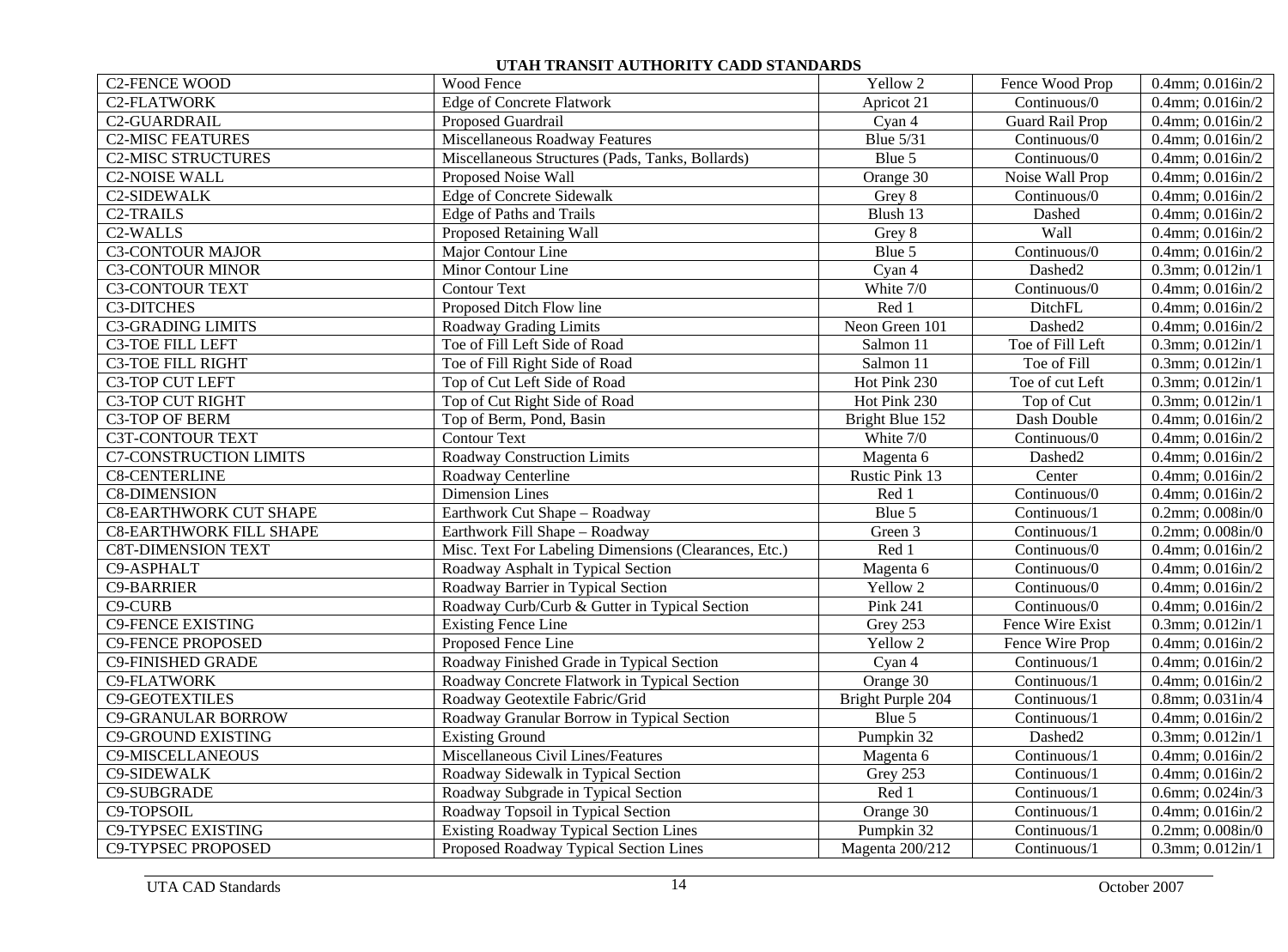| C9-UNTREATED BASE COURSE          | Roadway Untreated Base Course in Typical Section | Cyan 4          | Continuous/1                      | $0.4$ mm; $0.016$ in/2 |
|-----------------------------------|--------------------------------------------------|-----------------|-----------------------------------|------------------------|
| C10-NO PLOT                       | No Plot Layer/Level                              | White 7/0       | Continuous/0                      | $0.4$ mm; $0.016$ in/2 |
| C10T-NO PLOT TEXT                 | No Plot Text                                     | White 7/0       | Continuous/0                      | 0.4mm; 0.016in/2       |
| <b>D1-GROUND EXISTING</b>         | <b>Existing Ground</b>                           | Green 3         | Dashed                            | $0.3$ mm; $0.012$ in/1 |
| <b>D1-PROFILE POINTS</b>          | <b>Alignment Points</b>                          | White 7/0       | Continuous/0                      | $0.4$ mm; $0.016$ in/2 |
| <b>D1T-STATION TEXT</b>           | <b>Stationing Text</b>                           | Cyan 4          | Continuous/0                      | $0.3$ mm; $0.012$ in/1 |
| <b>D2-CATCH BASIN</b>             | Proposed Storm Drain Catch Basin                 | Aqua 120        | Continuous/0                      | $0.4$ mm; $0.016$ in/2 |
| <b>D2-CATCH BASIN EXISTING</b>    | Existing Storm Drain Catch Basin                 | Aqua 121        | Continuous/0                      | 0.3mm; 0.012in/1       |
| D2-CLEANOUT                       | Proposed Sewer Cleanout Box                      | Green 3         | Continuous/0                      | $0.4$ mm; $0.016$ in/2 |
| D2-CLEANOUT                       | Proposed Storm Drain Cleanout Box                | Aqua 120        | Continuous/0                      | $0.4$ mm; $0.016$ in/2 |
| <b>D2-CLEANOUT EXISTING</b>       | <b>Existing Sewer Cleanout Box</b>               | Green 3         | Continuous/0                      | $0.3$ mm; $0.012$ in/1 |
| <b>D2-CLEANOUT EXISTING</b>       | <b>Existing Storm Drain Cleanout Box</b>         | Aqua 121        | Continuous/0                      | $0.3$ mm; $0.012$ in/1 |
| <b>D2-CULVERT EXISTING</b>        | <b>Existing Culvert</b>                          | Aqua 121        | Dashed2                           | 0.3mm; 0.012in/1       |
| <b>D2-DIVERSION BOX</b>           | Proposed Irrigation Diversion Box                | Aqua 120        | Continuous/0                      | $0.4$ mm; $0.016$ in/2 |
| <b>D2-DIVERSION BOX EXISTING</b>  | <b>Existing Diversion box</b>                    | Aqua 121        | Continuous/0                      | $0.3$ mm; $0.012$ in/1 |
| <b>D2-DRAINAGE STRUCTURE</b>      | Proposed Miscellaneous Drainage Structure        | Aqua 120        | Continuous/0                      | $0.4$ mm; $0.016$ in/2 |
| D2-DRAINAGE STRUCTURE EXISTING    | <b>Existing Miscellaneous Drainage Structure</b> | Aqua 121        | Continuous/0                      | $0.3$ mm; $0.012$ in/1 |
| <b>D2-END SECTION</b>             | Proposed Sewer Pipe End Section                  | Green 3         | Continuous/0                      | $0.4$ mm; $0.016$ in/2 |
| <b>D2-END SECTION</b>             | Proposed Storm Drain Pipe End Section            | Aqua 120        | Continuous/0                      | $0.4$ mm; $0.016$ in/2 |
| <b>D2-END SECTION EXISTING</b>    | <b>Existing Sewer Pipe End Section</b>           | Green 3         | Dashed2                           | $0.3$ mm; $0.012$ in/1 |
| <b>D2-END SECTION EXISTING</b>    | Existing Storm Drain Pipe End Section            | Aqua 121        | Dashed2                           | $0.3$ mm; $0.012$ in/1 |
| D2-HEADWALL                       | Proposed Headwall                                | Magenta 6       | Continuous/0                      | 0.4mm; 0.016in/2       |
| <b>D2-HEADWALL EXISTING</b>       | <b>Existing Headwall</b>                         | Yellow 2        | Continuous/0                      | $0.3$ mm; $0.012$ in/1 |
| <b>D2-IRRIGATION STRUCTURE</b>    | Proposed Irrigation Structure                    | Magenta 6       | Continuous/0                      | $0.4$ mm; $0.016$ in/2 |
| D2-IRRIGATION STRUCTURE EXISTING  | <b>Existing Irrigation Structure</b>             | <b>Pink 211</b> | Continuous/0                      | $0.3$ mm; $0.012$ in/1 |
| D2-MANHOLE                        | Proposed Storm Drain Manhole                     | Aqua 120        | Continuous/0                      | 0.4mm; 0.016in/2       |
| <b>D2-MANHOLE EXISTING</b>        | <b>Existing Storm Drain Manhole</b>              | Aqua 121        | Continuous/0                      | $0.3$ mm; $0.012$ in/1 |
| D2-PIPE                           | Proposed Pipe Culvert                            | Aqua 120        | $\overline{\text{Continuous}}$ /0 | $0.4$ mm; $0.016$ in/2 |
| <b>D2-PIPE EXISTING</b>           | <b>Existing Pipe Culvert</b>                     | Aqua 121        | Dashed2                           | $0.3$ mm; $0.012$ in/1 |
| <b>D2T-PIPE TEXT</b>              | Proposed Pipe Culvert Text                       | Aqua 120        | Continuous/0                      | $0.3$ mm; $0.012$ in/1 |
| D2T-PIPE TEXT EXISTING            | Existing Pipe Culvert Text                       | Aqua 121        | Continuous/0                      | $0.3$ mm; $0.012$ in/1 |
| <b>D3-DITCHES</b>                 | <b>Proposed Drainage Ditches</b>                 | Aqua 120        | DitchFL                           | $0.4$ mm; $0.016$ in/2 |
| <b>D3-DITCHES EXISTING</b>        | <b>Existing Drainage Ditches</b>                 | Aqua 121        | DitchFL                           | $0.3$ mm; $0.012$ in/1 |
| <b>D3-WATER FEATURES</b>          | Proposed Water Features (Ponds, Basins, Etc.)    | Blue 5          | Dashed                            | $0.4$ mm; $0.016$ in/2 |
| <b>D3-WATER FEATURES EXISTING</b> | Existing Water Features (Ponds, Basins, Etc.)    | Light Blue 161  | Dashed                            | $0.3$ mm; $0.012$ in/1 |
| D4-IRRIGATION                     | Proposed Irrigation Line                         | Magenta 6       | <b>Irrigation Prop</b>            | $0.4$ mm; $0.016$ in/2 |
| <b>D4-IRRIGATION EXISTING</b>     | <b>Existing Irrigation Line</b>                  | Pink 211        | <b>Irrigation Exist</b>           | $0.3$ mm; $0.012$ in/1 |
| <b>D4-STORM DRAIN</b>             | Proposed Strom Drain Pipe                        | Aqua 120        | Storm Drain Prop                  | $0.4$ mm; $0.016$ in/2 |
| <b>D4-STORM DRAIN EXISTING</b>    | <b>Existing Storm Drain Pipe</b>                 | Aqua 120        | <b>Storm Drain Exist</b>          | $0.3$ mm; $0.012$ in/1 |
| <b>D4-STORM DRAIN CASING</b>      | Proposed Storm Drain Casing                      | Aqua 120        | Dashed                            | $0.4$ mm; $0.016$ in/2 |
| D4-STROM DRAIN CASING EXISTING    | <b>Existing Storm Drain Casing</b>               | Aqua 120        | Dashed                            | $0.3$ mm; $0.012$ in/1 |
| D4-UNDERDRAIN                     | Proposed Under Drain                             | Aqua 120        | <b>UD</b> Proposed                | $0.4$ mm; $0.016$ in/2 |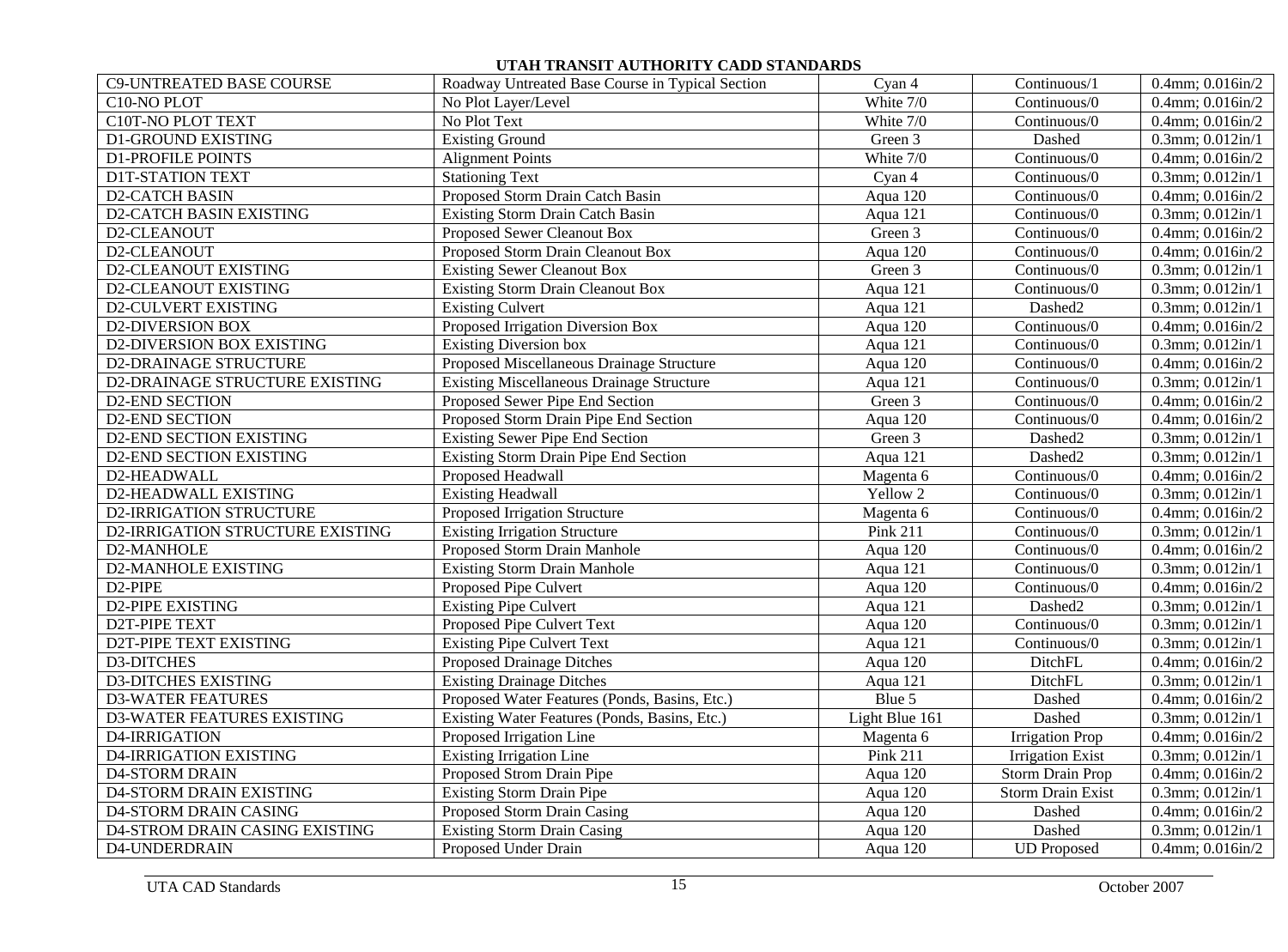| D4-UNDERDRAIN EXISTING         | <b>Existing Underdrain</b>                            | Aqua 120          | <b>UDexist</b>                    | $0.3$ mm; $0.012$ in/1      |
|--------------------------------|-------------------------------------------------------|-------------------|-----------------------------------|-----------------------------|
| D4T-STORM DRAIN TEXT           | Proposed Strom Drain Text                             | Aqua 120          | Continuous/0                      | $0.3$ mm; $0.012$ in/1      |
| D4T-STORM DRAIN TEXT EXISTING  | <b>Existing Storm Drain Text</b>                      | Aqua 120          | Continuous/0                      | $0.3$ mm; $0.012$ in/1      |
| D8-DIMENSION                   | <b>Dimension Lines</b>                                | Red 1             | Continuous/0                      | 0.4mm; 0.016in/2            |
| <b>D8T-DIMENSION TEXT</b>      | Misc. Text for Labeling Dimensions (Clearances, Etc.) | Red 1             | Continuous/0                      | $0.4$ mm; $0.016$ in/2      |
| D9-CULVERT                     | Drainage Pipe Lines in Profile View                   | Aqua 120          | Continuous/0                      | $0.4$ mm; $0.016$ in/2      |
| D9-DITCH                       | Ditch in Profile View                                 | Aqua $120$        | DitchFL                           | $0.4$ mm; $0.016$ in/2      |
| D9-RIPRAP                      | RipRap in Profile                                     | Aqua 120          | Continuous/0                      | $0.3$ mm; $0.012$ in/1      |
| <b>D9-STORM DRAIN</b>          | Storm Drain Lines in Profile View                     | Aqua $120$        | $\overline{\text{Continuous}}$ /0 | $0.4$ mm; $0.016$ in/2      |
| D9-UNDERDRAIN                  | Under drain and Trench in Typical Section             | Aqua 120          | Continuous/0                      | 0.4mm; 0.016in/2            |
| D10-NO PLOT                    | No Plot Layer/Level                                   | White 7/0         | Continuous/0                      | $0.4$ mm; $0.016$ in/2      |
| D10T-NO PLOT TEXT              | No Plot Text                                          | White 7/0         | Continuous/0                      | $0.4$ mm; $0.016$ in/2      |
| <b>G7T-FEATURE TEXT</b>        | Miscellaneous Feature Text                            | White 7/0         | Continuous/0                      | $0.4$ mm; $0.016$ in/2      |
| <b>G7T-STREET NAME TEXT</b>    | <b>Text used for Street Names</b>                     | White 7/0         | Continuous/0                      | $0.4$ mm; $0.016$ in/2      |
| <b>G8-BORDER</b>               | Border and Title Block Lines                          | Blue 5            | Continuous                        | 1.4mm; 0.055in/6            |
| <b>G8-BREAK LINES</b>          | <b>Break Lines for Dimensions</b>                     | Red 1             | Continuous/0                      | $0.3$ mm; $0.012$ in/1      |
| <b>G8-DIMENSION</b>            | Dimension Lines and Dimensions                        | Red 1             | Continuous/0                      | $0.3$ mm; $0.012$ in/1      |
| <b>G8-GRIDLINES 40 BORDER</b>  | Gridlines 40' Scale Border                            | White 7/0         | $\overline{\text{Continuous}}$ /0 | $0.8$ mm; $0.031$ in/4      |
| <b>G8-GRIDLINES 40 MAJOR</b>   | Major Gridlines 40' Scale                             | Dark Grey 251/250 | Continuous/0                      | 0.4mm; 0.016in/2            |
| <b>G8-GRIDLINES 40 MINOR</b>   | Minor Gridlines 40' Scale                             | Light Grey 253    | Continuous/0                      | $0.2$ mm; $0.008$ in/ $0$   |
| <b>G8-GRIDLINES 60 BORDER</b>  | Gridlines 60 Scale Border                             | White 7/0         | Continuous/0                      | $0.8$ mm; $0.031$ in/4      |
| <b>G8-GRIDLINES 60 MAJOR</b>   | Major Gridlines 60' Scale                             | Dark Grey 251/250 | Continuous/0                      | $0.4$ mm; $0.016$ in/2      |
| <b>G8-GRIDLINES 60 MINOR</b>   | Minor Gridlines 60' Scale                             | Light Grey 253    | Continuous/0                      | $0.2$ mm; $0.008$ in/ $0$   |
| <b>G8-GRIDLINES 100 BORDER</b> | Gridlines 100' Scale Border                           | White 7/0         | Continuous/0                      | $0.8$ mm; $0.031$ in/4      |
| <b>G8-GRIDLINES 100 MAJOR</b>  | Major Gridlines 100' Scale                            | Dark Grey 251/250 | Continuous/0                      | $0.4$ mm; $0.016$ in/2      |
| <b>G8-GRIDLINES 100 MINOR</b>  | Minor Gridlines 100' Scale                            | Light Grey 253    | Continuous/0                      | $0.2$ mm; $0.008$ in/ $0$   |
| <b>G8-GRIDLINES 200 BORDER</b> | Gridlines 200' Scale Border                           | White 7/0         | Continuous/0                      | $0.8$ mm; $0.031$ in/4      |
| <b>G8-GRIDLINES 200 MAJOR</b>  | Major Gridlines 200' Scale                            | Dark Grey 251/250 | Continuous/0                      | $0.4$ mm; $0.016$ in/2      |
| <b>G8-GRIDLINES 200 MINOR</b>  | Minor Gridlines 200' Scale                            | Light Grey 253    | Continuous/0                      | $0.2$ mm; $0.008$ in/ $0$   |
| G8-LOGO                        | Consultant Logo (i.e. UTA WSA, PTG, etc.)             | White 7/0         | $\overline{\text{Continuous}}$ /0 | $0.4$ mm; $0.016$ in/2      |
| <b>G8-MATCH LINE</b>           | <b>Match Lines</b>                                    | Magenta 6         | Continuous/0                      | 1.4mm; 0.055in/6            |
| <b>G8-MISCELLANEOUS</b>        | Miscellaneous Layer/Level (Undefined Features)        | White 7/0         | Continuous/0                      | 0.4mm; 0.016in/2            |
| <b>G8-NORTH ARROW</b>          | North Arrow Block/Cell                                | White 7/0         | Continuous/0                      | $0.3$ mm; $0.012$ in/1      |
| <b>G8-PROFILE BORDER</b>       | Profile Border                                        | White 7/0         | Continuous/0                      | $0.8$ mm; $0.031$ in/4      |
| <b>G8-PROFILE MAJOR GRID</b>   | Profile Major Grid Lines                              | Grey 252/251      | Continuous/0                      | $0.4$ mm; $0.016$ in/2      |
| <b>G8-PROFILE MINOR GRID</b>   | Profile Minor Grid Lines                              | Light Grey 253    | Continuous/0                      | 0.2mm; 0.008in/2            |
| <b>G8-PROFILE MISC</b>         | Miscellaneous Profile Lines                           | White 7/0         | Continuous/0                      | 0.6mm; $.024 \text{in} / 3$ |
| G8-REVCLOUD                    | <b>Revision Cloud</b>                                 | Red 1             | $\overline{\text{Continuous}}$ /0 | $0.6$ mm; $0.024$ in/3      |
| <b>G8-REVISION NUMBER</b>      | <b>Revision Triangles</b>                             | Green 3           | Continuous/0                      | $0.4$ mm; $0.016$ in/2      |
| G8-SCALEBAR 40                 | 40' Scale Bar                                         | White 7/0         | $\overline{\text{Continuous}}$ /0 | $0.3$ mm; $0.012$ in/1      |
| G8-SCALEBAR 60                 | 60' Scale Bar                                         | White 7/0         | Continuous/0                      | $0.3$ mm; $0.012$ in/1      |
| <b>G8-SCALEBAR 100</b>         | 100' Scale Bar                                        | White 7/0         | Continuous/0                      | $0.3$ mm; $0.012$ in/1      |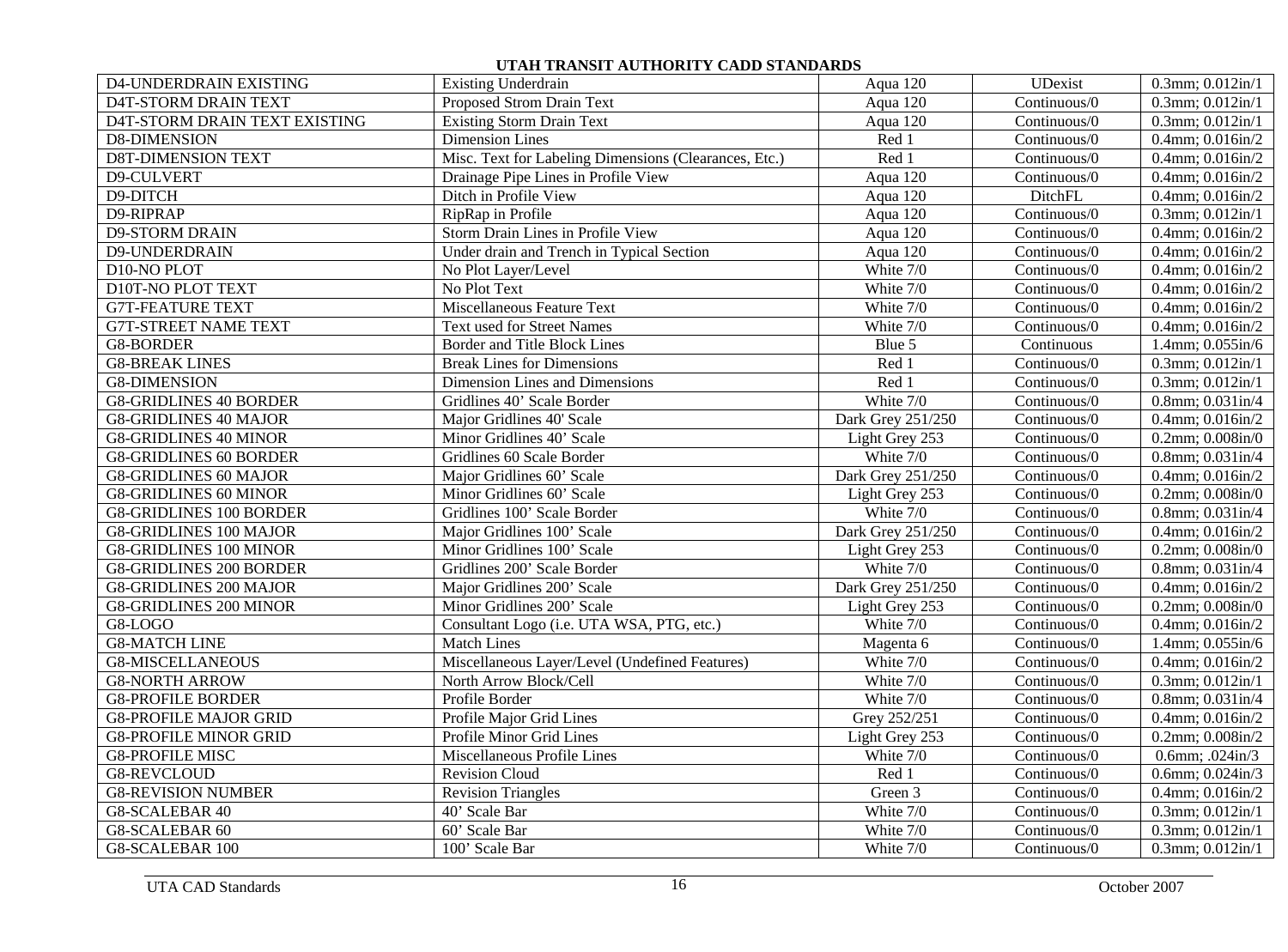| G8-SCALEBAR 200                  | 200' Scale Bar                                         | White 7/0      | Continuous/0                      | $0.3$ mm; $0.012$ in/1         |
|----------------------------------|--------------------------------------------------------|----------------|-----------------------------------|--------------------------------|
| <b>G8-SECTION CALLOUTS</b>       | <b>Section Callouts and Bubbles</b>                    | White 7/0      | Continuous/0                      | $0.4$ mm; $0.016$ in/2         |
| <b>G8-SECTIONS</b>               | Section Lines and Callouts                             | White 7/0      | Continuous/0                      | $0.4$ mm; $0.016$ in/2         |
| <b>G8-STAMP HALF</b>             | <b>Half Size Stamp</b>                                 | Magenta 6      | Continuous/0                      | $0.3$ mm; $0.012$ in/1         |
| <b>G8-SUBMITTAL DATE</b>         | <b>Submittal Date Text</b>                             | Red 1          | Continuous/0                      | $0.4$ mm; $0.016$ in/2         |
| G8-TABLE                         | <b>Table Lines</b>                                     | White 7/0      | Continuous/0                      | $0.8$ mm; $0.031$ in/4         |
| G8-TABLE2                        | <b>Table Lines</b>                                     | White 7/0      | Continuous/0                      | $0.4$ mm; $0.016$ in/2         |
| <b>G8-TEXT STAGE</b>             | Design Stage Text                                      | Red 1          | Continuous/0                      | $0.4$ mm; $0.016$ in/2         |
| <b>G8-TITLEBLOCK 1</b>           | <b>Titleblock Lines-Wide</b>                           | Blue 5         | Continuous/0                      | $0.8$ mm; $0.031$ in/4         |
| <b>G8-TITLEBLOCK 2</b>           | <b>Titleblock Lines-Medium</b>                         | White 7/0      | Continuous/0                      | $0.4$ mm; $0.016$ in/2         |
| <b>G8-PROFILE BORDER</b>         | Profile Border                                         | White $7/0$    | Continuous/0                      | $0.8$ mm; $0.031$ in/4         |
| <b>G8-XSECT BORDER</b>           | <b>Cross Section Border</b>                            | White 7/0      | Continuous/0                      | $0.8$ mm; $0.031$ in/4         |
| <b>G8-XSECT MAJOR GRID</b>       | Cross Section Major Grid Lines                         | Grey 252/251   | Continuous/0                      | $0.4$ mm; $0.016$ in/2         |
| <b>G8-XSECT MINOR GRID</b>       | <b>Cross Section Minor Grid Lines</b>                  | Light Grey 253 | Continuous/0                      | $0.2$ mm; $0.008$ in/ $0$      |
| <b>G8-XSECT TICK</b>             | <b>Cross Section Tick Marks</b>                        | White 7/0      | Continuous/0                      | $0.4$ mm; $0.016$ in/2         |
| <b>G8T-AXIS TEXT</b>             | Axis Text                                              | White 7/0      | Continuous/0                      | 0.4mm; $0.016 \text{in} / 2$   |
| <b>G8T-CALLOUT TEXT EXISTING</b> | <b>Callout Text and Blocks/Cells Existing Features</b> | White 7/0      | Continuous/0                      | $0.3$ mm; $0.012$ in/1         |
| <b>G8T-CALLOUT TEXT PROPOSED</b> | Callout Text and Blocks/Cells Proposed Features        | White 7/0      | Continuous/0                      | $0.4$ mm; $0.016$ in/2         |
| <b>G8T-DIMENSION TEXT</b>        | Dimension Text and Leaders                             | Red 1          | Continuous/0                      | $\overline{0.3}$ mm; 0.012in/1 |
| <b>G8T-FILE INFO TEXT</b>        | File/Date Plot Stamp                                   | White 7/0      | Continuous/0                      | $0.3$ mm; $0.012$ in//         |
| <b>G8T-GENERAL TEXT</b>          | Text for General Use & Miscellaneous Profile Text      | White 7/0      | Continuous/0                      | $0.4$ mm; $0.016$ in/2         |
| G8T-LOGO TEXT                    | Logo Text                                              | Red 1          | Continuous/0                      | $0.3$ mm; $0.012$ in/1         |
| <b>G8T-MATCH LINE TEXT</b>       | Match Line Text                                        | Magenta 6      | Continuous/0                      | 0.6mm; $0.024 \text{ in} / 3$  |
| <b>G8T-NOTE TEXT</b>             | Note Text                                              | White 7/0      | Continuous/0                      | $0.4$ mm; $0.016$ in/2         |
| <b>G8T-PLAN TEXT</b>             | Plan View Text (Callouts, Etc.)                        | White 7/0      | Continuous/0                      | $0.4$ mm; $0.016$ in/2         |
| <b>G8T-PROFILE TEXT</b>          | Text for use in Profile Stations and Elevations        | White 7/0      | Continuous/0                      | $0.4$ mm; $0.016$ in/2         |
| <b>G8T-REVISION TEXT</b>         | <b>Revision Text</b>                                   | Magenta 6      | Continuous/0                      | $0.4$ mm; $0.016$ in/2         |
| <b>G8T-TABLE TEXT</b>            | <b>Text for Tables</b>                                 | White 7/0      | Continuous/0                      | $0.4$ mm; $0.016$ in/2         |
| <b>G8T-TITLE BLOCK TEXT</b>      | <b>Title Block Text</b>                                | Blue 5         | Continuous/0                      | $0.4$ mm; $0.016$ in/2         |
| <b>G8T-TITLEBLOCK TEXT1</b>      | <b>Titleblock Text</b>                                 | White 7/0      | Continuous/0                      | $0.3$ mm; $0.012$ in/1         |
| <b>G8T-TITLEBLOCK TEXT2</b>      | <b>Titleblock Text</b>                                 | Red 1          | Continuous/0                      | $0.4$ mm; $0.016$ in/2         |
| <b>G8T-TITLE TEXT</b>            | <b>Text For Titles</b>                                 | White $7/0$    | Continuous/0                      | $0.6$ mm; $0.024$ in/3         |
| <b>G8T-TYPSEC GENERAL TEXT</b>   | Miscellaneous Typical Section Text                     | White 7/0      | Continuous/0                      | $0.4$ mm; $0.016$ in/2         |
| <b>G8T-TYPSEC NOTES TEXT</b>     | <b>Typical Section Notes Text</b>                      | White $7/0$    | Continuous/0                      | $0.4$ mm; $0.016$ in/2         |
| <b>G8T-TYPSEC STATION TEXT</b>   | <b>Typical Section Station Text</b>                    | White 7/0      | Continuous/0                      | $0.4$ mm; $0.016$ in/2         |
| <b>G8T-TYPSEC TITLE TEXT</b>     | <b>Typical Section Title Text</b>                      | White 7/0      | Continuous/0                      | $0.4$ mm; $0.016$ in/2         |
| <b>G8T-XSECT AXIS TEXT</b>       | <b>Cross Section Axis Text</b>                         | White 7/0      | Continuous/0                      | $0.4$ mm; $0.016$ in/2         |
| <b>G8T-XSECT GENERAL TEXT</b>    | Miscellaneous Cross Section Text                       | White 7/0      | Continuous/0                      | $0.4$ mm; $0.016$ in/2         |
| <b>G8T-XSECT NOTES TEXT</b>      | <b>Cross Section Notes Text</b>                        | White 7/0      | Continuous/0                      | $0.4$ mm; $0.016$ in/2         |
| <b>G8T-XSECT STATION TEXT</b>    | <b>Cross Section Station Text</b>                      | White 7/0      | $\overline{\text{Continuous}}$ /0 | $0.4$ mm; $0.016$ in/2         |
| G10-CLIP BOUNDARY/VIEWPORT       | Clip Boundary/Viewport (No Plot)                       | Blue 5         | Hidden/1                          | $0.3$ mm; $0.012$ in/1         |
| G10-NOPLOT                       | No Plot Layer/Level                                    | White 7/0      | Continuous/0                      | $0.4$ mm; $0.016$ in/2         |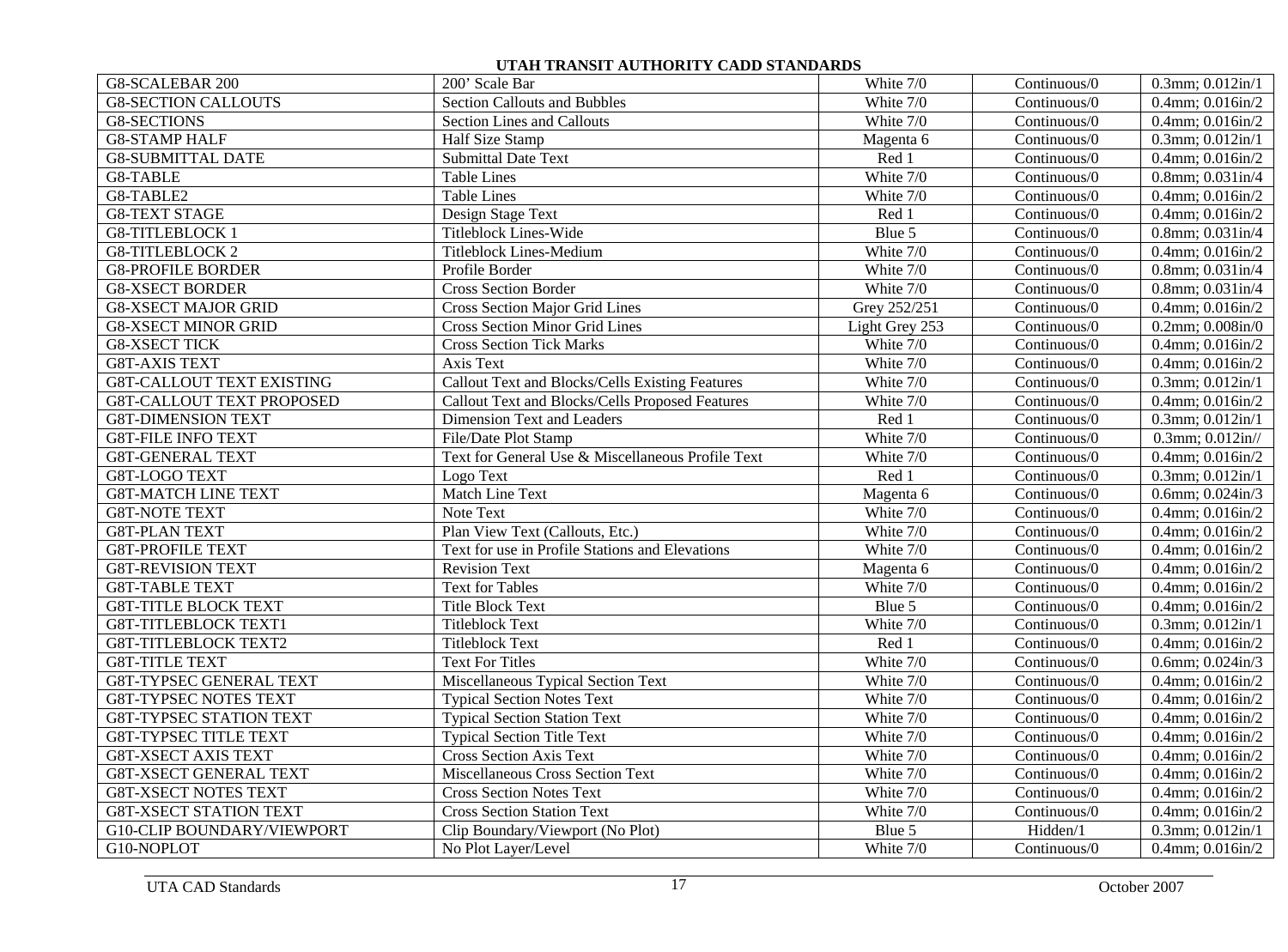| G10-PICKPOINTS               | Plotting Pick points (Non-print layer)         | Yellow 2           | Continuous/0           | $0.2$ mm; $0.008$ in/ $0$ |
|------------------------------|------------------------------------------------|--------------------|------------------------|---------------------------|
| <b>G10-PLOTSHAPE FULL</b>    | Full Size Plot Shape                           | Cyan 4             | Continuous/0           | $0.2$ mm; $0.008$ in/ $0$ |
| <b>G10-PLOTSHAPE HALF</b>    | Half Size Plot Shape                           | White 7/0          | Continuous/0           | $0.2$ mm; $0.008$ in/ $0$ |
| <b>G10T-NOPLOT TEXT</b>      | No Plot Text                                   | White 7/0          | Continuous/0           | 0.4mm; 0.016in/2          |
| <b>G10-TYPSEC BORDER</b>     | Typical Section Base File Border               | White 7/0          | Continuous/0           | $0.8$ mm; $0.031$ in/4    |
| K1-FREIGHT                   | Freight Track Horizontal Alignment             | Green 3            | Freight by UTA         | $0.3$ mm; $0.012$ in/1    |
| K1-FREIGHT ALIGNMENT POINT   | Alignment Points for Freight Track             | White 7            | Continuous/0           | $0.4$ mm; $0.016$ in/2    |
| K1-FREIGHT BY OTHERS         | Freight Track Horizontal Alignment by Others   | Blush 13           | Freight by Others      | 0.3mm; 0.012in/1          |
| K1-FREIGHT FUTURE            | Future Freight Track Horizontal Alignment      | Olive Green 55/45  | DashDot                | $0.8$ mm; $0.031$ in/4    |
| K1-FREIGHT PROFILE           | New Freight Track Vertical Alignment           | Green 3            | Continuous/0           | 0.6mm; 0.024in/3          |
| K1-FREIGHT PROFILE POINTS    | Freight Vertical Alignment Points              | White 7/0          | Continuous/0           | $0.3$ mm; $0.012$ in/1    |
| K1-FREIGHT STATION TICK      | <b>Stationing Tick for Freight Track</b>       | White 7            | Continuous/0           | $0.4$ mm; $0.016$ in/2    |
| K1-GROUND EXISTING           | <b>Existing Ground</b>                         | Green 3            | Dashed                 | $0.3$ mm; $0.012$ in/1    |
| K1-TOP OF SUBGRADE           | Top of Subgrade                                | Magenta 6          | Continuous/0           | $0.4$ mm; $0.016$ in/2    |
| K1-UPRR ALIGNMENT POINT      | Alignment Points for UPRR Track                | White 7/0          | Continuous/0           | $0.4$ mm; $0.016$ in/2    |
| K1-UPRR BY UPRR              | <b>UPRR Track Horizontal Alignment by UPRR</b> | Orange 30          | New UP UP              | $0.3$ mm; $0.012$ in/1    |
| K1-UPRR BY UTA               | UPRR Track Horizontal Alignment by UTA         | Magenta 6          | New UP UTA             | $0.3$ mm; $0.012$ in/1    |
| K1-UPRR FUTURE               | Future UPRR Track Horizontal Alignment         | Olive 54           | Center                 | $0.8$ mm; $0.031$ in/4    |
| K1-UPRR PROFILE              | New UPRR Track Vertical Alignment              | Green 3            | Continous/0            | $0.6$ mm; $0.024$ in/3    |
| K1-UPRR PROFILE POINTS       | <b>UPRR</b> Vertical Alignment Points          | White 7/0          | Continous/0            | $0.3$ mm; $0.012$ in/1    |
| K1-UPRR STATION TICK         | <b>Stationing Tick for UPRR Track</b>          | White 7/0          | Continuous/0           | 0.4mm; 0.016in/2          |
| K1-UTA ALIGNMENT POINT       | Alignment Points for UTA #1 Track              | White 7/0          | Continuous/0           | 0.4mm; 0.016in/2          |
| K1-UTA 2 ALIGNMENT POINT     | Alignment Points for UTA #2 Track              | White 7/0          | Continuous/0           | $0.4$ mm; $0.016$ in/2    |
| K1-UTA CURVE                 | UTA/Freight Horizontal Alignment Curve         | Yellow 2           | <b>UTA LRT</b> Freight | $0.3$ mm; $0.012$ in/1    |
| K1-UTA CURVE FUTURE          | Future UTA Horizontal Alignment Curve          | Purple Magenta 200 | Dashed                 | $0.8$ mm; $0.031$ in/4    |
| K1-UTA LRT CURVE             | UTA Horizontal Alignment Curve                 | Yellow 2           | <b>UTA LRT</b> Freight | 0.3mm; 0.012in/1          |
| K1-UTA LRT SPIRAL            | UTA Horizontal Alignment Spiral                | Cyan 4             | <b>UTA LRT</b>         | $0.3$ mm; $0.012$ in/1    |
| K1-UTA LRT TANGENT           | UTA Horizontal Alignment Tangent               | Red 1              | <b>UTA LRT</b>         | $0.3$ mm; $0.012$ in/1    |
| K1-UTA PROFILE               | New UTA Track Vertical Alignment               | Green 3/1          | Continuous/0           | $0.6$ mm; $0.024$ in/3    |
| K1-UTA PROFILE POINTS        | <b>UTA Vertical Alignment Points</b>           | White 7            | Continuous/0           | $0.4$ mm; $0.016$ in/2    |
| K1-UTA PROFILE PROJECTED     | <b>UTA Profile Projected</b>                   | Red 1              | Continuous/0           | $0.3$ mm; $0.012$ in/1    |
| K1-UTA REALIGN               | <b>UTA Realigned Existing Track</b>            | Magenta 6          | <b>UTA</b> Realign     | $0.3$ mm; $0.012$ in/1    |
| K1-UTA REHABILITATE          | UTA Rehabilitated Existing Track               | Red 10             | <b>UTA Rehab</b>       | 0.3mm; 0.012in/1          |
| K1-UTA SECOND PROFILE        | New UTA Second Track Alignment                 | Magenta 6          | Dashed $(2x)/3$        | $0.4$ mm; $0.016$ in/2    |
| K1-UTA SECOND PROFILE POINTS | UTA 2nd Track Vertical Alignment Points        | White 7/0          | Continuous/0           | $0.4$ mm; $0.016$ in/2    |
| K1-UTA SPIRAL                | UTA/Freight Horizontal Alignment Spiral        | Cyan 4             | <b>UTA LRT</b> Freight | 0.3mm; 0.012in/1          |
| K1-UTA SPIRAL FUTURE         | Future UTA Horizontal Alignment Spiral         | Purple Magenta 200 | Dashed                 | $0.8$ mm; $0.031$ in/4    |
| K1-UTA STATION TICK          | <b>Stationing Tick for UTA Track</b>           | White 7/0          | Continuous/0           | $0.4$ mm; $0.016$ in/2    |
| K1-UTA 2 STATION TICK        | Stationing Tick for UTA #2 Track               | White 7/0          | Continuous/0           | 0.4mm; 0.016in/2          |
| K1-UTA TANGENT               | UTA/Freight Horizontal Alignment Tangent       | Red 1              | UTA LRT Freight        | $0.3$ mm; $0.012$ in/1    |
| K1-UTA TANGENT FUTURE        | Future UTA Horizontal Alignment Tangent        | Purple Magenta 200 | Dashed                 | $0.8$ mm; $0.031$ in/4    |
| K1T-FREIGHT ALIGNMENT TEXT   | Freight Horizontal Alignment Text              | Cyan 4             | Continuous/0           | $0.4$ mm; $0.016$ in/2    |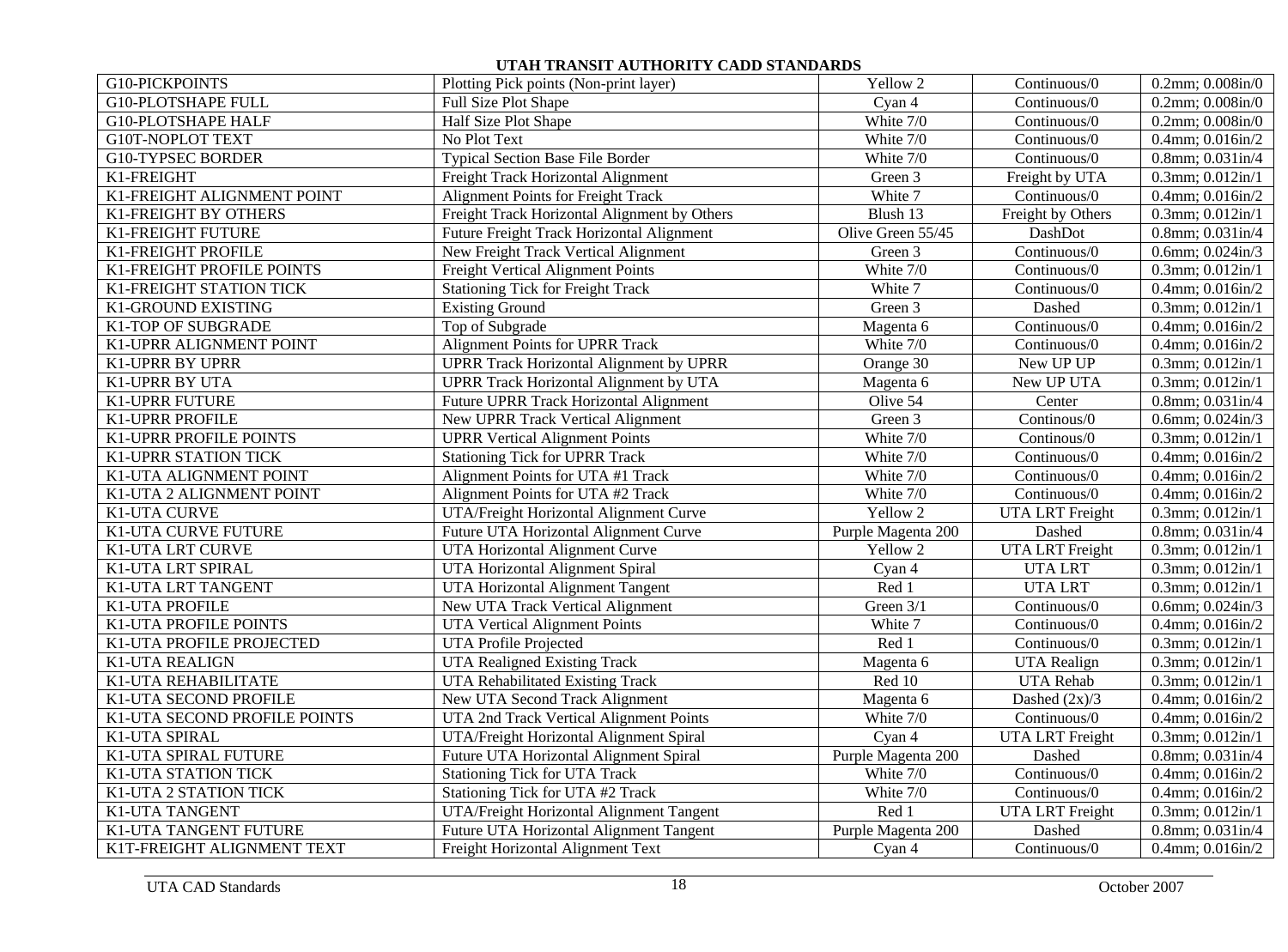| K1T-FREIGHT CURVEDATA TEXT    | Freight Curve Data Text                 | Cyan 4             | Continuous/0                      | $0.4$ mm; $0.016$ in/2        |
|-------------------------------|-----------------------------------------|--------------------|-----------------------------------|-------------------------------|
| K1T-FREIGHT PI TEXT           | Freight Curve PI Text                   | Cyan 4             | Continuous/0                      | $0.4$ mm; $0.016$ in/2        |
| K1T-FREIGHT PVC TEXT          | Freight Alignment PVC Text              | Cyan 4             | $\overline{\text{Continuous}}$ /0 | $0.4$ mm; $0.016$ in/2        |
| K1T-FREIGHT PVI TEXT          | Freight Alignment PVI Text              | Cyan 4             | Continuous/0                      | 0.4mm; 0.016in/2              |
| K1T-FREIGHT PVT TEXT          | Freight Alignment PVT Text              | Cyan 4             | Continuous/0                      | 0.4mm; 0.016in/2              |
| K1T-FREIGHT STATION TEXT      | <b>Freight Major Stationing Text</b>    | White 7/0          | Continuous/0                      | $0.4$ mm; $0.016$ in/2        |
| K1T-FREIGHT STATION TEXT      | <b>Freight Stationing Text</b>          | Cyan 4             | Continuous/0                      | $0.4$ mm; $0.016$ in/2        |
| K1T-UPRR ALIGNMENT TEXT       | <b>UPPR Horizontal Alignment Text</b>   | Cyan 4             | Continuous/0                      | 0.4mm; $0.016i\overline{n/2}$ |
| K1T-UPRR CURVE DATE TEXT      | <b>UPRR Curve Data Text</b>             | Cyan 4             | Continuous/0                      | $0.4$ mm; $0.016$ in/2        |
| K1T-UPRR PI TEXT              | <b>UPRR Curve PI Text</b>               | Red 10             | Continuous/0                      | $0.4$ mm; $0.016$ in/2        |
| K1T-UPRR PROFILE STATION TEXT | <b>UPRR Profile Stationing Text</b>     | Cyan 4             | $\overline{\text{Continuous}}$ /0 | $0.4$ mm; $0.016$ in/2        |
| K1T-UPRR PVC TEXT             | <b>UPRR Alignment PVC Text</b>          | Cyan 4             | Continous/0                       | $0.4$ mm; $0.016$ in/2        |
| K1T-UPRR PVI TEXT             | <b>UPRR Alignment PVI Text</b>          | Cyan 4             | Continuous/0                      | $0.4$ mm; $0.016$ in/2        |
| K1T-UPRR PVT TEXT             | <b>UPRR Alignment PVT Text</b>          | Cyan 4             | Continuous/0                      | $0.4$ mm; $0.016$ in/2        |
| K1T-UPRR STATION TEXT         | <b>UPRR Major Stationing Text</b>       | White 7/0          | Continuous/0                      | $0.4$ mm; $0.016$ in/2        |
| K1T-UTA ALIGNMENT TEXT        | UTA Horizontal Alignment Text           | Magenta 6          | Continuous/0                      | $0.4$ mm; $0.016$ in/2        |
| K1T-UTA 2 ALIGNMENT TEXT      | UTA #2 Horizontal Alignment Text        | Magenta 6          | Continuous/0                      | $0.4$ mm; $0.016$ in/2        |
| K1T-UTA CURVEDATA TEXT        | <b>UTA Curve Data Text</b>              | Cyan 4             | Continuous/0                      | $0.4$ mm; $0.016$ in/2        |
| K1T-UTA PI TEXT               | <b>UTA Curve PI Text</b>                | Cyan 4             | Continuous/0                      | $0.4$ mm; $0.016$ in/2        |
| K1T-UTA 2 PI TEXT             | UTA #2 Curve PI Text                    | Cyan 4             | Continuous/0                      | $0.4$ mm; $0.016$ in/2        |
| K1T-UTA PROFILE STATION TEXT  | <b>UTA Profile Stationing Text</b>      | Cyan 4             | Continous/0                       | $0.4$ mm; $0.016$ in/2        |
| K1T-UTA PVC TEXT              | UTA Alignment PVC Text                  | Cyan 4             | Continuous/0                      | $0.4$ mm; $0.016$ in/2        |
| K1T-UTA PVI TEXT              | UTA Alignment PVI Text                  | Cyan 4             | Continuous/0                      | $0.4$ mm; $0.016$ in/2        |
| K1T-UTA PVT TEXT              | UTA Alignment PVT Text                  | Cyan 4             | Continuous/0                      | $0.4$ mm; $0.016$ in/2        |
| K1T-UTA SECOND CURVEDATA TEXT | UTA Second Track Curve Data Text        | Green 3            | Continuous/0                      | $0.4$ mm; $0.016$ in/2        |
| K1T-UTA SECOND PVC TEXT       | UTA Second Track Alignment PVC Text     | Green 3            | Continuous/0                      | $0.4$ mm; $0.016$ in/2        |
| K1T-UTA SECOND PVI TEXT       | UTA Second Track Alignment PVI Text     | Green 3            | Continuous/0                      | $0.4$ mm; $0.016$ in/2        |
| K1T-UTA SECOND PVT TEXT       | UTA Second Track Alignment PVT Text     | Green 3            | Continuous/0                      | 0.4mm; 0.016in/2              |
| K1T-UTA SECOND STATION TEXT   | <b>UTA Second Track Stationing Text</b> | Green 3            | $\overline{\text{Continuous}}$ /0 | $0.4$ mm; $0.016$ in/2        |
| K1T-UTA STATION TEXT          | <b>UTA Stationing Text</b>              | Cyan 4             | Continuous/0                      | $0.4$ mm; $0.016$ in/2        |
| K1T-UTA STATION TEXT          | <b>UTA Major Stationing Text</b>        | White 7/0          | Continuous/0                      | $0.4$ mm; $0.016$ in/2        |
| K1T-UTA 2 STATION TEXT        | UTA #2 Major Stationing Text            | White 7/0          | Continuous/0                      | 0.4mm; 0.016in/2              |
| <b>K2-BUMPING POST</b>        | <b>Track Bumping Post</b>               | Purple Magenta 214 | Continuous/0                      | $0.6$ mm; $0.024$ in/3        |
| K2-DERAIL                     | Derail on UPRR Track                    | Red 1              | Continuous/0                      | 0.6mm; 0.024in/3              |
| <b>K2-EXUP TRACK</b>          | <b>Existing Track (Unmapped)</b>        | Light Grey 254     | <b>Exist Track</b>                | $0.3$ mm; $0.012$ in/1        |
| K2-SHIFT UPRR TRACK BY UPRR   | Shift UPRR Track by UPRR                | Purple 204         | Shift UP UP                       | $0.3$ mm; $0.012$ in/1        |
| K2-SHIFT UPRR TRACK BY UTA    | Shift UPRR Track by UTA                 | Cyan 4             | Shift UP UTA                      | $0.3$ mm; $0.012$ in/1        |
| <b>K2-TURNOUT FREIGHT</b>     | <b>Freight Turnout</b>                  | Deep Purple 216    | Continuous/0                      | $0.6$ mm; $0.024$ in/3        |
| K2-TURNOUT FREIGHT FUTURE     | <b>Future Freight Turnout</b>           | <b>Pink 221</b>    | Continuous/0                      | $0.4$ mm; $0.016$ in/2        |
| K2-TURNOUT UPRR               | <b>UPRR</b> Turnout                     | Purple 204         | Continuous/0                      | $0.6$ mm; $0.024$ in/3        |
| K2-TURNOUT UPRR FUTURE        | <b>Future UPRR Turnout</b>              | Magenta 6          | Continuous/0                      | $0.4$ mm; $0.016$ in/2        |
| K2-TURNOUT UTA                | <b>UTA Track Turnout</b>                | Cyan 4             | Continuous/0                      | 0.6mm; $0.024 \text{in} / 3$  |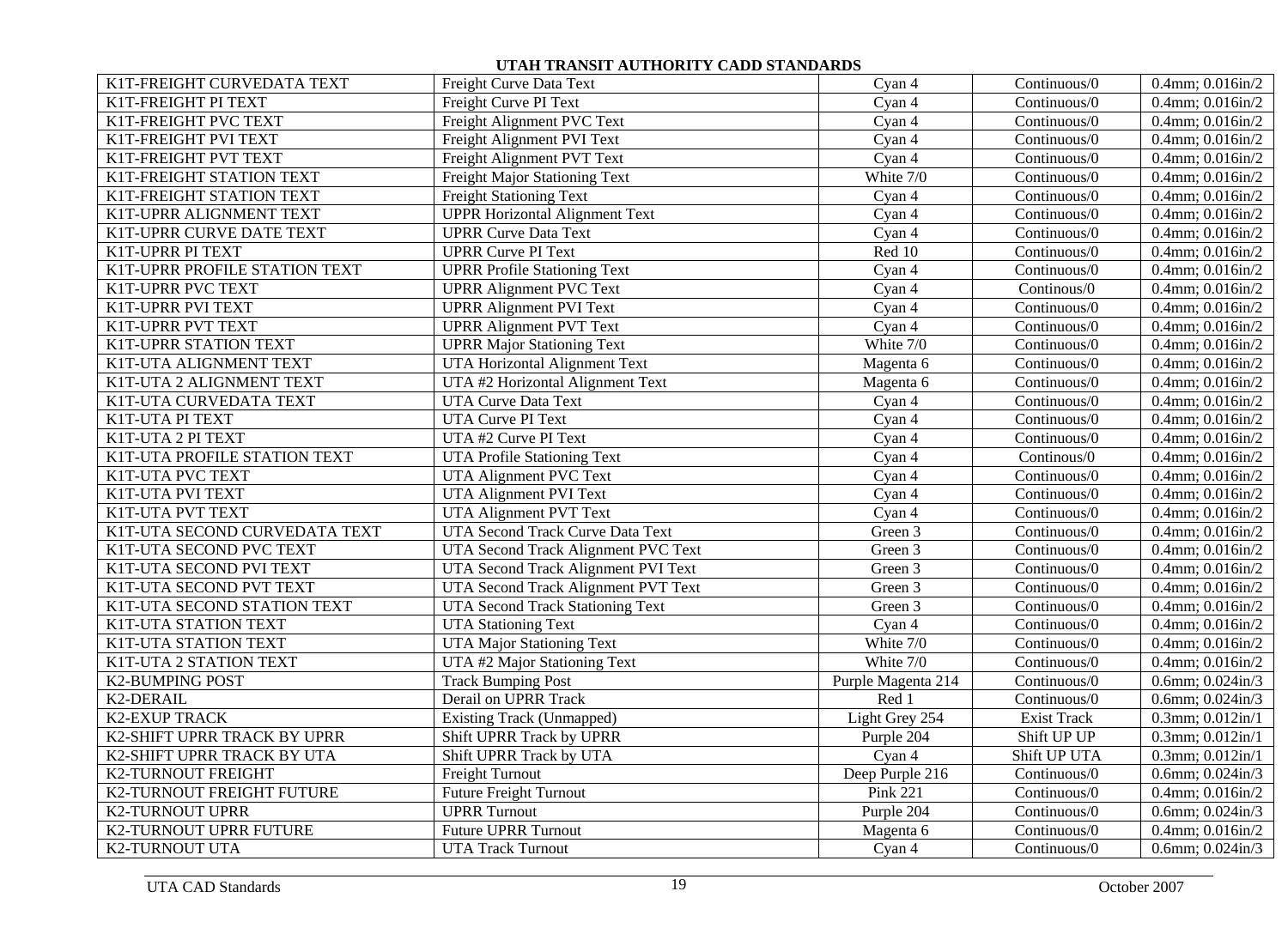| K2-UP HALF MILE POST               | Union Pacific Railroad 1/2 Mile Posts                 | Magenta 6           | Continuous/0                      | $0.4$ mm; $0.016$ in/2    |
|------------------------------------|-------------------------------------------------------|---------------------|-----------------------------------|---------------------------|
| <b>K2-UP MILE POST</b>             | <b>Union Pacific Railroad Mile Post</b>               | White 7/0           | Continuous/0                      | $0.4$ mm; $0.016$ in/2    |
| K2-UP QUARTER MILE POST            | Union Pacific Railroad 1/4 Mile Posts                 | Cyan 4              | Continuous/0                      | $0.4$ mm; $0.016$ in/2    |
| K2-UTA HALF MILE POST              | UTA 1/2 Mile Posts                                    | Blue 5              | Continuous/0                      | $0.4$ mm; $0.016$ in/2    |
| <b>K2-UTA MILE POST</b>            | <b>UTA Mile Post</b>                                  | Red 1               | Continuous/0                      | $0.4$ mm; $0.016$ in/2    |
| K2T-TURNOUT TEXT                   | <b>Turnout Text and Dimension</b>                     | Red 1               | Continuous/0                      | $0.4$ mm; $0.016$ in/2    |
| K2T-UP HALF MILE POST TEXT         | Union Pacific Railroad 1/2 Mile Post Text             | Magenta 6           | Continuous/0                      | $0.4$ mm; $0.016$ in/2    |
| K2T-UP MILE POST TEXT              | Union Pacific Railroad Milepost Text                  | White 7/0           | Continuous/0                      | $0.4$ mm; $0.016$ in/2    |
| K2T-UP QUARTER MILE POST TEXT      | Union Pacific Railroad 1/4 Mile Post Text             | Cyan 4              | Continuous/0                      | 0.4mm; 0.016in/2          |
| K2T-UTA HALF MILE POST TEXT        | UTA 1/2 Mile Post Text                                | Blue 5              | Continuous/0                      | $0.4$ mm; $0.016$ in/2    |
| K2T-UTA MILE POST TEXT             | <b>UTA Mile Post Text</b>                             | Red 1               | Continuous/0                      | $0.4$ mm; $0.016$ in/2    |
| <b>K3-GRADING LIMITS</b>           | <b>Track Grading Limits</b>                           | Light Green 101     | Dashed2                           | $0.4$ mm; $0.016$ in/2    |
| K3-TOE FILL LEFT                   | Toe of Fill Left Side of Tracks                       | Salmon 11           | Toe of Fill Left                  | $0.3$ mm; $0.012$ in/1    |
| K3-TOE FILL RIGHT                  | Toe of Fill Right Side of Tracks                      | Salmon 11           | Toe of Fill                       | $0.3$ mm; $0.012$ in/1    |
| K3-TOP CUT LEFT                    | Top of Cut Left Side of Tracks                        | Bright Pink 230     | Top of Cut Left                   | $0.3$ mm; $0.012$ in/1    |
| K3-TOP CUT RIGHT                   | Top of Cut Right Side of Tracks                       | Cright Pink 230     | Top of Cut                        | $0.3$ mm; $0.012$ in/1    |
| K7-FREIGHT REMOVE                  | Existing Freight Track to be Removed                  | Sea Blue 135/145    | Freight Remove                    | $0.3$ mm; $0.012$ in/1    |
| K7-REMOVE UPRR BY UPRR             | Existing UPRR Track to be Removed by UPRR             | Mustard 52          | <b>UP Remove UP</b>               | $0.3$ mm; $0.012$ in/1    |
| K7-REMOVE UPRR BY UTA              | Existing UPRR Track to be Removed by UTA              | Dark Cyan 132       | UTA Remove UP                     | 0.3mm; 0.012in/1          |
| <b>K8-CENTERLINE</b>               | <b>Track Centerline</b>                               | Rustic Pink 13      | Center                            | $0.4$ mm; $0.016$ in/2    |
| <b>K8-DIMENSION</b>                | <b>Dimension Lines</b>                                | Red 1               | Continuous/0                      | $0.4$ mm; $0.016$ in/2    |
| <b>K8-EARTHWORK FILL SHAPE</b>     | Earthwork Fill Shape - UTA Track                      | Green 3             | Continuous/0                      | $0.2$ mm; $0.008$ in/ $0$ |
| <b>K8T-DIMESNION TEXT</b>          | Misc. Text for Labeling Dimensions (Clearances, Etc.) | Red 1               | Continuous/0                      | $0.4$ mm; $0.016$ in/2    |
| K9-EARTHWORK CUT SHAPE             | Earthwork Cut Shape - UTA Track                       | Blue 5              | Continuous/0                      | $0.2$ mm; $0.008$ in/ $0$ |
| K9-EARTHWORK FILL SHAPE            | Earthwork Fill Shape - UTA Track                      | Green 3             | Continuous/0                      | $0.2$ mm; $0.008$ in/ $0$ |
| K9-FENCE EXISTING                  | <b>Existing Fence Line</b>                            | Yellow 2            | Fence Wire Exist                  | $0.3$ mm; $0.012$ in/1    |
| K9-FENCE PROPOSED                  | Proposed Fence Line                                   | Yellow 2            | Fence Wire Prop                   | $0.4$ mm; $0.016$ in/2    |
| K9-FREIGHT BALLAST                 | New Freight Ballast                                   | Dark Purple 197/195 | Continuous/0                      | 0.4mm; 0.016in/2          |
| K9-FREIGHT SUBBALLAST              | New Freight Subballast                                | Blue 5              | Continuous/0                      | $0.4$ mm; $0.016$ in/2    |
| K9-FREIGHT SUBGRADE                | New Freight Subgrade                                  | Orange 30           | Continuous/0                      | $0.6$ mm; $0.024$ in/3    |
| K9-GEOTEXTILES                     | Roadway Geotextile Fabric/Grid                        | Bright Purple 204   | Continuous                        | $0.8$ mm; $0.031$ in/4    |
| K9-GROUND EXISTING                 | <b>Existing Ground</b>                                | Green 3             | Dashed2                           | $0.3$ mm; $0.012$ in/1    |
| K9-MISCELLANEOUS                   | <b>Miscellaneous Track Lines</b>                      | Magenta 6           | Continuous/0                      | $0.4$ mm; $0.016$ in/2    |
| K9-TYPSEC EXISTING                 | <b>Existing Track Typical Section Lines</b>           | Acorn Brown 35      | Continuous/0                      | $0.2$ mm; $0.008$ in/ $0$ |
| K9-TYPSEC EXIST FREIGHT BLOCK/CELL | Existing Freight Typical Section Block/Cell           | White 7/0           | $\overline{\text{Continuous}}$ /0 | $0.3$ mm; $0.012$ in/1    |
| K9-TYPSEC EXIST UPRR BLOCK/CELL    | Existing UPRR Typical Section Block/Cell              | White 7/0           | $\overline{\text{Continuous}}$ /0 | $0.3$ mm; $0.012$ in/1    |
| K9-TYPSEC FREIGHT BLOCK/CELL       | Freight Railroad Typical Section Block/Cell           | White 7/0           | Continuous/0                      | $0.3$ mm; $0.012$ in/1    |
| K9-TYPSEC PROPOSED                 | Proposed Track Typical Section Lines                  | Magenta 200/212     | Continuous/0                      | $0.3$ mm; $0.012$ in/1    |
| <b>K9-TYPSEC ROW</b>               | ROW Line in Typical Section                           | Dark Magenta 214    | <b>ROW</b>                        | $0.4$ mm; $0.016$ in/2    |
| K9-TYPSEC UPRR BLOCK/CELL          | <b>UPRR Railroad Typical Section Block/Cell</b>       | White 7/0           | Continuous/0                      | $0.3$ mm; $0.012$ in/1    |
| K9-TYPSEC UTA BLOCK/CELL           | UTA Typical Section Block/Cell                        | White 7/0           | Continuous/0                      | $0.3$ mm; $0.012$ in/1    |
| <b>K9-UPRR BALLAST</b>             | New UPRR Ballast                                      | Bright Purple 204   | Continuous/0                      | $0.4$ mm; $0.016$ in/2    |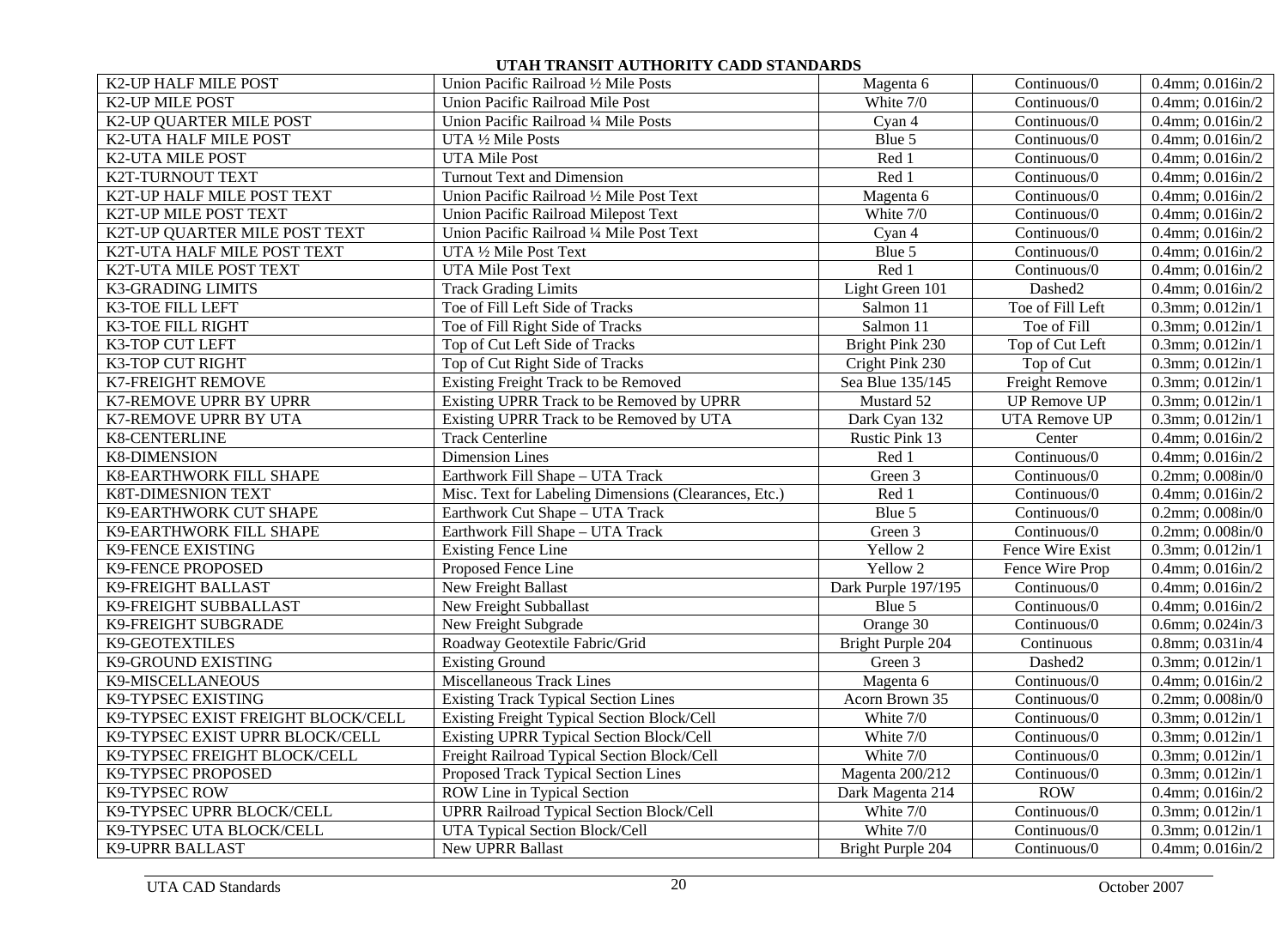| <b>K9-UPRR SUBBALLAST</b>         | New UPRR Subballast                              | Blue 5          | Continuous/0                      | $0.4$ mm; $0.016$ in/2    |
|-----------------------------------|--------------------------------------------------|-----------------|-----------------------------------|---------------------------|
| K9-UPPRR SUBGRADE                 | New UPRR Subgrade                                | Orange 30       | Continuous/0                      | $0.6$ mm; $0.024$ in/3    |
| <b>K9-UTA BALLAST</b>             | New UTA Ballast                                  | Cyan 4          | $\overline{\text{Continuous}}$ /0 | $0.4$ mm; $0.016$ in/2    |
| K9-UTA FUTURE PLATFORM            | <b>UTA Future Station Platform</b>               | Green 104       | Continuous/0                      | 0.4mm; 0.016in/2          |
| K9-UTA PLATFORM                   | <b>UTA Station Platform</b>                      | Blue 5          | Continuous/0                      | $0.4$ mm; $0.016$ in/2    |
| K9-UTA SUBBALLAST                 | New UTA Subballast                               | Magenta 6       | Continuous/0                      | $0.4$ mm; $0.016$ in/3    |
| K9-UTA SUBGRADE                   | New UTA Subgrade                                 | Red 1           | Continuous/0                      | $0.6$ mm; $0.024$ in/1    |
| K9-XSECT EXIST FREIGHT BLOCK/CELL | <b>Existing Freight Cross Section Block/Cell</b> | White 7/0       | Continuous/0                      | $0.3$ mm; $0.012$ in/1    |
| K9-XSECT EXIST UPRR BLOCK/CELL    | Existing UPRR Cross Section Block/Cell           | White 7/0       | Continuous                        | $0.3$ mm; $0.012$ in/1    |
| K9-XSECT FREIGHT BLOCK/CELL       | Freight Railroad Cross Section Block/Cell        | White 7/0       | Continuous/0                      | $0.3$ mm; $0.012$ in/1    |
| K9-XSECT UPRR BLOCK/CELL          | <b>UPRR Railroad Cross Section Block/Cell</b>    | White 7/0       | Continuous/0                      | $0.3$ mm; $0.012$ in/1    |
| K9-XSECT UTA BLOCK/CELL           | UTA Cross Section Block/Cell                     | White 7/0       | Continuous/0                      | $0.3$ mm; $0.012$ in/1    |
| K9T-CROSS SECTION TEXT            | <b>Track Cross Section Text</b>                  | White 7/0       | Continuous/0                      | $0.4$ mm; $0.016$ in/2    |
| K9T-EARTHWORK CUT TEXT            | <b>Earthwork Cut Annotation</b>                  | Blue 5          | Continuous/0                      | $0.4$ mm; $0.016$ in/2    |
| K9T-EARTHWORK FILL TEXT           | Earthwork Fill Annotation                        | Green 3         | Continuous/0                      | $0.4$ mm; $0.016$ in/2    |
| K9T-TYPSEC TEXT                   | <b>Track Typical Section Text</b>                | White 7/0       | Continuous/0                      | $0.4$ mm; $0.016$ in/2    |
| K10-NOPLOT                        | No Plot Layer/Level                              | White 7/0       | $\overline{\text{Continuous}}$ /0 | 0.4mm; 0.016in/2          |
| K10-NOPLOT TEXT                   | No Plot Text                                     | White 7/0       | Continuous/0                      | $0.4$ mm; $0.016$ in/2    |
| K10-SHIFT TURNOUT BY UPRR         | Shift Turnout by UPRR (No Plot)                  | Blue 5          | Continuous/0                      | $0.3$ mm; $0.012$ in/1    |
| K10-SHIFT TURNOUT BY UTA          | Shift Turnout by UTA (No Plot)                   | Yellow 2        | Continuous/0                      | $0.3$ mm; $0.012$ in/1    |
| K10-TRACK UNDER STRUCTURE         | <b>Track Under Structure</b>                     | Magenta 6       | <b>UP REM</b>                     | $0.3$ mm; $0.012$ in/1    |
| K10-TURNOUT REMOVE OTHERS         | <b>Track Turnout Removed by Others</b>           | Blue 5          | Continuous/0                      | $0.6$ mm; $0.024$ in/3    |
| K10-TURNOUT REMOVE UPRR           | Track Turnout Removed by UPRR (No Plot)          | Grey 253        | Continuous/0                      | $0.4$ mm; $0.016$ in/2    |
| K10-TURNOUT REMOVE UTA            | Track Turnout Removed by UTA                     | White 7         | Continuous/0                      | $0.6$ mm; $0.024$ in/3    |
| K10T-NOPLOT TEXT                  | No Plot Text                                     | White 7/0       | Continuous/0                      | $0.4$ mm; $0.016$ in/2    |
| K10-NOPLOT                        | No Plot Layer/Level                              | White 7/0       | $\overline{\text{Continuous}}$ /0 | 0.4mm; 0.016in/2          |
| K10T-NOPLOT TEXT                  | No Plot Text                                     | White 7/0       | Continuous/0                      | $0.4$ mm; $0.016$ in/2    |
| <b>MI-INDEX CONT</b>              | <b>Index Contour Line</b>                        | Pumpkin 32      | Continuous/0                      | $0.3$ mm; $0.012$ in/1    |
| M1-INDEX CONT_DASH                | Dashed Index Contour                             | Pumpkin 32      | (Dashed)                          | $0.3$ mm; $0.012$ in/1    |
| M1-INDEX CONT DEP                 | Depression Index Contour                         | Pumpkin 32      | DepContour                        | $0.3$ mm; $0.012$ in/1    |
| M1-INDEX CONT_DEPDASH             | Dashed Depression Index Contour                  | Pumpkin 32      | DashDepContour                    | $0.3$ mm; $0.012$ in/1    |
| M1-INTER CONT                     | <b>Intermediate Contour</b>                      | Red Rust 24/34  | Continuous/0                      | $0.2$ mm; $0.008$ in/ $0$ |
| <b>M1-INTER CONT DASH</b>         | Dashed Intermediate Contour                      | Red Rust 24/34  | (Dashed)                          | $0.2$ mm; $0.008$ in/ $0$ |
| M1-INTER CONT_DEP                 | Depression Intermediate Contour                  | Red Rust 24/34  | DepContour                        | $0.2$ mm; $0.008$ in/ $0$ |
| M1-INTER CONT DEPDASH             | Dashed Depression Intermediate Contour           | Red Rust 24/34  | DashDepContour                    | $0.3$ mm; $0.012$ in/ $0$ |
| M1T-SYMB SPOTELEV                 | <b>Spot Elevation Text</b>                       | White 7/0       | Continuous/0                      | $0.3$ mm; $0.012$ in/1    |
| M1T-TXT INDEX                     | <b>Index Label</b>                               | White 7/0       | Continuous/0                      | $0.3$ mm; $0.012$ in/1    |
| M1T-TXT SPOTELEV                  | <b>Spot Elevation Text</b>                       | White 7/0       | Continuous/0                      | $0.3$ mm; $0.012$ in/1    |
| <b>M2-BACK OF CURB</b>            | <b>Back of Curb</b>                              | <b>Pink 241</b> | (Dot)                             | 0.4mm; 0.016in/2          |
| M2-BLDG CONSTRUCT                 | <b>Building Under Construction</b>               | Orange 30       | (Center)                          | 0.4mm; 0.016in/2          |
| M2-BOLLARD                        | <b>Bollard</b>                                   | Blue 5          | Continuous/0                      | $0.3$ mm; $0.012$ in/1    |
| M2-BRIDGE                         | Bridge/Structure                                 | Red 1           | Continuous/0                      | $0.4$ mm; $0.016$ in/2    |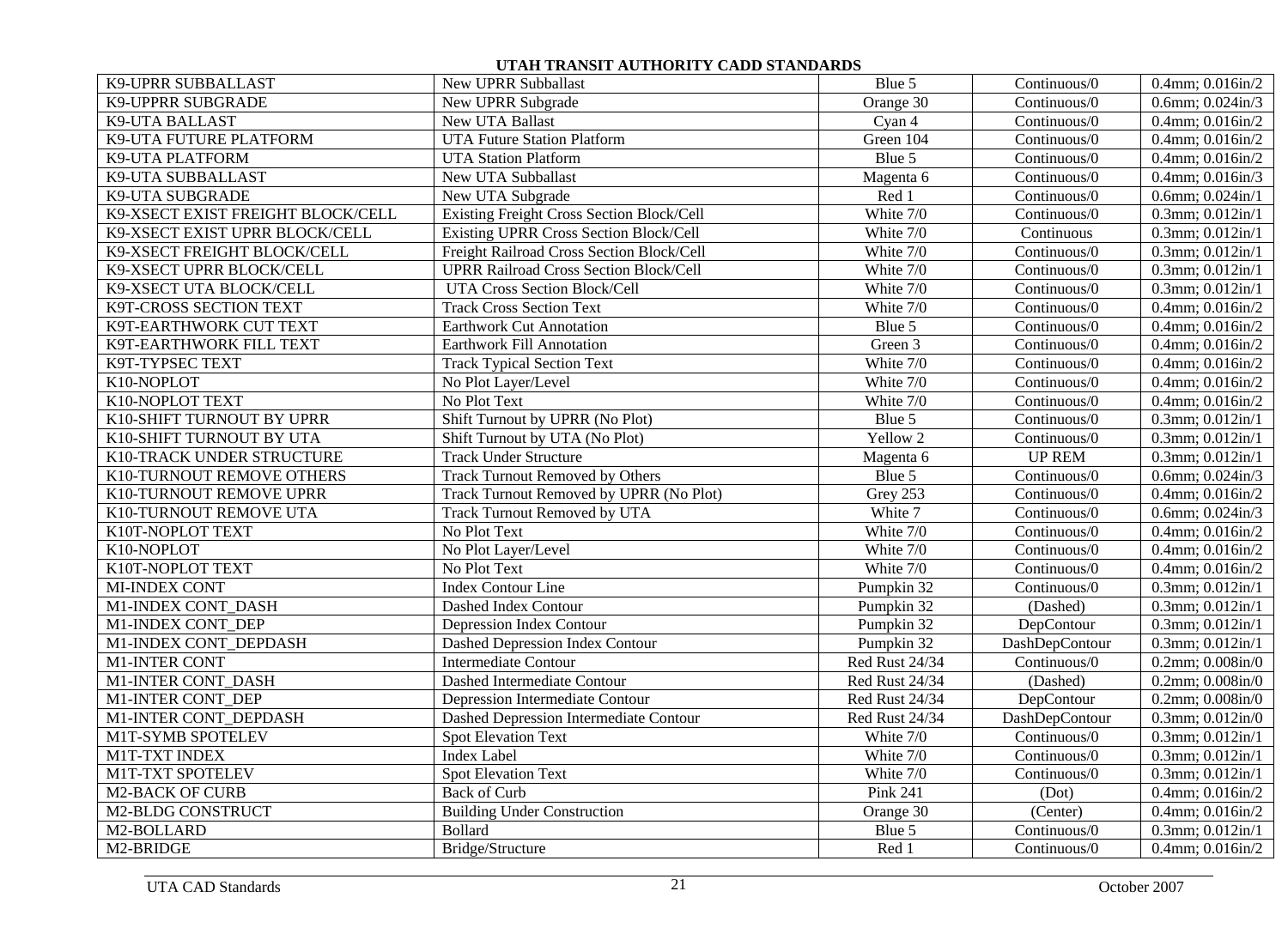| <b>M2-BRUSH LINE</b>        | <b>Brush Line</b>                            | Pea Green 97/86 | <b>Brush Line</b>                 | $0.3$ mm; $0.012$ in/1     |
|-----------------------------|----------------------------------------------|-----------------|-----------------------------------|----------------------------|
| M2-BUILDING                 | <b>Building Outline</b>                      | Magenta 6       | Continuous/0                      | $0.4$ mm; $0.016$ in/2     |
| M2-BUSH                     | <b>Bush Symbol</b>                           | Pea Green 97/86 | Continuous/0                      | $0.3$ mm; $0.012$ in/1     |
| <b>M2-CATCH BASIN</b>       | Catch Basin                                  | Aqua 120        | Continuous/0                      | $0.3$ mm; $0.012$ in/1     |
| <b>M2-CATTLE GUARD</b>      | Cattle Guard                                 | Salmon 11       | Continuous/0                      | $0.3$ mm; $0.012$ in/1     |
| <b>M2-CONCRETE BARRIER</b>  | Concrete Barrier                             | White 7/0       | Continuous/0                      | $0.3$ mm; $0.012$ in/1     |
| <b>M2-CONCRETE MISC</b>     | Miscellaneous Concrete (Collars, Pads, Etc.) | White 7/0       | Continuous/0                      | 0.3mm; $0.012 \text{in}/1$ |
| <b>M2-CONCRETE ROAD</b>     | <b>Edge Of Paved Concrete Road</b>           | <b>Pink 241</b> | Continuous/0                      | $0.4$ mm; $0.016$ in/2     |
| M2-CONVEYOR OH              | Conveyor (Overhead)                          | Magenta 6       | (Dashdot)                         | $0.3$ mm; $0.012$ in/1     |
| <b>M2-CULVERT PIPE</b>      | <b>Culvert Pipe</b>                          | Aqua 120        | (Hidden)                          | $0.4$ mm; $0.016$ in/2     |
| M2-CURB                     | Curb                                         | <b>Pink 241</b> | (Dot)                             | $0.4$ mm; $0.016$ in/2     |
| M2-DAM                      | Dam                                          | Blue 5          | Continuous/0                      | $0.4$ mm; $0.016$ in/2     |
| M2-DEBRIS                   | Miscellaneous Debris                         | Red 1           | (Hidden)                          | $0.3$ mm; $0.012$ in/1     |
| <b>M2-DIRT ROAD</b>         | Edge of Dirt Road                            | Orange 30       | (Hidden)                          | $0.4$ mm; $0.016$ in/2     |
| M2-DITCH                    | Ditch Line                                   | Aqua 120        | DitchFL                           | $0.3$ mm; $0.012$ in/1     |
| M2-DOCK                     | Dock                                         | Red 1           | Continuous/0                      | $0.3$ mm; $0.012$ in/1     |
| M2-DRIVEWAY                 | Edge of Driveway                             | <b>Pink 241</b> | Continuous/0                      | $0.3$ mm; $0.012$ in/1     |
| M2-FENCE                    | Fence Line                                   | Yellow 2        | Fence                             | $0.3$ mm; $0.012$ in/1     |
| <b>M2-FIBER MARKER</b>      | Fiber Optic Marker                           | Blue 5          | Continuous/0                      | $0.3$ mm; $0.012$ in/1     |
| M2-FIELD                    | <b>Cultivated Field</b>                      | Cyan 4          | CultivationBoundary               | $0.2$ mm; $0.008$ in/ $0$  |
| <b>M2-FIRE HYDRANT</b>      | Fire Hydrant                                 | Cyan 4          | Continuous/0                      | $0.3$ mm; $0.012$ in/1     |
| M2-FLAG POLE                | Flag Pole                                    | Magenta 6       | Continuous/0                      | $0.3$ mm; $0.012$ in/1     |
| <b>M2-FLANGE LUBRICATOR</b> | Flange Lubricator                            | Yellow 50       | Continuous/0                      | $0.2$ mm; $0.008$ in/ $0$  |
| M2-FLOW LINE                | Curb Flow Line                               | Blue 5          | (Hidden)                          | $0.3$ mm; $0.012$ in/1     |
| M2-FOUNDATION               | <b>Building Foundation</b>                   | White 7/0       | $\overline{\text{Continuous}}$ /0 | 0.4mm; 0.016in/2           |
| <b>M2-FRONT OF CURB</b>     | Front of Curb                                | <b>Pink 241</b> | (Dot)                             | 0.4mm; 0.016in/2           |
| M2-GATE                     | Gate                                         | White Grey 9    | Fence                             | $0.3$ mm; $0.012$ in/1     |
| M2-GUARD RAIL               | Guard Rail                                   | Red 1           | <b>Guard Rail Exist</b>           | $0.3$ mm; $0.012$ in/1     |
| M2-GUTTER                   | Gutter                                       | Green 3         | (Hidden)                          | $0.3$ mm; $0.012$ in/1     |
| M2-GUY ANCHOR               | Guy Anchor                                   | Red 1           | Continuous/0                      | $0.3$ mm; $0.012$ in/1     |
| M2-HANDHOLE                 | Hand Hole                                    | Blue 5          | Continuous/0                      | $0.2$ mm; $0.008$ in/ $0$  |
| M2-LIGHT POLE               | Light Pole/Arm                               | Yellow 2        | Continuous/0                      | 0.3mm; 0.012in/1           |
| M2-MAILBOX                  | Mailbox                                      | Red 10          | Continuous/0                      | $0.3$ mm; $0.012$ in/1     |
| M2-MANHOLE                  | Round Storm Drain Manhole and Cleanout Box   | Aqua 120        | Continuous/0                      | $0.2$ mm; $0.008$ in/ $0$  |
| M2-MANHOLE                  | Round Sewer Manhole and Cleanout Box         | Green 3         | Continuous/0                      | $0.2$ mm; $0.008$ in/ $0$  |
| M2-MARSH LINE               | Marsh Area Line                              | Cherry Red 12   | (Hidden)                          | 0.3mm; 0.012in/1           |
| M2-MISC PLAN                | Miscellaneous Plan Feature                   | Red 1           | $\overline{\text{Continuous}}$ /0 | $0.3$ mm; $0.012$ in/1     |
| M2-MONITORING WELL          | Monitoring Well                              | Faded Blue 155  | $\overline{\text{Continuous}}/0$  | $0.2$ mm; $0.008$ in/ $0$  |
| M2-NOISE WALL               | Noise Wall                                   | Yellow 2        | Wall                              | $0.3$ mm; $0.012$ in/1     |
| M2-OBSC GROUND              | <b>Obscured Ground</b>                       | Red 1           | Continuous/0                      | $0.2$ mm; $0.008$ in/ $0$  |
| M2-PARKING                  | <b>Edge of Parking Lot Pavement</b>          | <b>Pink 241</b> | Continuous/0                      | $0.3$ mm; $0.012$ in/1     |
| <b>M2-PAVED ROAD</b>        | <b>Edge of Paved Asphalt Road</b>            | <b>Pink 241</b> | Continuous/0                      | $0.4$ mm; $0.016$ in/2     |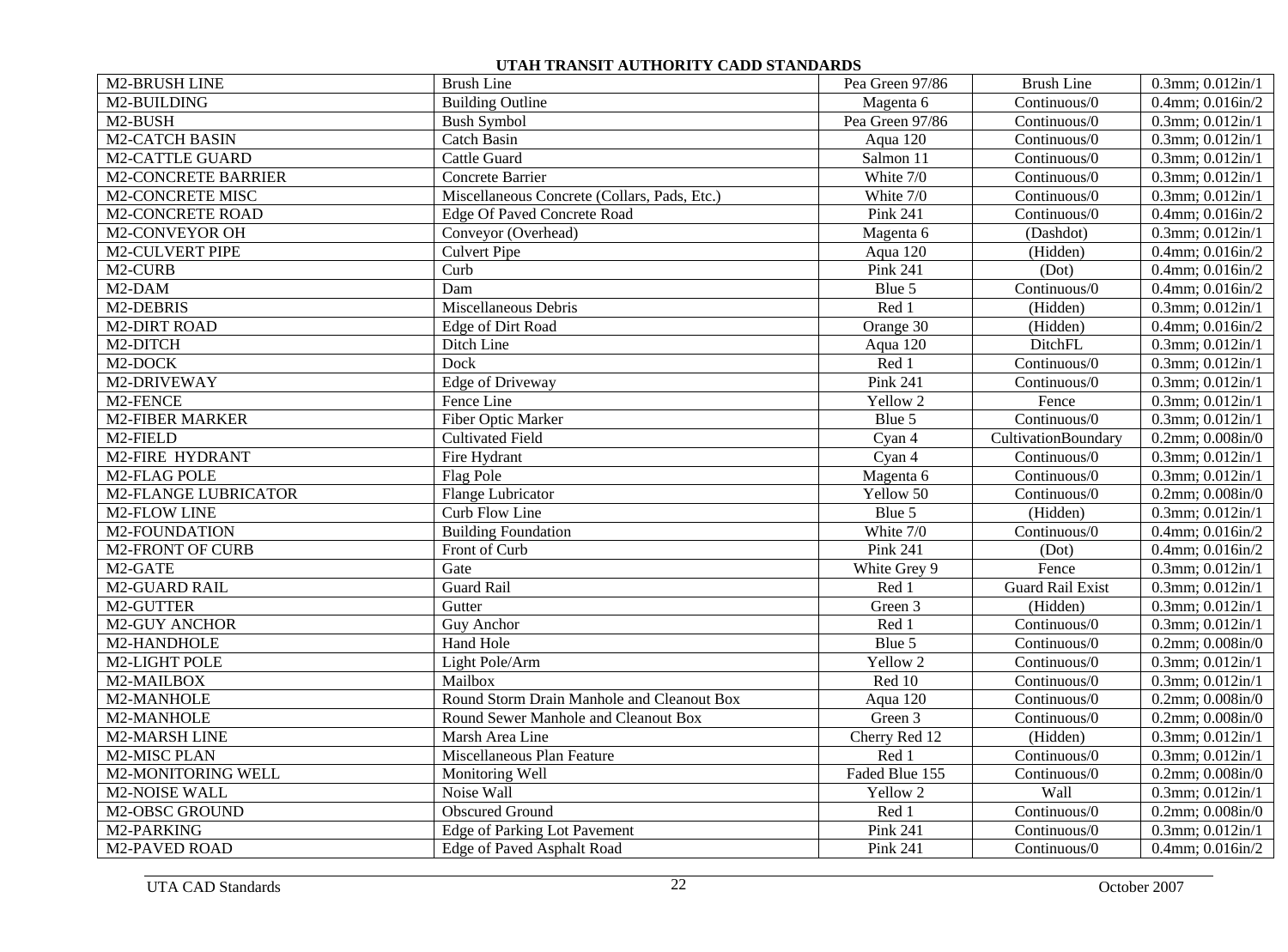| M2-PAVEMENT                   | <b>Edge of Pavement</b>               | <b>Pink 241</b>     | Continuous/0                      | $0.3$ mm; $0.012$ in/1           |
|-------------------------------|---------------------------------------|---------------------|-----------------------------------|----------------------------------|
| <b>M2-PETRO MARKER</b>        | Petroleum Marker                      | Red 1               | Continuous/0                      | $0.3$ mm; $0.012$ in/1           |
| <b>M2-PIPELINE POST</b>       | Gas Pipeline Post                     | Yellow 2            | $\overline{\text{Continuous}}$ /0 | $0.3$ mm; $0.012$ in/1           |
| M <sub>2</sub> -PLATFORM      | Platform (Deck)                       | Blue 5              | Continuous/0                      | $0.3$ mm; $0.012$ in/1           |
| <b>M2-PROPANE TANK</b>        | Propane Tank                          | Orange 30           | Continuous/0                      | $0.3$ mm; $0.012$ in/1           |
| M2-RAILROAD                   | Railroad - Single Line Linestyle      | Dark Grey 252       | Railroad                          | $0.4$ mm; $0.016$ in/2           |
| M2-RAMP                       | Ramp                                  | Green 3             | Continuous/0                      | $0.3$ mm; $0.012$ in/1           |
| <b>M2-RETAINING WALL</b>      | <b>Retaining Wall</b>                 | Red 1               | Wall                              | $0.3$ mm; $0.012$ in/1           |
| M2-RIVER                      | River                                 | Royal Blue 162      | Continuous/0                      | $0.3$ mm; $0.012$ in/1           |
| <b>M2-RR CANT CROSSBUCK</b>   | Railroad Cantilever Crossbuck         | Red 1               | Continuou/0                       | $0.2$ mm; $0.008$ in/ $0$        |
| <b>M2-RR CROSSBUCK</b>        | Railroad Crossbuck                    | Red 1               | Continuous/0                      | $0.2$ mm; $0.008$ in/ $0$        |
| <b>M2-RR CROSSBUCK LIGHTS</b> | Railroad Crossbuck with Lights        | Red 1               | Continuous/0                      | $0.2$ mm; $0.008$ in/ $0$        |
| M2-RR SIGNAL                  | Railroad Signal/Signal Arm            | Red 12              | Continuous/0                      | $0.4$ mm; $0.016$ in/2           |
| <b>M2-RR SIGNAL CASE</b>      | Railroad Signal Case                  | Grey 253            | Continuous/0                      | $0.4$ mm; $0.016$ in/2           |
| M2-RR SWITCH                  | Railroad Switch                       | Red 12              | Continuous/0                      | $0.2$ mm; $0.008$ in/ $0$        |
| <b>M2-RR XING ASPHALT</b>     | <b>Asphalt Railroad Crossing</b>      | Pink 241            | Continuous/0                      | $0.3$ mm; $0.012$ in/1           |
| M2-RR XING CONC               | <b>Concrete Railroad Crossing</b>     | Pink 241            | Continuous/0                      | $0.3$ mm; $0.012$ in/1           |
| <b>M2-RR XING PLANK</b>       | <b>Timber Plank Railroad Crossing</b> | Pumpkin 32          | Continuous/0                      | $0.3$ mm; $0.012$ in/1           |
| <b>M2-RR XING PREFAB</b>      | Pre-Fab Railroad Crossing             | Red 1               | Continuous/0                      | $0.3$ mm; $0.012$ in/1           |
| <b>M2-SEWER MARKER</b>        | Sewer Marker                          | Green 3             | Continuous/0                      | $0.3$ mm; $0.012$ in/1           |
| M2-SIDEWALK                   | <b>Edge of Sidewalk</b>               | <b>Pink 241</b>     | $\overline{\text{Continuous}}$ /0 | $0.3$ mm; $0.012$ in/1           |
| M2-SIGN                       | Single Post Sign                      | White 7/0           | Continuous/0                      | $0.3$ mm; $0.012$ in/1           |
| M2-SIGNAL BUNGALOW            | <b>Signal Bungalow</b>                | Magenta 6           | Continuous/0                      | 0.3mm; 0.012in/1                 |
| <b>M2-SIGN MARKER</b>         | <b>Unidentified Marker Post</b>       | Yellow <sub>2</sub> | Continuous/0                      | $0.3$ mm; $0.012$ in/1           |
| M2-SIGN MULTI                 | Multi-Post Sign or Freeway Billboard  | Blue 5              | Continuous/0                      | $0.3$ mm; $0.012$ in/1           |
| $M2-SILO$                     | Storage Silo                          | Yellow <sub>2</sub> | Continuous/0                      | $0.4$ mm; $0.016$ in/2           |
| M2-STACK                      | <b>Stack</b>                          | Yellow 2            | Continuous/0                      | $0.4$ mm; $0.016$ in/2           |
| M2-STEPS                      | <b>Steps</b>                          | <b>Pink 241</b>     | Continuous/0                      | $0.3$ mm; $0.012$ in/1           |
| M2-SUBSTATION                 | Substation                            | Red 10              | Continuous/0                      | $0.3$ mm; $0.012$ in/1           |
| M2-SWAMP                      | Swamp Symbol                          | Cherry Red 12       | $\overline{\text{Continuous}}$ /0 | $0.3$ mm; $0.012$ in/1           |
| M2-SWIMMING POOL              | <b>Swimming Pool</b>                  | Blue 5              | Continuous/0                      | $0.3$ mm; $0.012$ in/1           |
| M2-TANK                       | Miscellaneous Storage Tank            | Yellow 2            | Continuous/0                      | $0.4$ mm; $0.016$ in/2           |
| M2-TOWER                      | <b>Power Transmission Tower</b>       | Red 1               | Continuous/0                      | $0.3$ mm; $0.012$ in/1           |
| M2-TRACKS                     | Railroad - Double Line Linestyle      | Grey 253            | <b>Exist Track</b>                | $0.4$ mm; $0.016$ in/2           |
| M2-TRAFFIC LIGHT              | Traffic Light/Arm                     | Yellow 2            | (Dashed)                          | $0.4$ mm; $0.016$ in/2           |
| M2-TRAIL                      | Trail/Path                            | Orange 30           | (Dot)                             | $0.4$ mm; $0.016$ in/2           |
| <b>M2-TRAIN SENSOR</b>        | <b>Train Sensor</b>                   | Bright Pink 230     | Continuous/0                      | $0.3$ mm; $0.012$ in/1           |
| M2-TREE                       | Tree Symbol                           | Green 3             | Continuous/0                      | $0.3$ mm; $0.012$ in/1           |
| M2-TREE LINE                  | Tree Line                             | Green 3             | Tree Line                         | $0.3$ mm; $0.012$ in/1           |
| <b>M2-TRUCK SCALE</b>         | <b>Truck Scale</b>                    | Yellow 2            | Continuous/0                      | $0.4$ mm; $0.016$ in/2           |
| M2-TUNNEL                     | Tunnel                                | Yellow 2            | Continuous/0                      | $0.3$ mm; $0.012$ in/1           |
| <b>M2-UTIL BOX</b>            | <b>Utility Box</b>                    | Red 1               | Continuous/0                      | $0.2$ mm; $0.008$ in/ $\sqrt{0}$ |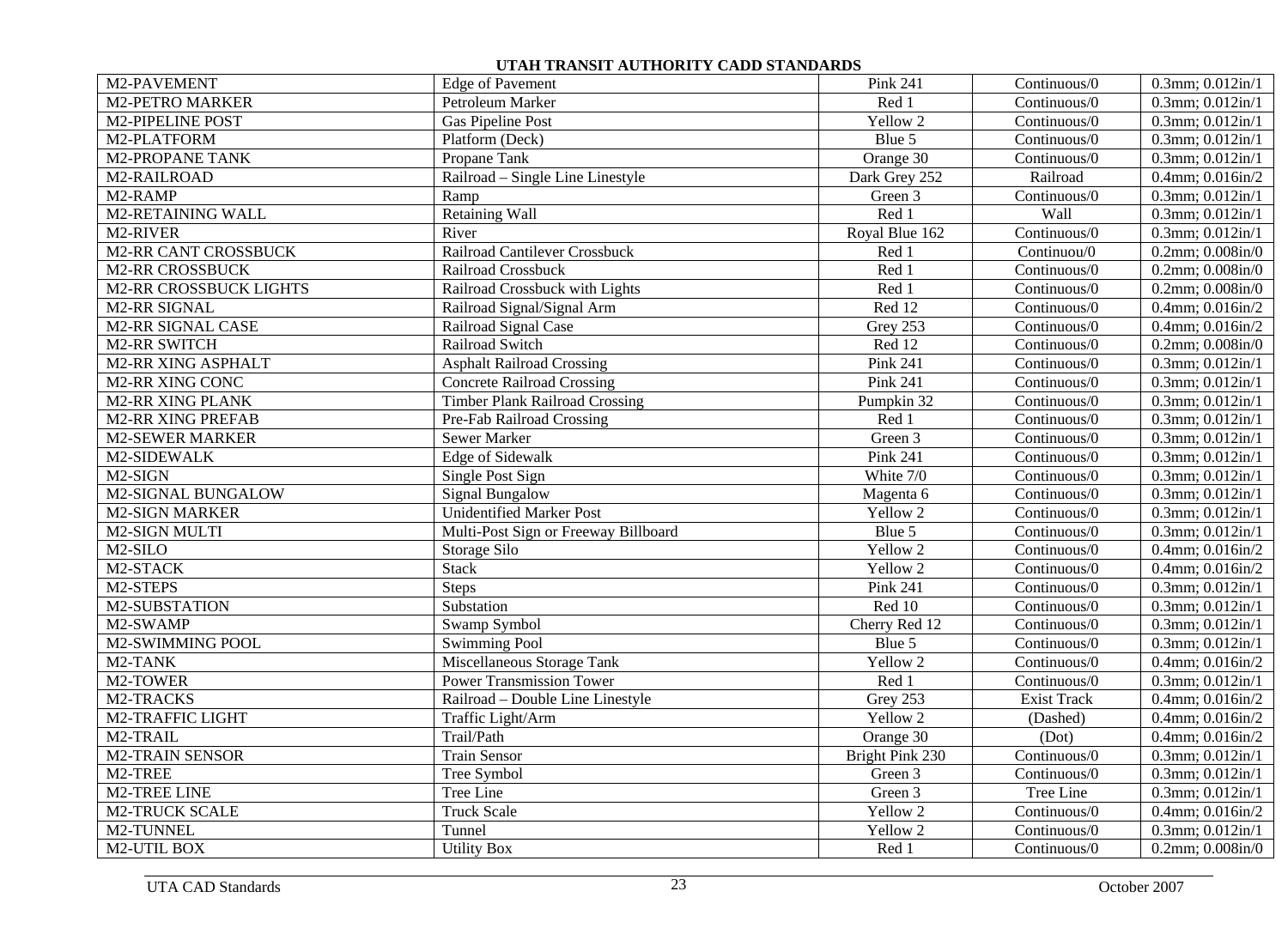| <b>M2-UTIL HEADWALL</b>      | Headwall-Culvert Outline               | Green 3         | Continuous/0                      | $0.4$ mm; $0.016$ in/2    |
|------------------------------|----------------------------------------|-----------------|-----------------------------------|---------------------------|
| <b>M2-UTILITY POLE</b>       | <b>Utility Pole</b>                    | Red 1           | Continuous/0                      | $0.3$ mm; $0.012$ in/1    |
| M2-VENT                      | Vent                                   | Blush 13        | Continuous/0                      | $0.3$ mm; $0.012$ in/1    |
| M2-WALL                      | Miscellaneous Wall                     | Red 1           | Wall                              | 0.3mm; 0.012in/1          |
| M2-WATER                     | <b>Edge of Water Feature</b>           | Cyan 4          | Continuous/0                      | 0.3mm; 0.012in/1          |
| <b>M2-WATER VALVE</b>        | Water Valve                            | Cyan 4          | Continuous/0                      | $0.2$ mm; $0.008$ in/ $0$ |
| <b>M2T-RAILROAD TEXT</b>     | Railroad Text                          | White 7/0       | Continuous/0                      | $0.3$ mm; $0.012$ in/1    |
| M2T-ROADWAY TEXT             | Roadway Text                           | White 7/0       | Continuous/0                      | $0.3$ mm; $0.012$ in/1    |
| M2T-STREETNAME TEXT          | <b>Street Name Text</b>                | White 7/0       | Continuous/0                      | $0.3$ mm; $0.012$ in/1    |
| M2T-STRUCTURE TEXT           | <b>Structure Text</b>                  | White 7/0       | Continuous/0                      | $0.3$ mm; $0.012$ in/1    |
| M2T-WATERELEV TEXT           | <b>Water Elevation Text</b>            | White 7/0       | Continuous/0                      | $0.3$ mm; $0.012$ in/1    |
| <b>M3-FLANGE LUBRICATOR</b>  | Flange Lubricator                      | Yellow 50       | $\overline{\text{Continuous}}$ /0 | $0.2$ mm; $0.008$ in/ $0$ |
| M3-INDEX CONT                | <b>Index Contour Line</b>              | Pumpkin 32      | Continuous/0                      | $0.3$ mm; $0.012$ in/1    |
| <b>M3-INDEX CONT DASH</b>    | Dashed Index Contour                   | Pumpkin 32      | Dashed2                           | $0.3$ mm; $0.012$ in/1    |
| M3-INDEX CONT DEP            | Depression Index Contour               | Pumpkin 32      | DepContour                        | $0.3$ mm; $0.012$ in/1    |
| M3-INDEX CONT DEPDASH        | Dashed Depression Index Contour        | Pumpkin 32      | DashDepContour                    | 0.3mm; 0.012in/1          |
| M3-INTER CONT                | <b>Intermediate Contour</b>            | Deep Red 14     | Continuous/0                      | $0.2$ mm; $0.008$ in/ $0$ |
| <b>M3-INTER CONT DASH</b>    | Dashed Intermediate Contour            | Deep Red 14     | Dashed2                           | $0.2$ mm; $0.008$ in/ $0$ |
| <b>M3-INTER CONT DEP</b>     | Depressed Intermediate Contour         | Deep Red 14     | DepContour                        | $0.2$ mm; $0.008$ in/ $0$ |
| <b>M3-INTER CONT DEPDASH</b> | Dashed Depression Intermediate Contour | Deep Red 14     | DashDepContour                    | $0.2$ mm; $0.008$ in/ $0$ |
| M3-RAILROAD                  | Railroad-Single Line Linestyle         | Grey 8          | Railroad                          | $0.4$ mm; $0.016$ in/2    |
| <b>M3-RR CANT CROSSBUCK</b>  | Railroad Cantilever Crossbuck          | Red 1           | Continuous/0                      | $0.2$ mm; $0.008$ in/ $0$ |
| <b>M3-RR CROSSBUCK</b>       | Railroad Crossbuck                     | Red 1           | Continuous/0                      | $0.2$ mm; $0.008$ in/ $0$ |
| M3-RR CROSSBUCK_LIGHTS       | Railroad Crossbuck with Lights         | Red 1           | Continuous/0                      | $0.2$ mm; $0.008$ in/ $0$ |
| M3-RR SIGNAL                 | Railroad Signal/Signal Arm             | Red 12          | Continuous/0                      | $0.4$ mm; $0.016$ in/2    |
| <b>M3-RR SIGNAL CASE</b>     | Railroad Signal Case                   | Light Grey 9    | Continuous/0                      | $0.4$ mm; $0.016$ in/2    |
| <b>M3-RR SWITCH</b>          | Railroad Switch                        | Red 12          | Continuous/0                      | $0.2$ mm; $0.008$ in/ $0$ |
| M3-RR XING_ASPHALT           | <b>Asphalt Railroad Crossing</b>       | <b>Pink 241</b> | Continuous/0                      | $0.3$ mm; $0.012$ in/1    |
| M3-RR XING_CONC              | <b>Concrete Railroad Crossing</b>      | <b>Pink 241</b> | Continuous/0                      | $0.3$ mm; $0.012$ in/1    |
| <b>M3-RR XING_PLANK</b>      | <b>Timber Plank Railroad Crossing</b>  | Pumpkin 32      | Continuous/0                      | $0.3$ mm; $0.012$ in/1    |
| <b>M3-RR XING_PREFAB</b>     | Pre-Fab Railroad Crossing              | Red 1           | Continuous/0                      | 0.3mm; 0.012in/1          |
| M3-SIGNAL BUNGALOW           | <b>Signal Bungalow</b>                 | Magenta 6       | Continuous/0                      | $0.3$ mm; $0.012$ in/1    |
| M3-TRACKS                    | Railroad-Double Line                   | Light Grey 9    | <b>Exist Track</b>                | $0.4$ mm; $0.016$ in/2    |
| <b>M3-TRAIN SENSOR</b>       | Train Sensor                           | Salmon 11       | Continuous/0                      | $0.3$ mm; $0.012$ in/1    |
| M3T-INDEX TEXT               | <b>Index Label</b>                     | White 7/0       | Continuous/0                      | 0.3mm; 0.012in/1          |
| M3T-SPOTELEV SYMB            | <b>Spot Elevation Text</b>             | White 7/0       | Continuous/0                      | $0.3$ mm; $0.012$ in/1    |
| M3T-SPOTELEV TEXT            | <b>Spot Elevation Text</b>             | White 7/0       | Continuous/0                      | 0.3mm; 0.012in/1          |
| <b>M3T-TXT RAILROAD</b>      | Railroad Text                          | White 7//0      | Continuous/0                      | $0.3$ mm; $0.012$ in/1    |
| M4-IRRIGATION                | Irrigation Line                        | Magenta 6       | <b>Irrigation Exist</b>           | $0.3$ mm; $0.012$ in/1    |
| M4-SANITARY                  | <b>Sanitary Sewer Line</b>             | Green 3         | San Sewer Exist                   | $0.3$ mm; $0.012$ in/1    |
| <b>M4-STORM DRAIN</b>        | <b>Storm Drain Line</b>                | Aqua 120        | <b>Storm Drain Exist</b>          | $0.3$ mm; $0.012$ in/1    |
| M4-WATER                     | Water Line                             | Cyan 4          | Water Line Exist                  | $0.3$ mm; $0.012$ in/1    |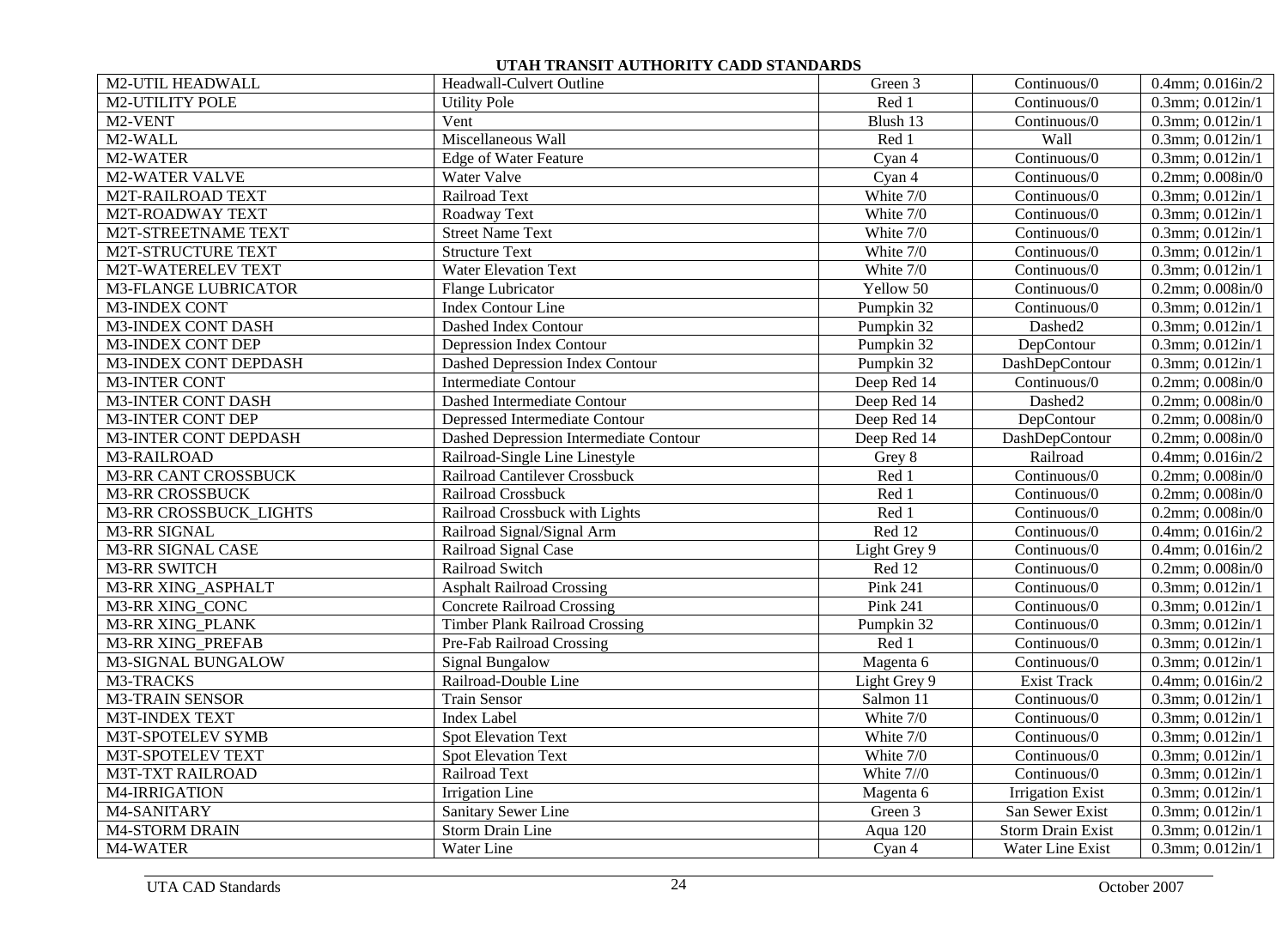| M4T-HYDRAULIC TEXT            | <b>Storm Drain Text</b>               | White 7/0   | Continuous/0                      | $0.3$ mm; $0.012$ in/1    |
|-------------------------------|---------------------------------------|-------------|-----------------------------------|---------------------------|
| <b>M4T-UTILITY TEXT</b>       | West Utility Text                     | White 7/0   | Continuous/0                      | $0.3$ mm; $0.012$ in/1    |
| M4T-WET UTILITY TEXT          | Wet Utility Text                      | White 7/0   | Continuous/0                      | $0.3$ mm; $0.012$ in/1    |
| M5-CABLE OH                   | Overhead Cable Line                   | Orange 30   | Cable OH Exist                    | $0.3$ mm; $0.012$ in/1    |
| M5-CABLE UG                   | <b>Underground Cable Line</b>         | Orange 30   | <b>Cable Buried Exist</b>         | $0.3$ mm; $0.012$ in/1    |
| M5-ELECTRIC OH                | Overhead Electric Line                | Red 1       | Elec OH Exist                     | $0.3$ mm; $0.012$ in/1    |
| <b>M5-ELECTRIC UG</b>         | <b>Underground Electric Line</b>      | Red 1       | <b>Elec Buried Exist</b>          | 0.3mm; 0.012in/1          |
| M5-FIBEROPTIC                 | Fiber Optic Line                      | Orange 30   | <b>Fiber Optic Exist</b>          | $0.3$ mm; $0.012$ in/1    |
| M5-GAS                        | Natural Gas Line                      | Yellow 2    | Gas Line Exist                    | $0.3$ mm; $0.012$ in/1    |
| M5-PIPELINE                   | Pipeline-Above Ground, Refinery       | Cyan 4      | Petro Prod Exist                  | $0.3$ mm; $0.012$ in/1    |
| <b>M5-TELEPHONE OH</b>        | Overhead Telephone Line               | Orange 30   | Tel OH Exist                      | $0.3$ mm; $0.012$ in/1    |
| <b>M5-TELEPHONE UG</b>        | Underground Telephone Line            | Orange 30   | <b>Tel Buried Exist</b>           | $0.3$ mm; $0.012$ in/1    |
| M5-TRAFFIC                    | <b>Traffic Signal Cable</b>           | Red 10      | <b>Signal Circuit</b>             | $0.3$ mm; $0.012$ in/1    |
| <b>M5-UTIL MISC</b>           | Miscellaneous Unidentified Utilities  | Grey 253    | Continuous/0                      | $0.3$ mm; $0.012$ in/1    |
| <b>M5-UTIL POWER TICK</b>     | Power Line Tick                       | Red 1       | Continuous/0                      | $0.2$ mm; $0.008$ in/ $0$ |
| <b>M5T-DRY UTILITY TEXT</b>   | Dry Utility                           | White 7/0   | $\overline{\text{Continuous}}$ /0 | $0.3$ mm; $0.012$ in/1    |
| <b>M5T-UTILITY TEXT</b>       | Dry Utility Text                      | White $7/0$ | Continuous/0                      | 0.3mm; 0.012in/1          |
| M6-CONTROL PT NAME            | <b>Control Point Combined Names</b>   | Red 1       | Continuous/0                      | $0.3$ mm; $0.012$ in/1    |
| M6-CONTROL PT SYMB            | <b>Control Point Combined Symbols</b> | Red 1       | Continuous/0                      | $0.3$ mm; $0.012$ in/1    |
| M6-CONTROL PT Z               | Control Point Combined Z              | Red 1       | Continuous/0                      | $0.3$ mm; $0.012$ in/1    |
| M6-MONUMENT                   | <b>Permanent Monument</b>             | Red 1       | Continuous/0                      | $0.3$ mm; $0.012$ in/1    |
| M7-GRID EW                    | Grid Line East-West                   | White 7/0   | Continuous/0                      | $0.3$ mm; $0.012$ in/1    |
| M7-GRID INNER                 | Grid Inner Border                     | White 7/0   | Continuous/0                      | $0.3$ mm; $0.012$ in/1    |
| M7-GRID NS                    | Grid Line North-South                 | White 7/0   | Continuous/0                      | $0.3$ mm; $0.012$ in/1    |
| M7-GRID OUTER                 | Grid Outer Border                     | White 7/0   | Continuous/0                      | $0.3$ mm; $0.012$ in/1    |
| M7-NOPLOT                     | No Plot Layer/Level                   | White 7/0   | Continuous/0                      | $0.4$ mm; $0.016$ in/2    |
| M7T-TXT GRID EASTING 3-4      | Grid Label Edge 3-4 Easting           | White 7/0   | Continuous/0                      | $0.3$ mm; $0.012$ in/1    |
| M7T-TXT GRID EASTING 4-1      | Grid Label Edge 4-1 Easting           | White 7/0   | Continuous/0                      | $0.3$ mm; $0.012$ in/1    |
| <b>M7T-TXT GRID NORTH 3-4</b> | Grid Label Edge 3-4 Northing          | White 7/0   | Continuous/0                      | $0.3$ mm; $0.012$ in/1    |
| M7T-TXT GRID NORTH 4-1        | Grid label Edge 4-1 Northing          | White 7/0   | $\overline{\text{Continuous}}$ /0 | $0.3$ mm; $0.012$ in/1    |
| <b>M7T-TXT NOPLOT</b>         | No Plot Text                          | White 7/0   | Continuous/0                      | $0.4$ mm; $0.016$ in/2    |
| M7T-TXT PHOTO                 | Photogrammetry Text                   | White 7/0   | Continuous/0                      | $0.3$ mm; $0.012$ in/1    |
| M10-GRID EW                   | Grid Line East-West                   | White 7/0   | Continuous/0                      | $0.3$ mm; $0.012$ in/1    |
| M10-GRID INNER                | Grid Inner Border                     | White 7/0   | Continuous/0                      | $0.3$ mm; $0.012$ in/1    |
| M10-GRID NS                   | Grid Line North-South                 | White 7/0   | Continuous/0                      | 0.3mm; 0.012in/1          |
| M10-GRID OUTER                | Grid Outer Border                     | White 7/0   | Continuous/0                      | $0.3$ mm; $0.012$ in/1    |
| M10T-GRID EASTING 3-4 TEXT    | Grid Label Edge 3-4 Easting           | White 7/0   | Continuous/0                      | $0.3$ mm; $0.012$ in/1    |
| M10T-GRID EASTING 4-1 TEXT    | Grid label Edge 4-1 Easting           | White 7/0   | Continuos/0                       | $0.3$ mm; $0.012$ in/1    |
| M10T-GRID NORTH 3-4 TEXT      | Grid Label Edge 3-4 Northing          | White 7/0   | Continuous/0                      | $0.3$ mm; $0.012$ in/1    |
| M10T-GRID NORTH 4-1 TEXT      | Grid label Edge 4-1 Northing          | White 7/0   | Continuous/0                      | 0.3mm; 0.012in/1          |
| P2-PLATFORM                   | Proposed Station Platform Boundary    | Blue 5      | Continuous/0                      | $0.6$ mm; $0.024$ in/3    |
| P2-PLATFORM DEFERRED          | Proposed Station Platform Boundary    | Green 82    | Continuous/0                      | $0.6$ mm; $0.024$ in/3    |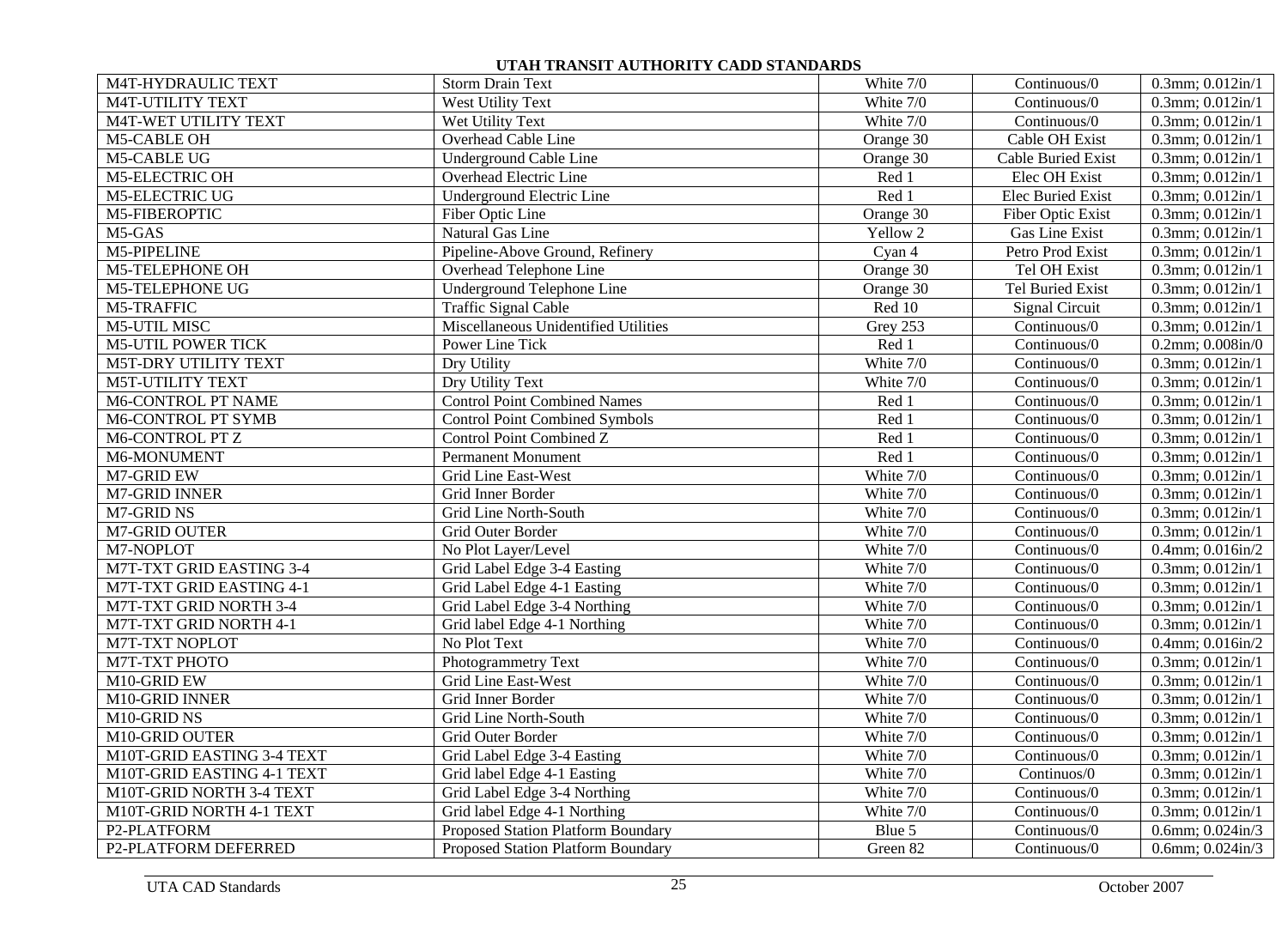| P2-PLATFORM DEFERRED HATCH          | Deferred Station Platform Hatch                          | Green 82            | Continuous/0                      | $0.3$ mm; $0.012$ in/1    |
|-------------------------------------|----------------------------------------------------------|---------------------|-----------------------------------|---------------------------|
| P2-PLATFORM HATCH                   | Proposed Station Platform Hatch                          | Blue 5              | Continuous/0                      | $0.3$ mm; $0.012$ in/1    |
| P2-PLATFORM WALKWAY                 | Proposed Station Platform Walkway Boundary               | Green 3             | $\overline{\text{Continuous}}$ /0 | $0.6$ mm; $0.024$ in/3    |
| P2-PLATFORM WALKWAY HATCH           | Proposed Station Platform Walkway Hatch                  | Green 3             | Continuous/0                      | 0.3mm; 0.012in/1          |
| <b>R7-CITY BOUNDARY</b>             | <b>City Boundary Lines</b>                               | White 7/0           | Divide                            | $0.4$ mm; $0.016$ in/2    |
| R7-EASEMENT                         | <b>Easement Lines</b>                                    | Magenta 6           | Center                            | 0.4mm; 0.016in/2          |
| R7-EASEMENT                         | Proposed Easement Lines for Construction                 | Yellow 2            | Center/4                          | $0.4$ mm; $0.016$ in/2    |
| R7-NOPLOT                           | No Plot Layer/Level                                      | White 7/0           | Continuous/0                      | 0.4mm; 0.016in/2          |
| R7-PROPERTY BOUNDARY                | <b>Existing Property Boundary Lines</b>                  | White Grey 9        | R/W Property Line                 | $0.2$ mm; $0.008$ in/ $0$ |
| R7-PROPERTY BOUNDARY ASSESSOR       | <b>Existing Assessor Property Boundary Lines</b>         | Red 1               | R/W Property Line                 | $0.2$ mm; $0.008$ in/ $0$ |
| R7-ROW                              | Existing Track Right-of-Way (UP Purchase Boundary)       | Dark Purple 206/204 | ROW                               | $0.3$ mm; $0.012$ in/1    |
| <b>R7-ROW CENTERLINE</b>            | Track Right-of-Way Centerline                            | Rustic Pink 13      | Center                            | $0.4$ mm; $0.016$ in/2    |
| <b>R7-ROW ROAD</b>                  | Existing Roadway Right-of-Way                            | Orange 30           | R/W LA/NA                         | $0.3$ mm; $0.012$ in/1    |
| <b>R7-ROW ROAD</b>                  | Proposed Roadway Right-of-Way                            | Orange 30           | R/W LA/NA                         | $0.6$ mm; $0.024$ in/3    |
| R7-ROW ROAD CENTERLINE              | Road Right-of-Way Centerline                             | Rustic Pink 13      | Center                            | $0.4$ mm; $0.016$ in/2    |
| <b>R7-ROW TAKE</b>                  | Proposed Track Right-of-Way (3 <sup>rd</sup> Party Take) | Blue 5              | <b>ROW</b>                        | $0.6$ mm; $0.024$ in/3    |
| <b>R7-ROW UPRR</b>                  | Proposed Track Right-of-Way (From UPRR)                  | Magenta 6           | Continuous/0                      | 0.4mm; 0.016in/2          |
| <b>R7-ROW UPRR UTA</b>              | <b>UTA-UPRR Interior Property Line</b>                   | Green 3             | <b>ROW</b>                        | $0.3$ mm; $0.012$ in/1    |
| R7T-BOUNDARY TEXT                   | City Boundary Text                                       | White 7/0           | Continuous/0                      | 0.4mm; 0.016in/2          |
| R7T-PARCEL ID                       | Parcel Identification Text                               | Grey 253            | $\overline{\text{Continuous}}$    | $0.2$ mm; $0.008$ in/ $0$ |
| <b>R8-TYPSEC ROW</b>                | ROW Line in Typical Section                              | Dark Magenta 214    | Continuous/0                      | $0.4$ mm; $0.016$ in/2    |
| <b>R8-XSECT EASEMENT LINE</b>       | Easement Line in Cross Section Block/Cell                | Purple 204          | Continuous/0                      | $0.4$ mm; $0.016$ in/2    |
| <b>R8-XSECT ROW LINE</b>            | ROW Line in Cross Section Block/Cell                     | Blue 5              | Continuous/0                      | $0.4$ mm; $0.016$ in/2    |
| R9-TYPSEC EXISTING STRUCTURES       | <b>Typical Section Existing Structures</b>               | Yellow 2            | Dashed                            | $0.3$ mm; $0.012$ in/1    |
| R9-TYPSEC STRUCTURES                | <b>Typical Section Proposed Structures</b>               | Yellow 2            | Continuous/0                      | $0.4$ mm; $0.016$ in/2    |
| <b>R9-XSECT STRUCTURES</b>          | <b>Cross Section Structures</b>                          | Yellow 2            | $\overline{\text{Continuous}}$ /0 | $0.4$ mm; $0.016$ in/2    |
| R10-NOPLOT                          | No Plot Layer/Level                                      | White 7/0           | Continuous/0                      | $0.4$ mm; $0.016$ in/2    |
| R10-NOPLOT TEXT                     | No Plot Text                                             | White 7/0           | Continuous/0                      | 0.4mm; 0.016in/2          |
| <b>S9-XSECT EASEMENT BLOCK/CELL</b> | <b>Easement Cross Section Block/Cell</b>                 | White 7/0           | Continuous/0                      | $0.3$ mm; $0.012$ in/1    |
| <b>S9-XSECT ROW BLOCK/CELL</b>      | ROW Cross Section Block/Cell                             | White 7/0           | Continuous/0                      | $0.3$ mm; $0.012$ in/1    |
| <b>S9-TYPSEC ROW</b>                | ROW Line in Typical Section                              | Purple 185          | <b>ROW</b>                        | $0.4$ mm; $0.016$ in/2    |
| <b>T2-CABINET EXISTING</b>          | <b>Existing Controller Cabinet</b>                       | Red 1               | Dashed                            | $0.3$ mm; $0.012$ in/1    |
| <b>T2-CONTROLLER CABINET</b>        | <b>Controller Cabinet</b>                                | Red 1               | Continuous/0                      | $0.4$ mm; $0.016$ in/2    |
| T2-DELINEATOR                       | <b>Traffic Delineator</b>                                | Red 1               | Continuous/0                      | $0.4$ mm; $0.016$ in/2    |
| T2-DETECTOR CONDUIT                 | Detector Conduit Linework                                | Orange 30           | <b>Conduit Detector Prop</b>      | $0.4$ mm; $0.016$ in/2    |
| T2-DETECTOR CONDUIT EXISTING        | <b>Existing Detector Conduit Linework</b>                | Orange 30           | Conduit Detector Exist            | $0.3$ mm; $0.012$ in/1    |
| T2-DETECTOR JUNCTION BOX            | Detector Loop Junction Box                               | Orange 30           | Continuous/0                      | $0.4$ mm; $0.016$ in/2    |
| T2-DETECTOR JUNCTION BOX EXISTING   | Existing Detector Loop Junction Box                      | Orange 30           | Dashed                            | $0.3$ mm; $0.012$ in/1    |
| <b>T2-DETECTOR LOOP</b>             | Detector Loop Linework                                   | Orange 30           | Continuous/0                      | $0.3$ mm; $0.012$ in/1    |
| T2-DETECTOR LOOP EXISTING           | <b>Existing Detector Loop Linework</b>                   | Orange 30           | Dashed                            | 0.3mm; 0.012in/1          |
| T2-EMERGENCY DETECTION EXISTING     | <b>Existing Emergency Vehicle Detection</b>              | Yellow 50           | Dashed                            | $0.3$ mm; $0.012$ in/1    |
| T2-EMERGENCY VEHICLE DETECTION      | <b>Emergency Vehicle Detection</b>                       | Yellow 50           | Continuous/0                      | $0.4$ mm; $0.016$ in/2    |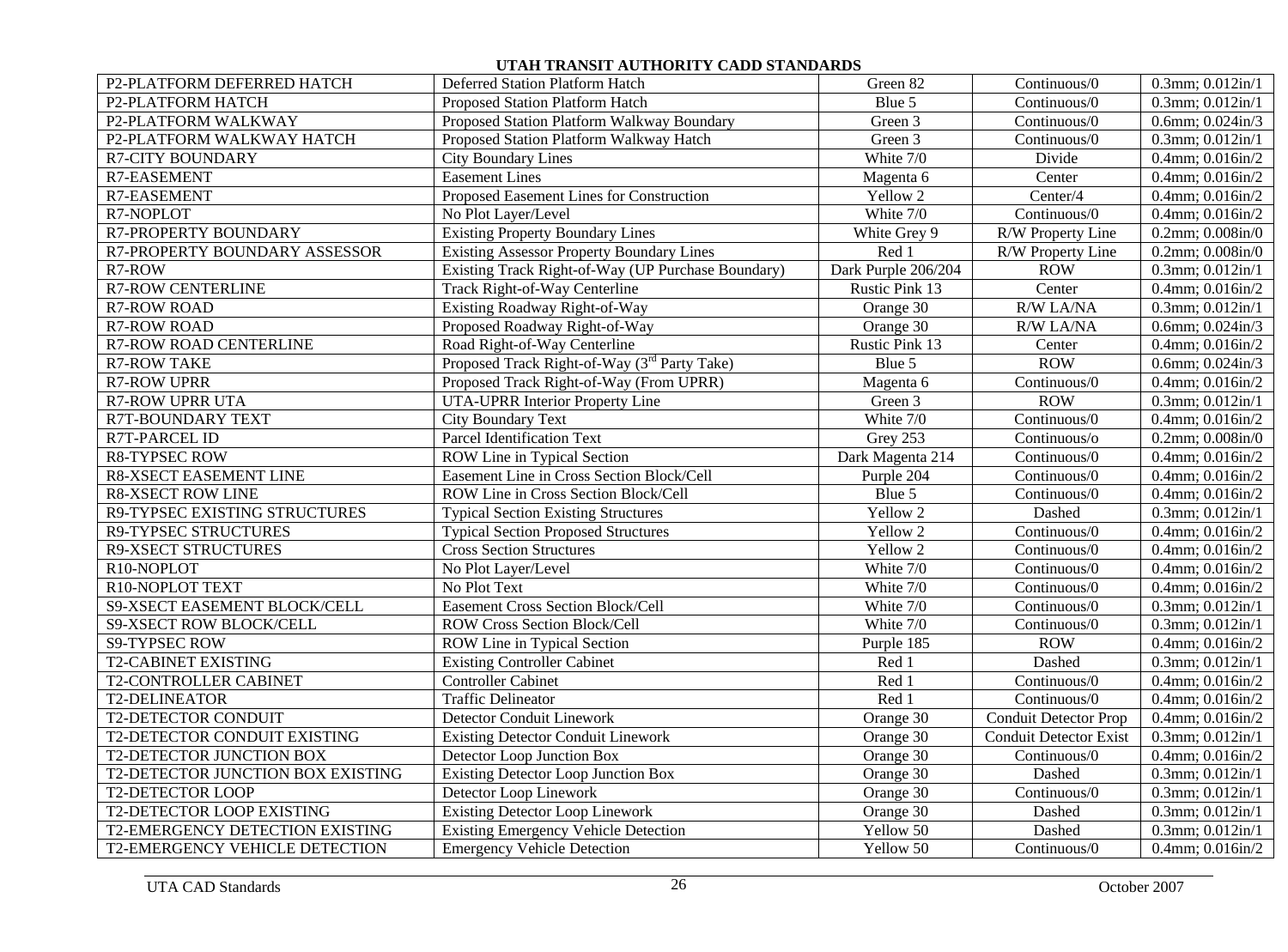| <b>T2-FUTURE CONDUIT</b>          | <b>Future Conduit Linework</b>                            | Orange 30       | <b>Conduit Future Prop</b>    | $0.4$ mm; $0.016$ in/2 |
|-----------------------------------|-----------------------------------------------------------|-----------------|-------------------------------|------------------------|
| T2-FUTURE CONDUIT EXISTING        | <b>Existing Future Conduit Linework</b>                   | Orange 30       | Conduit Future Exist          | $0.3$ mm; $0.012$ in/1 |
| <b>T2-LIGHTING CONDUIT</b>        | <b>Lighting Conduit Linework</b>                          | Red 1           | <b>Conduit Lighting Prop</b>  | $0.4$ mm; $0.016$ in/2 |
| T2-LIGHTING CONDUIT EXISTING      | <b>Existing Lighting Conduit Linework</b>                 | Red 1           | <b>Conduit Lighting Exist</b> | $0.3$ mm; $0.012$ in/1 |
| T2-LIGHTING JUNCTION BOX          | <b>Lighting Junction Box</b>                              | Red 1           | Continuous/0                  | $0.4$ mm; $0.016$ in/2 |
| T2-LIGHTING JUNCTION BOX EXISTING | <b>Existing Lighting Junction Box</b>                     | Red 1           | Dashed                        | $0.3$ mm; $0.012$ in/1 |
| T2-LIGHT POLE                     | Light Pole                                                | Red 1           | Continuous/0                  | $0.4$ mm; $0.016$ in/2 |
| <b>T2-LIGHT POLE EXISTING</b>     | <b>Existing Light Pole</b>                                | Red 1           | Dashed                        | $0.3$ mm; $0.012$ in/1 |
| <b>T2-LUMINAIRE EXISTING</b>      | <b>Existing Luminaire</b>                                 | Green 3         | Dashed                        | $0.3$ mm; $0.012$ in/1 |
| <b>T2-LUMINAIRE EXTENSION</b>     | Luminaire Extension and Arm                               | Red 1           | Continuous/0                  | $0.3$ mm; $0.012$ in/1 |
| T2-LUMINAIRE EXTENSION EXISTING   | Existing Luminaire Extension and Arm                      | Red 1           | Dashed                        | $0.3$ mm; $0.012$ in/1 |
| T2-MAST ARM EXISTING              | <b>Existing Mast Arm</b>                                  | Bright Pink 230 | Dashed                        | $0.3$ mm; $0.012$ in/1 |
| T2-MAST ARM MOUNTING SIGN         | <b>Mast Arm Mounting Sign</b>                             | Bright Pink 230 | Continuous/0                  | 0.3mm; 0.012in/1       |
| <b>T2-MAST ARM SIGN</b>           | Mast Arm Sign                                             | Red 1           | Continuous/0                  | $0.3$ mm; $0.012$ in/1 |
| T2-MAST ARM SIGN EXISTING         | <b>Existing Mast Arm Sign</b>                             | Red 1           | Dashed                        | $0.3$ mm; $0.012$ in/1 |
| T2-PEDESTRIAN JUNCTION BOX        | Pedestrian, Push Button, Future Use Junction Box          | White 7/0       | Continuous/0                  | $0.3$ mm; $0.012$ in/1 |
| T2-PEDESTRIAN CONDUIT             | Pedestrian Conduit Linework                               | Red 1           | Conduit Ped Prop              | $0.3$ mm; $0.012$ in/1 |
| T2-PEDESTRIAN CONDUIT EXISTING    | <b>Existing Pedestrian Conduit Linework</b>               | Red 1           | Conduit Ped Exist             | $0.3$ mm; $0.012$ in/1 |
| T2-PEDESTRIAN HEAD                | Pedestrian Head                                           | White 7/0       | Continuous/0                  | $0.3$ mm; $0.012$ in/1 |
| T2-PEDESTRIAN HEAD EXISTING       | <b>Existing Pedestrian Head</b>                           | Yellow 2        | Dashed                        | $0.3$ mm; $0.012$ in/1 |
| <b>T2-PEDESTRIAN POLE</b>         | Pedestrian Pole                                           | White 7/0       | Continuous/0                  | $0.3$ mm; $0.012$ in/1 |
| T2-PED JUNCTION BOX EXISTING      | Existing Pedestrian, Push Button, Future Use Junction Box | White 7/0       | Dashed                        | $0.3$ mm; $0.012$ in/1 |
| <b>T2-PED POLE EXISTING</b>       | <b>Existing Pedestrian Pole</b>                           | White 7/0       | Dashed                        | $0.3$ mm; $0.012$ in/1 |
| T2-POWER CONDUIT EXISTING         | Existing Conduit for Signal and Lighting Power            | Red 1           | Dashed                        | $0.3$ mm; $0.012$ in/1 |
| <b>T2-POWER SOURCE</b>            | Power Source for Signal and Lighting                      | Red 1           | Continuous/0                  | $0.4$ mm; $0.016$ in/2 |
| <b>T2-POWER SOURCE CONDUIT</b>    | Conduit for Signal and Lighting Power                     | Red 10          | Dashed                        | $0.4$ mm; $0.016$ in/2 |
| T2-POWER SOURCE EXISTING          | Existing Power Source for Signal and Lighting             | Red 12          | Dashed                        | $0.3$ mm; $0.012$ in/1 |
| T2-PUSH BUTTON CONDUIT            | <b>Push Button Conduit Linework</b>                       | White 7/0       | <b>Push Button Conduit</b>    | $0.4$ mm; $0.016$ in/2 |
| T2-PVMNT MARKING-DOTTED WHITE     | Dotted White Pavement Marking                             | White 7/0       | Paint: Dotted                 | $0.4$ mm; $0.016$ in/2 |
| T2-PVMNT MARKING-DOUBLE YELLOW    | Double Solid Yellow Pavement Marking                      | Yellow 2        | Paint: Double Solid           | 0.4mm; 0.016in/2       |
| T2-PVMNT MARKING-PERMISSIVE LEFT  | Permissive Left Pavement Marking                          | Yellow 2        | Paint: Perm left              | $0.4$ mm; $0.016$ in/2 |
| T2-PVMNT MARKING-PERMISSIVE RIGHT | Permissive Right Pavement Marking                         | Yellow 2        | Paint: Perm Right             | $0.4$ mm; $0.016$ in/2 |
| T2-PVMNT MARKING-SKIP WHITE       | White Skip Pavement Marking                               | White 7/0       | Paint: Skip                   | $0.4$ mm; $0.016$ in/2 |
| T2-PVMNT MARKING-SKIP YELLOW      | Yellow Skip Pavement Marking                              | Yellow 2        | Paint: Skip                   | $0.4$ mm; $0.016$ in/2 |
| T2-PVMNT MARKING-SOLID WHITE 4 IN | Solid White Pavement Marking                              | White 7/0       | Paint: Solid                  | $0.3$ mm; $0.012$ in/1 |
| T2-PVMNT MARKING-SOLID WHITE 8 IN | Solid White Pavement marking                              | White 7/0       | Paint: Solid 8in              | $0.3$ mm; $0.012$ in/1 |
| T2-PVMNT MARKING-SOLID YELLOW     | Solid Yellow Pavement Marking                             | Yellow 2        | Paint: Solid                  | $0.4$ mm; $0.016$ in/2 |
| <b>T2-PVMNT MESSAGE</b>           | Miscellaneous Pavement Message                            | White 7/0       | Continuous/0                  | $0.3$ mm; $0.012$ in/2 |
| T2-PVMNT MESSAGE-ANGLE CROSSWALK  | <b>Angled Crosswalk Pavement Message</b>                  | White 7/0       | Paint: Xwalk Ang              | $0.3$ mm; $0.012$ in/1 |
| T2-PVMNT MESSAGE-ARROWS           | Left Turn/Right Turn Pavement Message Arrows              | White 7/0       | Continuous/0                  | $0.4$ mm; $0.016$ in/2 |
| T2-PVMNT MESSAGE-CROSSWALK        | <b>Crosswalk Pavement Message</b>                         | White 7/0       | Paint: Xwalk                  | $0.3$ mm; $0.012$ in/1 |
| T2-PVMNT MESSAGE-RR CROSSING      | <b>Railroad Crossing Pavement Message</b>                 | White 7/0       | Continuous/0                  | $0.4$ mm; $0.016$ in/2 |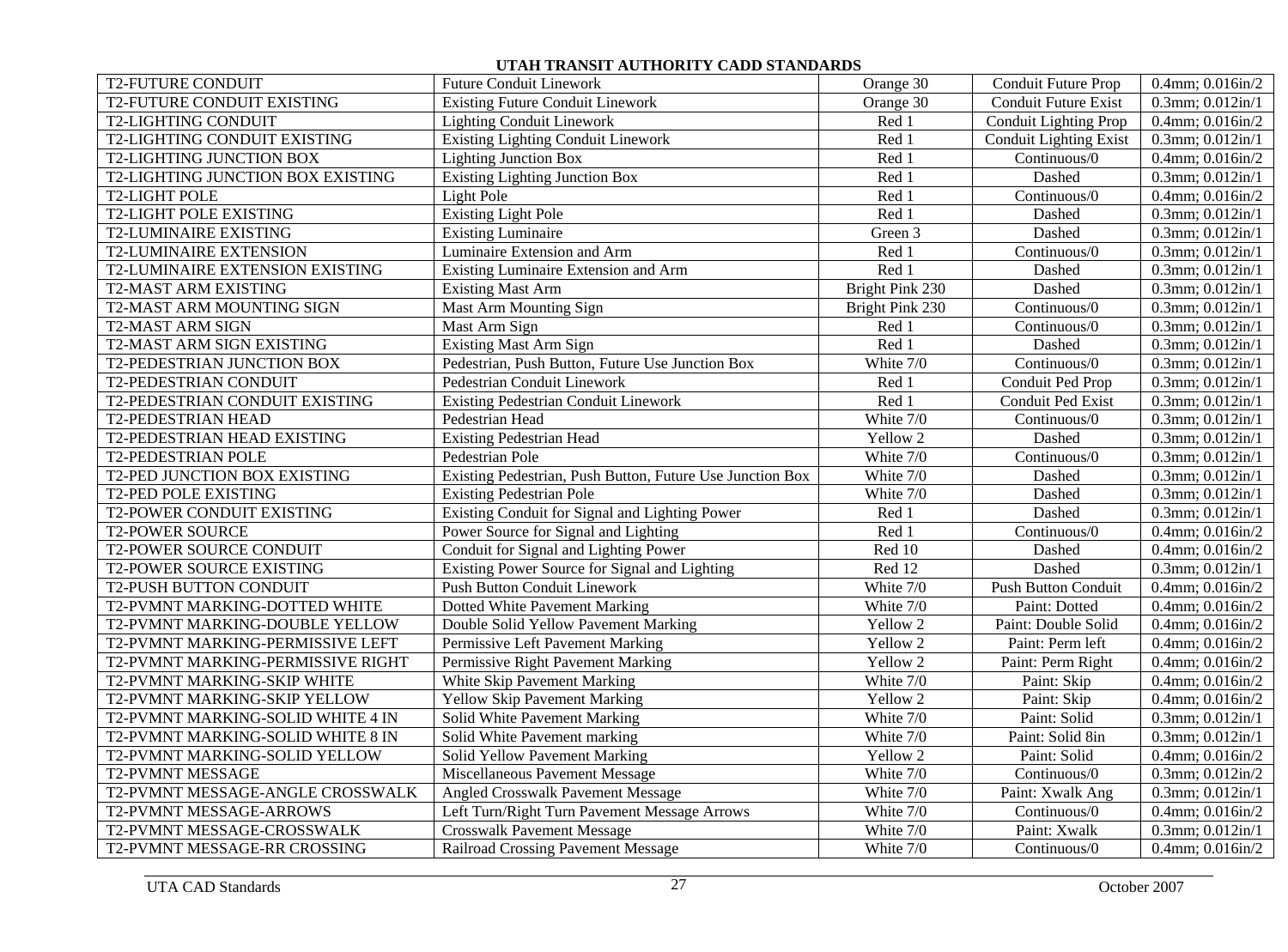| T2-PVMNT MESSAGE-SOLID WHITE 12 IN | 12 in. Solid White Pavement Message           | White 7/0       | Paint: Solid 12in                 | $0.3$ mm; $0.012$ in/1 |
|------------------------------------|-----------------------------------------------|-----------------|-----------------------------------|------------------------|
| T2-PVMNT MESSAGE-SOLID WHITE 24 IN | 24 in. Solid White Pavement Message           | White 7/0       | Paint: Solid 12in                 | $0.3$ mm; $0.012$ in/1 |
| T2-PVMNT MARKING-PERMISSIVE RIGHT  | Permissive Right Pavement Marking             | Yellow 2        | Paint: Perm Right                 | $0.4$ mm; $0.016$ in/2 |
| T2-SERVICE PEDESTAL EXISTING       | <b>Existing Service Pedestal</b>              | Orange 30       | Dashed                            | 0.3mm; 0.012in/1       |
| <b>T2-SIGNAL CONDUIT</b>           | <b>Signal Conduit</b>                         | Bright Pink 230 | Conduit Signal Prop               | $0.4$ mm; $0.016$ in/2 |
| T2-SIGNAL CONDUIT EXISTING         | <b>Existing Signal Conduit Linework</b>       | Bright Pink 230 | Conduit Signal Exist              | $0.3$ mm; $0.012$ in/1 |
| <b>T2-SIGNAL HEAD</b>              | Signal Head                                   | Bright Pink 230 | Continuous/0                      | $0.4$ mm; $0.016$ in/2 |
| <b>T2-SIGNAL HEAD EXISTING</b>     | <b>Existing Signal Head</b>                   | Bright Pink 230 | Dashed                            | $0.3$ mm; $0.012$ in/1 |
| <b>T2-SIGNAL JUNCTION BOX</b>      | Signal Junction Box                           | Bright Pink 230 | Continuous/0                      | 0.4mm; 0.016in/2       |
| T2-SIGNAL JUNCTION BOX EXISTING    | <b>Existing Signal Junction Box</b>           | Bright Pink 230 | Dashed                            | $0.3$ mm; $0.012$ in/1 |
| <b>T2-SIGNAL POLE</b>              | Signal Pole                                   | Bright Pink 230 | Continuous/0                      | 0.4mm; 0.016in/2       |
| <b>T2-SIGNAL POLE EXISTING</b>     | <b>Existing Signal Pole</b>                   | Bright Pink 230 | Dashed                            | $0.3$ mm; $0.012$ in/1 |
| <b>T2-SIGN LAYOUT</b>              | <b>Street Sign Layout</b>                     | White 7/0       | Continuous/0                      | $0.4$ mm; $0.016$ in/2 |
| T2-SIGN LAYOUT EXISTING            | Existing Street Sign Layout Block/Cell        | White 7/0       | Continuous/0                      | $0.3$ mm; $0.012$ in/1 |
| T2-SPAN WIRE POLE EXSTING          | <b>Existing Span Wire Pole</b>                | Sea Green 120   | Dashed                            | 0.3mm; 0.012in/1       |
| T2-STANDARD LUMINAIRE              | <b>Standard Luminaire</b>                     | Green 3         | Continuous/0                      | $0.4$ mm; $0.016$ in/2 |
| <b>T2-STREET NAME SIGN</b>         | <b>Street Name Sign</b>                       | White 7/0       | Continuous/0                      | $0.4$ mm; $0.016$ in/2 |
| T2-STREET NAME SIGN EXISTING       | <b>Existing Street Name Sign</b>              | White 7/0       | Dashed                            | $0.3$ mm; $0.012$ in/1 |
| T2-TEMP JUNCTION BOX               | Temporary/Other Use Junction Box              | Grey 253        | $\overline{\text{Continuous}}$ /0 | $0.4$ mm; $0.016$ in/2 |
| <b>T2-TEMP SIGNAL HEAD</b>         | Temporary Signal Head                         | Grey 253        | Dashed                            | $0.4$ mm; $0.016$ in/2 |
| <b>T2-TEMP SIGNAL POLE</b>         | <b>Temporary Signal Pole</b>                  | Grey 253        | Dashed                            | $0.4$ mm; $0.016$ in/2 |
| <b>T2-TEMORARY CONDUIT</b>         | <b>Temporary Conduit</b>                      | Grey 253        | Dashed2                           | $0.4$ mm; $0.016$ in/2 |
| T2-UNDERGROUND SERVICE PEDESTAL    | <b>Underground Service Pedestal</b>           | Green 3         | Continuous/0                      | $0.4$ mm; $0.016$ in/2 |
| T2-VARIABLE MESSAGE SIGN           | Variable Message Sign                         | Red 1           | Continuous/0                      | $0.4$ mm; $0.016$ in/2 |
| <b>T2-VIDEO CAMERA</b>             | Video Camera                                  | Magenta 6       | Continuous/0                      | $0.4$ mm; $0.016$ in/2 |
| T2-VIDEO CAMERA EXISTING           | <b>Existing Video Camera</b>                  | Magenta 6       | Dashed                            | $0.3$ mm; $0.012$ in/1 |
| T2T-CIRCUIT TEXT                   | Circuit Text                                  | White 7/0       | Continuous/0                      | 0.4mm; 0.016in/2       |
| T2T-PVMNT MARKING TEXT             | General Pavement marking Text                 | White 7/0       | Continuous/0                      | 0.4mm; 0.016in/2       |
| <b>T2T-SIGNAL TEXT</b>             | Signal Text                                   | White 7/0       | Continuous/0                      | $0.4$ mm; $0.016$ in/2 |
| T2T-SIGN TEXT                      | General Sign Text                             | White 7/0       | Continuous/0                      | $0.4$ mm; $0.016$ in/2 |
| T10-NOPLOT                         | No Plot Layer/Level                           | White 7/0       | Continuous/0                      | $0.4$ mm; $0.016$ in/2 |
| T10T-NOPLOT TEXT                   | No Plot Text                                  | White 7/0       | Continuous/0                      | $0.4$ mm; $0.016$ in/2 |
| U2-COMMUNICATION MANHOLE EXISTING  | <b>Existing Communication Manhole</b>         | Orange 30       | Continuous/0                      | $0.3$ mm; $0.012$ in/1 |
| <b>U2-GAS MANHOLE EXISTING</b>     | <b>Existing Natural Gas Manhole</b>           | Yellow 2        | Continuous/0                      | $0.3$ mm; $0.012$ in/1 |
| <b>U2-POWER POLE</b>               | Proposed Power Pole                           | Red 1           | Continuous/0                      | $0.3$ mm; $0.012$ in/1 |
| <b>U2-POWER POLE EXISTING</b>      | <b>Existing Power Pole</b>                    | Red 1           | Continuous/0                      | $0.3$ mm; $0.012$ in/1 |
| <b>U2-SEWER MANHOLE</b>            | <b>Proposed Sewer Manhole</b>                 | Green 3         | Continuous/0                      | $0.3$ mm; $0.012$ in/1 |
| <b>U2-SEWER MANHOLE EXISTING</b>   | <b>Existing Sewer Manhole</b>                 | Green 3         | Continuous/0                      | $0.3$ mm; $0.012$ in/1 |
| U2-TELEPHONE MANHOLE EXISTING      | <b>Existing Telephone Manhole</b>             | Orange 30       | Continuous/0                      | 0.3mm; 0.012in/1       |
| <b>U2-WATER VALVE</b>              | Proposed Water Valve                          | Cyan 4          | Continuous/0                      | $0.4$ mm; $0.016$ in/2 |
| <b>U2-WATER VALVE EXISTING</b>     | <b>Existing Water Valve</b>                   | Cyan 4          | Continuous/0                      | $0.3$ mm; $0.012$ in/1 |
| <b>U4-LOAD DISTRIBUTION SLAB</b>   | Proposed Load Distribution Slab - Wet Utility | Blue 5          | Continuous/0                      | $0.3$ mm; $0.012$ in/1 |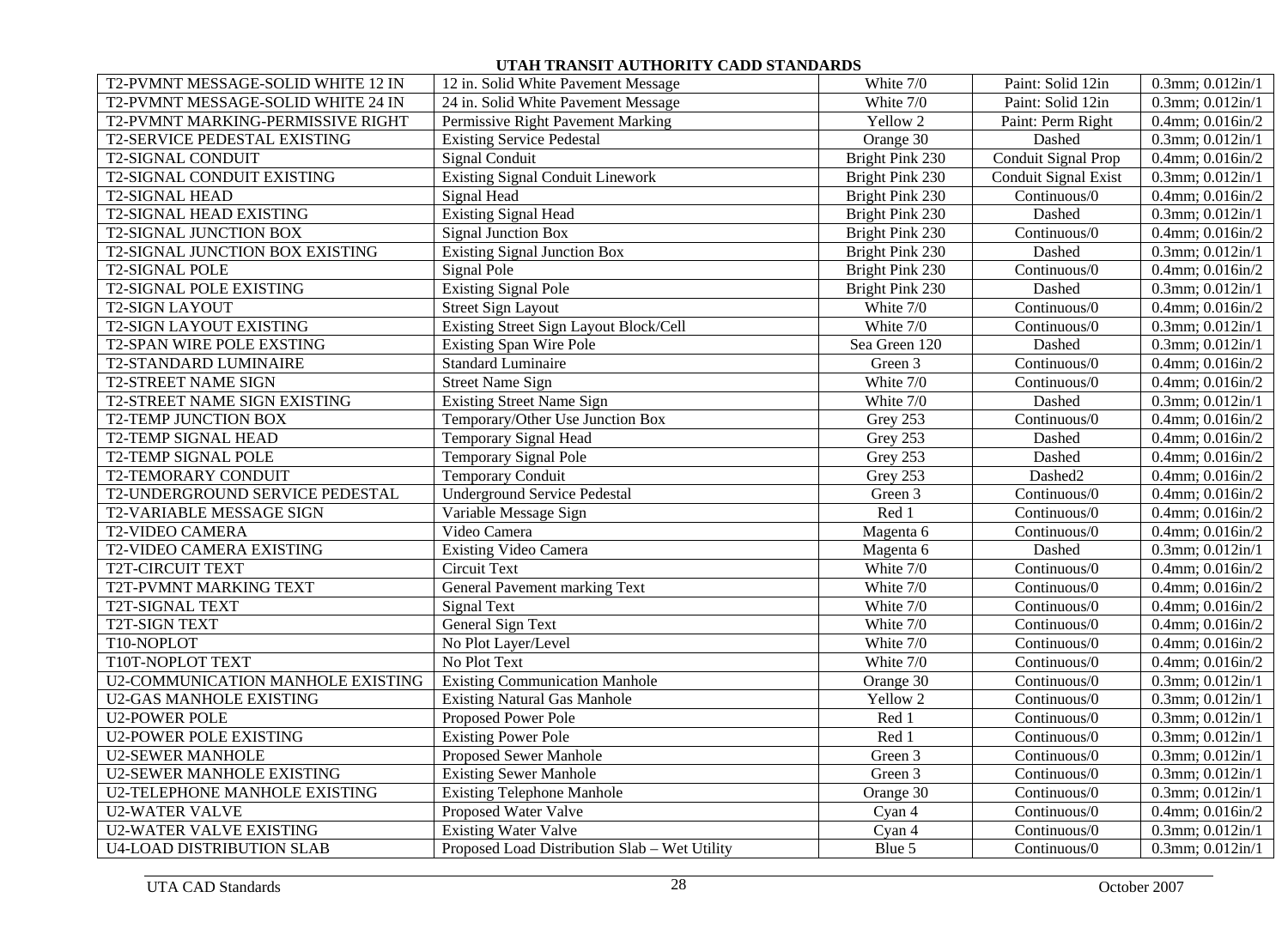| <b>U4-SANITARY</b>                 | Proposed Sanitary Sewer Pipe                  | Green 3   | San Sewer Prop                    | $0.4$ mm; $0.016$ in/2 |
|------------------------------------|-----------------------------------------------|-----------|-----------------------------------|------------------------|
| <b>U4-SANITARY CASING</b>          | Proposed Sanitary Sewer Casing                | Green 3   | Continuous/0                      | $0.4$ mm; $0.016$ in/2 |
| <b>U4-SANITARY CASING EXISTING</b> | <b>Existing Sanitary Sewer Casing</b>         | Green 3   | Dashed                            | $0.3$ mm; $0.012$ in/1 |
| <b>U4-SANITARY EXISTING</b>        | <b>Existing Sanitary Sewer Pipe</b>           | Green 3   | San Sewer Exist                   | $0.3$ mm; $0.012$ in/1 |
| <b>U4-UNKNOWN EXISTING</b>         | Existing Unknown Wet Utility                  | Blue 5    | Dashed                            | $0.3$ mm; $0.012$ in/1 |
| U4-WATER                           | Proposed Water Line Pipe                      | Cyan 4    | Water Line Prop                   | $0.4$ mm; $0.016$ in/2 |
| <b>U4-WATER EXISTING</b>           | <b>Existing Water Line Pipe</b>               | Cyan 4    | Water Line Exist                  | $0.3$ mm; $0.012$ in/1 |
| <b>U4-WATER CASING</b>             | Proposed Water Line Casing                    | Cyan 4    | Continuous/0                      | $0.4$ mm; $0.016$ in/2 |
| <b>U4-WATER CASING EXISTING</b>    | <b>Existing Water Line Casing</b>             | Cyan 4    | Dashed                            | 0.3mm; 0.012in/1       |
| <b>U4-WATER EXISTING</b>           | <b>Existing Water Line Pipe</b>               | Cyan 4    | Water Line Exist                  | $0.3$ mm; $0.012$ in/1 |
| <b>U4T-WATER TEXT EXISTING</b>     | <b>Existing Water Line Text</b>               | Cyan 4    | Continuous/0                      | 0.3mm; 0.012in/1       |
| <b>U4T-SANITARY TEXT</b>           | Proposed Sanitary Sewer Text                  | Green 3   | Continuous/0                      | $0.3$ mm; $0.012$ in/1 |
| <b>U4T-SANITARY TEXT EXISTING</b>  | <b>Existing Sanitary Sewer Text</b>           | Green 3   | $\overline{\text{Continuous}}$ /0 | $0.3$ mm; $0.012$ in/1 |
| <b>U4T-WATER TEXT</b>              | Proposed Water Line Text                      | White 7/0 | $\overline{\text{Continuous}}$ /0 | $0.3$ mm; $0.012$ in/1 |
| U4T-WATER TEXT EXISTING            | <b>Existing Water Line Text</b>               | White 7/0 | Continuous/0                      | $0.3$ mm; $0.012$ in/1 |
| <b>U5-ATMS CASING</b>              | Proposed UDOT                                 | Magenta 6 | Continuous/0                      | $0.4$ mm; $0.016$ in/2 |
| <b>U5-ATMS CASING EXISTING</b>     | Existing ATMS Fiber Optic Line Casing         | Orange 30 | Dashed                            | $0.3$ mm; $0.012$ in/1 |
| <b>U5-ATMS EXISTING</b>            | Existing UDOT ATMs Fiber Optic Line           | Orange 30 | ATMs 4d Exist                     | 0.3mm; 0.012in/1       |
| <b>U5-ATMS UDOT 2D</b>             | Proposed UDOT ATMS Fiber Optic Line           | Orange 30 | <b>ATMS 2D Prop</b>               | $0.4$ mm; $0.016$ in/2 |
| <b>U5-ATMS UDOT_2D EXISTING</b>    | Existing UDOT ATMS Fiber Optic Line           | Orange 30 | <b>ATMS 2d Exist</b>              | $0.3$ mm; $0.012$ in/1 |
| <b>U5-ATMS UDOT 4D</b>             | Proposed UDOT ATMS Fiber Optic Line           | Orange 30 | <b>ATMS 4D Prop</b>               | $0.3$ mm; $0.012$ in/1 |
| <b>U5-ATMS UDOT 4D EXISTING</b>    | Existing UDOT ATMS Fiber Optic Line           | Orange 30 | <b>ATMS 4d Exist</b>              | $0.3$ mm; $0.012$ in/1 |
| <b>U5-CABLE CASING</b>             | Proposed Cable Casing                         | Orange 30 | Continuous/0                      | $0.4$ mm; $0.016$ in/2 |
| <b>U5-CABLE CASING EXISTING</b>    | <b>Existing Underground Cable Casing</b>      | Orange 30 | Dashed                            | $0.3$ mm; $0.012$ in/1 |
| <b>U5-CABLE OVERHEAD EXISTING</b>  | Existing Overhead Cable Line                  | Orange 30 | Cable OH Exist                    | $0.3$ mm; $0.012$ in/1 |
| <b>U5-CABLE UNDERGROUND</b>        | Proposed Buried Cable                         | Orange 30 | Cable Buried Proposed             | 0.4mm; 0.016in/2       |
| U5-CABLE UNDERGROUND EXISTING      | Existing Underground Cable Line               | Orange 30 | Cable Buried Exist                | $0.3$ mm; $0.012$ in/1 |
| <b>U5-ELECTRIC CASING</b>          | Proposed Underground Electric Casing          | Red 1     | Continuous/0                      | $0.4$ mm; $0.016$ in/2 |
| <b>U5-ELECTRIC CASING EXISTING</b> | <b>Existing Underground Electric Casing</b>   | Red 1     | Dashed                            | $0.3$ mm; $0.012$ in/1 |
| <b>U5-ELECTRIC OVERHEAD</b>        | Proposed Overhead Electric                    | Red 1     | Elec OH Prop                      | $0.4$ mm; $0.016$ in/2 |
| U5-ELECTRIC OVERHEAD EXISTING      | <b>Existing Overhead Electric</b>             | Red 1     | Elec OH Exist                     | $0.3$ mm; $0.012$ in/1 |
| U5-ELECTRIC UNDERGROUND            | Proposed Underground Electric                 | Red 1     | Elec Buried Prop                  | $0.4$ mm; $0.016$ in/2 |
| U5-ELECTRIC UNDERGROUND EXISTING   | <b>Existing Underground Electric</b>          | Red 1     | Elec Buried Exist                 | $0.3$ mm; $0.012$ in/1 |
| U5-FIBER                           | Proposed Fiber Optic                          | Orange 30 | Fiber Optic Prop                  | $0.4$ mm; $0.016$ in/2 |
| <b>U5-FIBER CASING</b>             | Proposed Fiber Optic Casing                   | Orange 30 | Continuous                        | $0.4$ mm; $0.016$ in/2 |
| <b>U5-FIBER CASING EXISTING</b>    | <b>Existing Fiber Optic Casing</b>            | Orange 30 | Dashed                            | $0.3$ mm; $0.012$ in/1 |
| <b>U5-FIBER EXISTING</b>           | <b>Existing Fiber Optic</b>                   | Orange 30 | Fiber Optic Exist                 | $0.3$ mm; $0.012$ in/1 |
| $U5-GAS$                           | Proposed Natural Gas Lines                    | Yellow 2  | Gas Line Prop                     | $0.4$ mm; $0.016$ in/2 |
| <b>U5-GAS CASING</b>               | Proposed Gas Line Casing                      | Yellow 2  | Continuous/0                      | $0.4$ mm; $0.016$ in/2 |
| <b>U5-GAS CASING EXISTING</b>      | <b>Existing Gas Line Casing</b>               | Yellow 2  | Dashed                            | $0.3$ mm; $0.012$ in/1 |
| <b>U5-GAS EXISTING</b>             | <b>Existing Natural Gas Lines</b>             | Yellow 2  | Gas Line Exist                    | $0.3$ mm; $0.012$ in/1 |
| <b>U5-LOAD DISTRIBUTION SLAB</b>   | Proposed Load Distribution Slab – Dry Utility | Orange 30 | Continuous/0                      | $0.3$ mm; $0.012$ in/1 |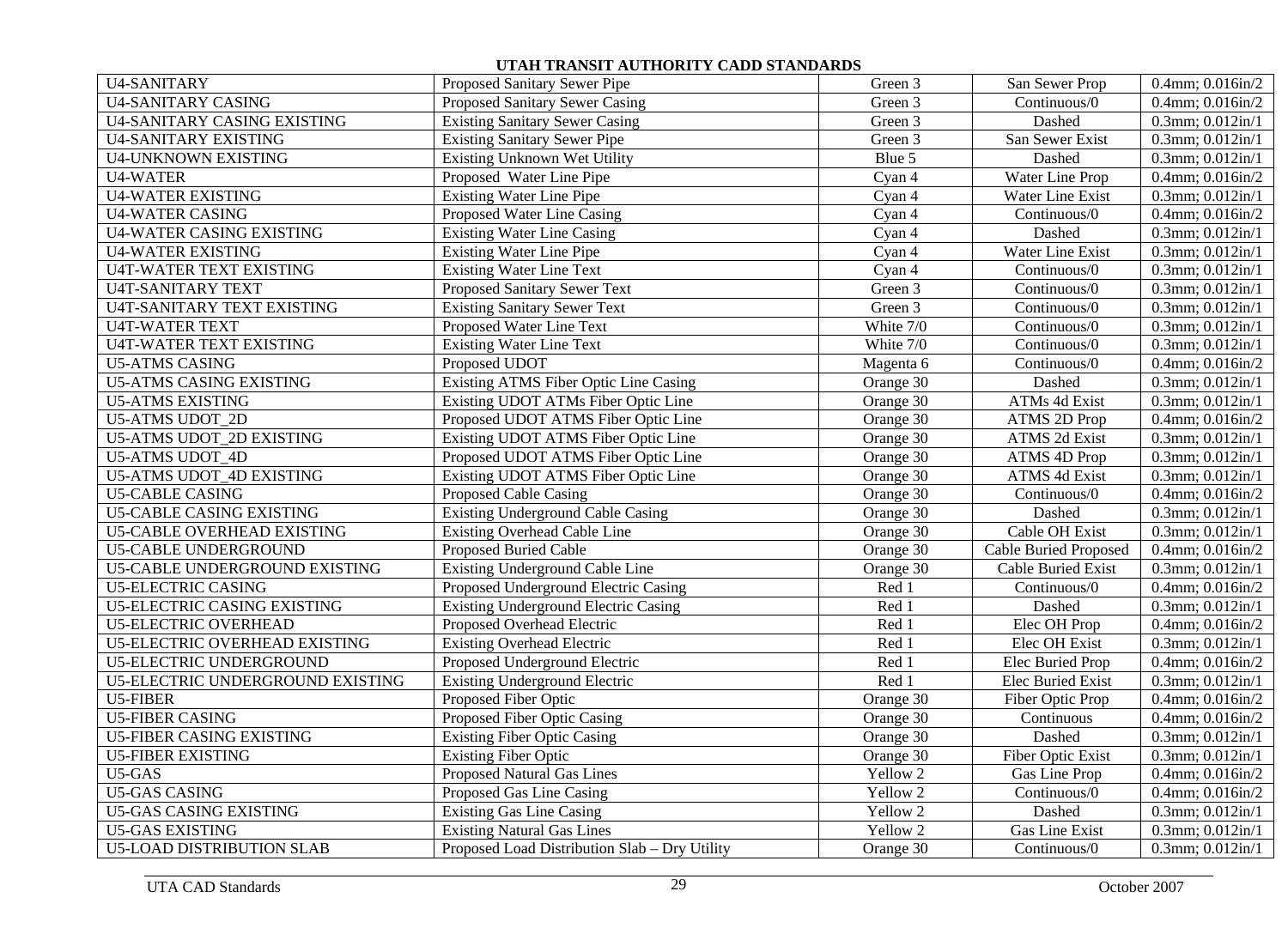| U5-PETRO                             | Proposed Petroleum                          | Yellow 2            | Petro Prod Prop                   | $0.4$ mm; $0.016$ in/2    |
|--------------------------------------|---------------------------------------------|---------------------|-----------------------------------|---------------------------|
| <b>U5-PETRO CASING</b>               | Proposed Petroleum Casing                   | Yellow 2            | Continuous/0                      | $0.4$ mm; $0.016$ in/2    |
| <b>U5-PETRO CASING EXISTING</b>      | <b>Existing Petroleum Casing</b>            | Yellow <sub>2</sub> | Dashed                            | $0.3$ mm; $0.012$ in/1    |
| <b>U5-PETRO EXISTING</b>             | <b>Existing Petroleum</b>                   | Yellow 2            | Petro Prod Exist                  | 0.3mm; 0.012in/1          |
| <b>U5-TELEPHONE CASING</b>           | Proposed Buried Telephone Line Casing       | Orange 30           | Continuous/0                      | $0.4$ mm; $0.016$ in/ $2$ |
| <b>U5-TELEPHONE CASING EXISTING</b>  | <b>Existing Buried Telephone Casing</b>     | Orange 30           | Dashed                            | $0.3$ mm; $0.012$ in/1    |
| <b>U5-TELEPHONE EXISTING</b>         | <b>Existing Telephone Line</b>              | Orange 30           | <b>Tel Buried Exist</b>           | 0.3mm; 0.012in/1          |
| <b>U5-TELEPHONE OVERHEAD</b>         | Proposed Overhead Telephone Line            | Orange 30           | Tel OH Prop                       | $0.4$ mm; $0.016$ in/2    |
| <b>U5-TELPHONE OVERHEAD EXISTING</b> | Existing Overhead Telephone Line            | Orange 30           | Tel OH Exist                      | $0.3$ mm; $0.012$ in/1    |
| U5-TELEPHONE UNDERGROUND             | Proposed Buried Telephone Line              | Orange 30           | Tel Buried Prop                   | $0.4$ mm; $0.016$ in/2    |
| U5-TELEPHONE UNDERGROUND EXISTING    | <b>Existing Buried Telephone Line</b>       | Orange 30           | Tel Buried Exist                  | $0.3$ mm; $0.012$ in/1    |
| <b>U5- UNKOWN EXISTING</b>           | Existing Unknown dry Utility                | Green 3             | Dashed                            | $0.3$ mm; $0.012$ in/1    |
| <b>U5T-ATMS TEXT</b>                 | Proposed ATMS Text                          | White 7/0           | Continuous/0                      | $0.3$ mm; $0.012$ in/1    |
| U5T-ATMS TEXT EXISTING               | <b>Existing ATMs Text</b>                   | White 7/0           | Continuous/0                      | $0.3$ mm; $0.012$ in/1    |
| <b>U5T-CABLE TEXT</b>                | Proposed Cable Text                         | White 7/0           | Continuous/0                      | $0.3$ mm; $0.012$ in/1    |
| <b>U5T-CABLE TEXT EXISTING</b>       | <b>Existing Cable Text</b>                  | White 7/0           | Continuous/0                      | $0.3$ mm; $0.012$ in/1    |
| <b>U5T-ELECTRIC TEXT</b>             | Proposed Electric Text                      | White 7/0           | Continuous/0                      | $0.3$ mm; $0.012$ in/1    |
| U5T-ELECTRIC TEXT EXISTING           | <b>Existing Electric Text</b>               | White 7/0           | Continuous/0                      | $0.3$ mm; $0.012$ in/1    |
| <b>U5T-FIBER TEXT</b>                | Proposed Fiber Text                         | White 7/0           | Continuous/0                      | $0.3$ mm; $0.012$ in/1    |
| <b>U5T-FIBER TEXT EXISTING</b>       | <b>Existing Fiber Text</b>                  | White 7/0           | $\overline{\text{Continuous}}$ /0 | $0.3$ mm; $0.012$ in/1    |
| <b>U5T-GAS TEXT</b>                  | Proposed Natural Gas Text                   | White 7/0           | Continuous/0                      | $0.3$ mm; $0.012$ in/1    |
| <b>U5T-GAS TEXT EXISTING</b>         | <b>Existing Natural Gas Text</b>            | White $7/0$         | Continuous/0                      | $0.3$ mm; $0.012$ in/1    |
| <b>U5T-PETRO TEXT</b>                | Proposed Petroleum Text                     | White $7/0$         | Continuous/0                      | $0.3$ mm; $0.012$ in/1    |
| U5T-PETRO TEXT EXISTING              | <b>Existing Petroleum Text</b>              | White 7/0           | Continuous/0                      | $0.3$ mm; $0.012$ in/1    |
| <b>U5T-TELPHONE TEXT</b>             | Proposed Telephone Text                     | White 7/0           | Continuous/0                      | $0.3$ mm; $0.012$ in/1    |
| U5T-TELPHONE TEXT EXISTING           | <b>Existing Telephone Text</b>              | White 7/0           | Continuous/0                      | $0.3$ mm; $0.012$ in/1    |
| U10-NOPLOT                           | No Plot Layer/Level                         | White 7/0           | Continuous/0                      | $0.4$ mm; $0.016$ in/2    |
| U10T-NOPLOT TEXT                     | No Plot Text                                | White 7/0           | Continuous/0                      | $0.4$ mm; $0.016$ in/2    |
| <b>W1-NOISE MITIGATION</b>           | Noise Wall Alignments                       | Yellow 2            | Dashed2                           | $0.8$ mm; $0.031$ in/4    |
| <b>W1-WALL STATION TICK</b>          | <b>Wall Station Tick</b>                    | Green 3             | Continuous/0                      | $0.4$ mm; $0.016$ in/2    |
| W1T-WALL ALIGNMENT TEXT              | <b>Wall Alignment Text</b>                  | Green 3             | Continuous/0                      | $0.4$ mm; $0.016$ in/2    |
| WIT-WALL STATION TEXT                | <b>Wall Station Text</b>                    | Green 3             | Continuous/0                      | $0.4$ mm; $0.016$ in/2    |
| W2-MSE WALL                          | <b>MSE Retaining Wall</b>                   | Orange 30           | Continuous/0                      | $0.4$ mm; $0.016$ in/2    |
| <b>W2-RETAINING CURB</b>             | <b>Ballast Retaining Curb</b>               | Green 3             | <b>Ballast Curb</b>               | $0.4$ mm; $0.016$ in/2    |
| <b>W2-RETAINING WALL</b>             | <b>Basic Retaining Wall</b>                 | Light Grey 9        | Prop Ret Wall                     | $0.4$ mm; $0.016$ in/2    |
| <b>W2-SOIL NAIL WALL</b>             | Soil Nail Retaining Wall                    | Light Grey 9        | Soil Nail                         | $0.4$ mm; $0.016$ in/2    |
| W2-SOLDIER PILE WALL                 | Soldier Pile Retaining Wall                 | Light Grey 9        | Soldier Pile                      | $0.4$ mm; $0.016$ in/2    |
| W9-TYPSEC RETAINING WALL             | Retaining Wall in Typical Section           | Green 3             | Continuous/0                      | $0.4$ mm; $0.016$ in/2    |
| W9-XSECT RETWALL BLOCK/CELL          | Retaining Wall in Cross Section Block/Cell  | White 7/0           | Continuous/0                      | $0.3$ mm; $0.012$ in/1    |
| Y2-OCS POLE                          | Overhead Contact System Pole and Foundation | Orange 30           | Continuous/0                      | $0.4$ mm; $0.016$ in/2    |
| Y2-OCS WIRE                          | Overhead Contact System Wire                | Orange 30           | Continuous/0                      | $0.3$ mm; $0.012$ in/1    |
| Y2-PULL BOX                          | <b>Electrical System Pull Box</b>           | Red 1               | Continuous/0                      | $0.4$ mm; $0.016$ in/2    |